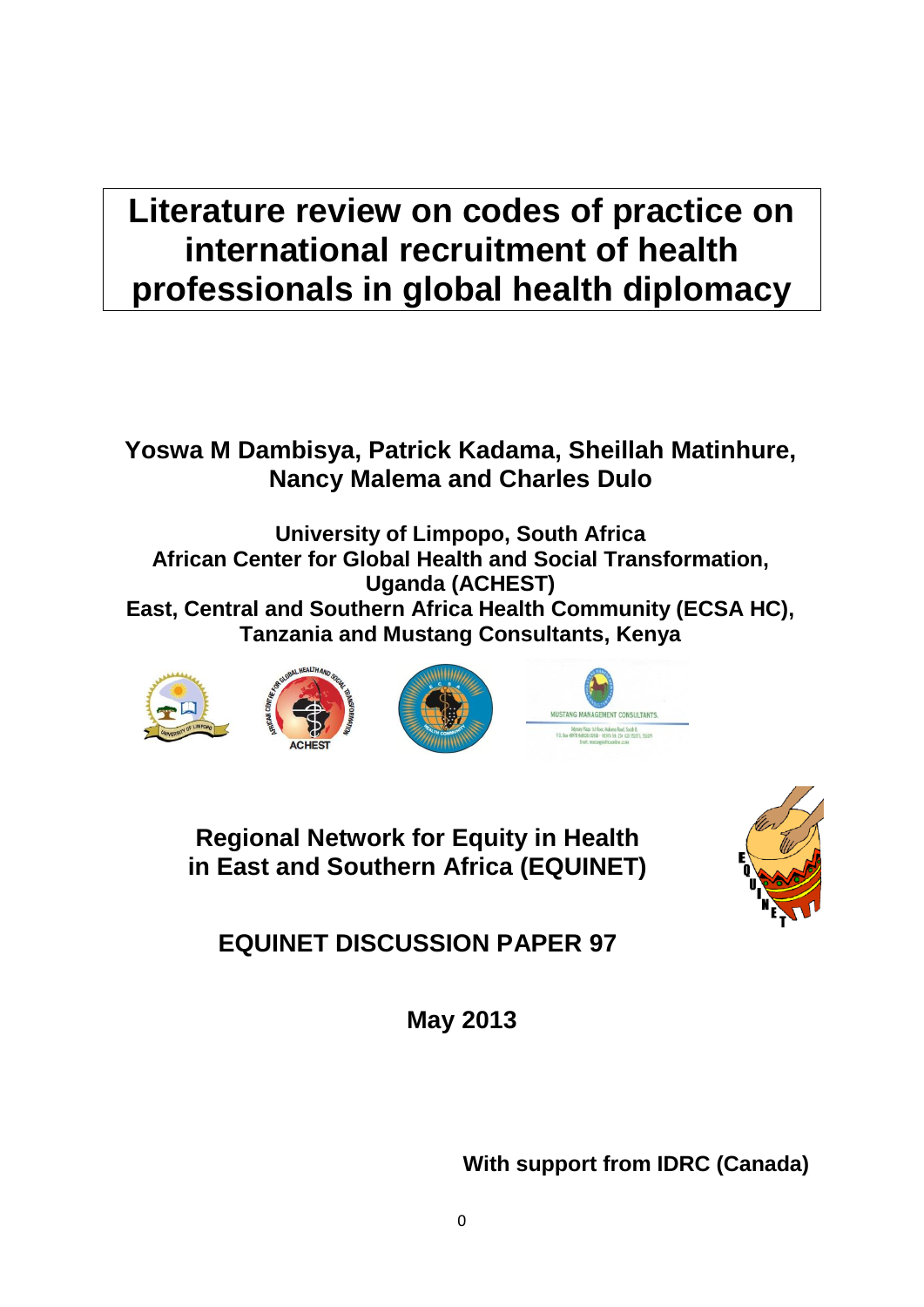## **Table of contents**

| 1.  |      |  |
|-----|------|--|
| 1.1 |      |  |
|     | 1.2  |  |
| 2.  |      |  |
| 2.1 |      |  |
|     | 2.2  |  |
| 3.  |      |  |
|     | 3.1. |  |
|     |      |  |
|     |      |  |
|     |      |  |
| 4.  |      |  |
|     |      |  |
|     |      |  |
| 5.  |      |  |
| 6.  |      |  |
| 7.  |      |  |

**Cite as:** Dambisya YM, Kadama P, Matinhure S, Malema N, Dulo C (2013) Literature review on codes of practice on international recruitment of health professionals in global health diplomacy, EQUINET Discussion paper 97, EQUINET, Harare

We are grateful for peer review by R Loewenson, B Molenaar and I Dillon and to IDRC for funding support. Technical edit was by R Loewenson and copy edit by V Knight.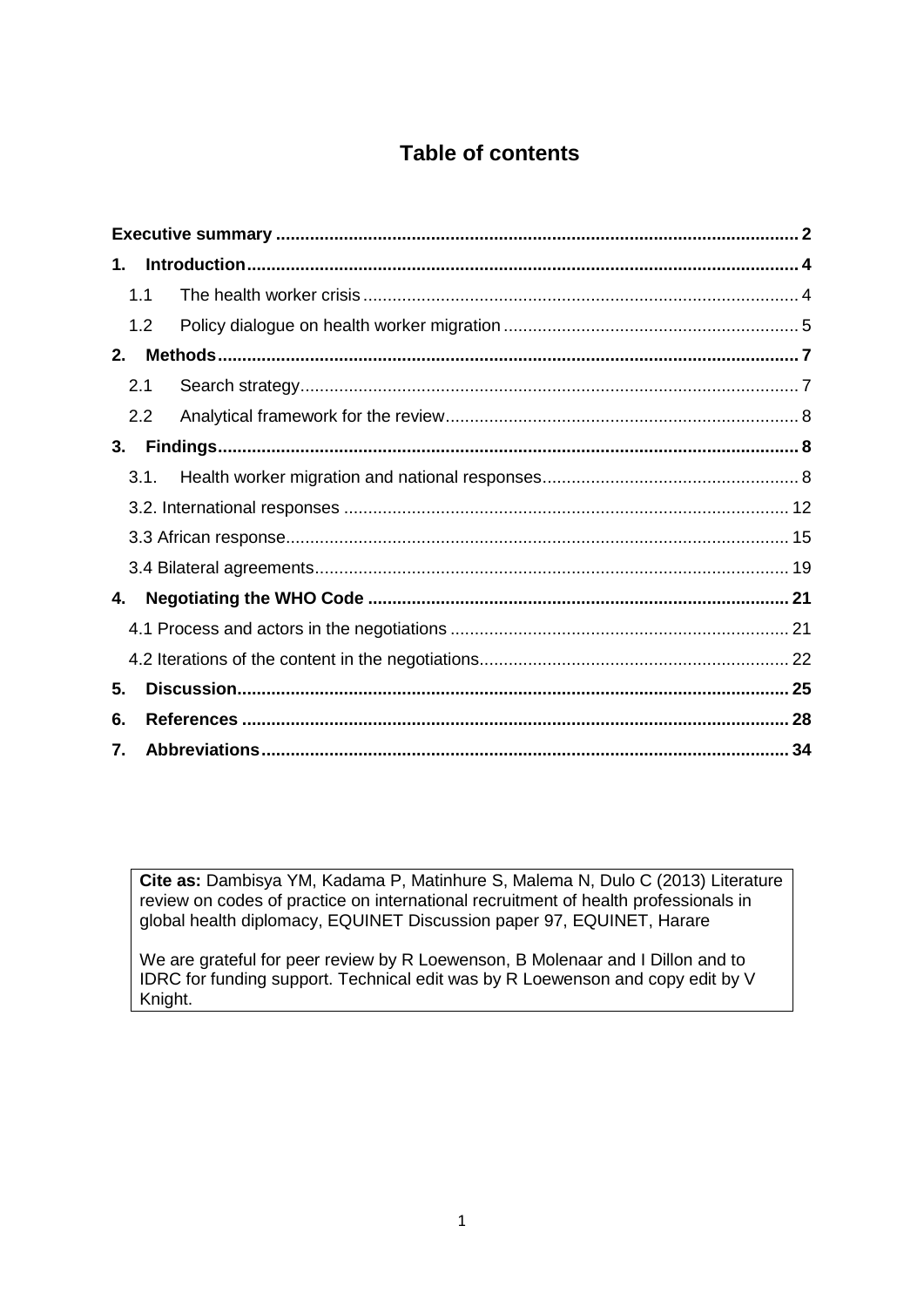### **Executive summary**

<span id="page-2-0"></span>The World Health Organisation (WHO) Global Code of Practice on the International Recruitment of Health Personnel (hereinafter called the "Code") adopted by the World Health Assembly (WHA) in May 2010 was the culmination of efforts by many different actors to address the maldistribution and shortages of health workers globally. African stakeholders influenced the development of the Code, but two years after its adoption only four African countries had designated national authorities, and only one had submitted a report to the WHO Secretariat.

This review is part of the Regional Network for Equity in Health (EQUINET) programme of work on *Contributions of global health diplomacy to health systems in sub-Saharan Africa: Evidence and information to support capabilities for health diplomacy in east and southern Africa*. The programme aims to identify factors that support the effectiveness of global health diplomacy (GHD) in addressing selected key challenges to health strengthening systems in eastern and southern Africa (ESA). It seeks to disseminate and use the learning to strengthen the capacity of key African policy actors and stakeholders within processes of health diplomacy. This includes work on the Code that seeks to address:

- The extent to which the policy interests of African countries were carried (or not carried) into the Code in the negotiations around the code and the perceived factors affecting this;
- The extent to which countries in east and southern Africa view the Code and how they implement it as an instrument for negotiating foreign policy interests concerning health workers; and
- The motivations, capabilities and preparations for monitoring the code to engage in the diplomatic environment on African policy interests concerning health workers.

The authors conducted a review of published and grey literature on codes of practice, and on bilateral and multilateral agreements at the end of 2012, with a focus on implications for the health workforce. The search strategy for relevant documents applied specific terms in Internet search engines such as Google, Google Scholar, Pubmed/Medline, EQUINET database and websites for organisations such as WHO and International Organisation for Migration (IOM). The search was expanded through a snowballing technique, resulting in 137 documents to be analysed in depth. The information was analysed using the policy analysis triangle to capture the changing context, processes, content and major actors in the development of the Code, and documentation on its progress and implementation since its adoption.

The context of health worker migration has changed over the years, from original concerns of migration of skilled workers from the United Kingdom to North America, to a focus on loss of health professionals from developing countries. What seems to have remained constant is the reliance of some English-speaking countries – UK, USA, Canada, Australia and New Zealand – on foreign-trained health professionals whereas the outflows from the ESA region have been difficult to quantify. Several studies addressing the costs of such losses show that the source countries are net losers in the health worker migration equation. Mass emigration of health professionals from less-developed countries results in even greater pressure on those who remain in these countries, weakening health systems.

The focus on the losses from the developing world led to calls for ethical recruitment, recognising the rights of health workers to move, while also addressing the needs of the health systems of the source countries. Work through agencies such as the Joint Learning Initiative led to the conclusion that managing international health worker migration would require global political consensus. The development of the Code included ministries of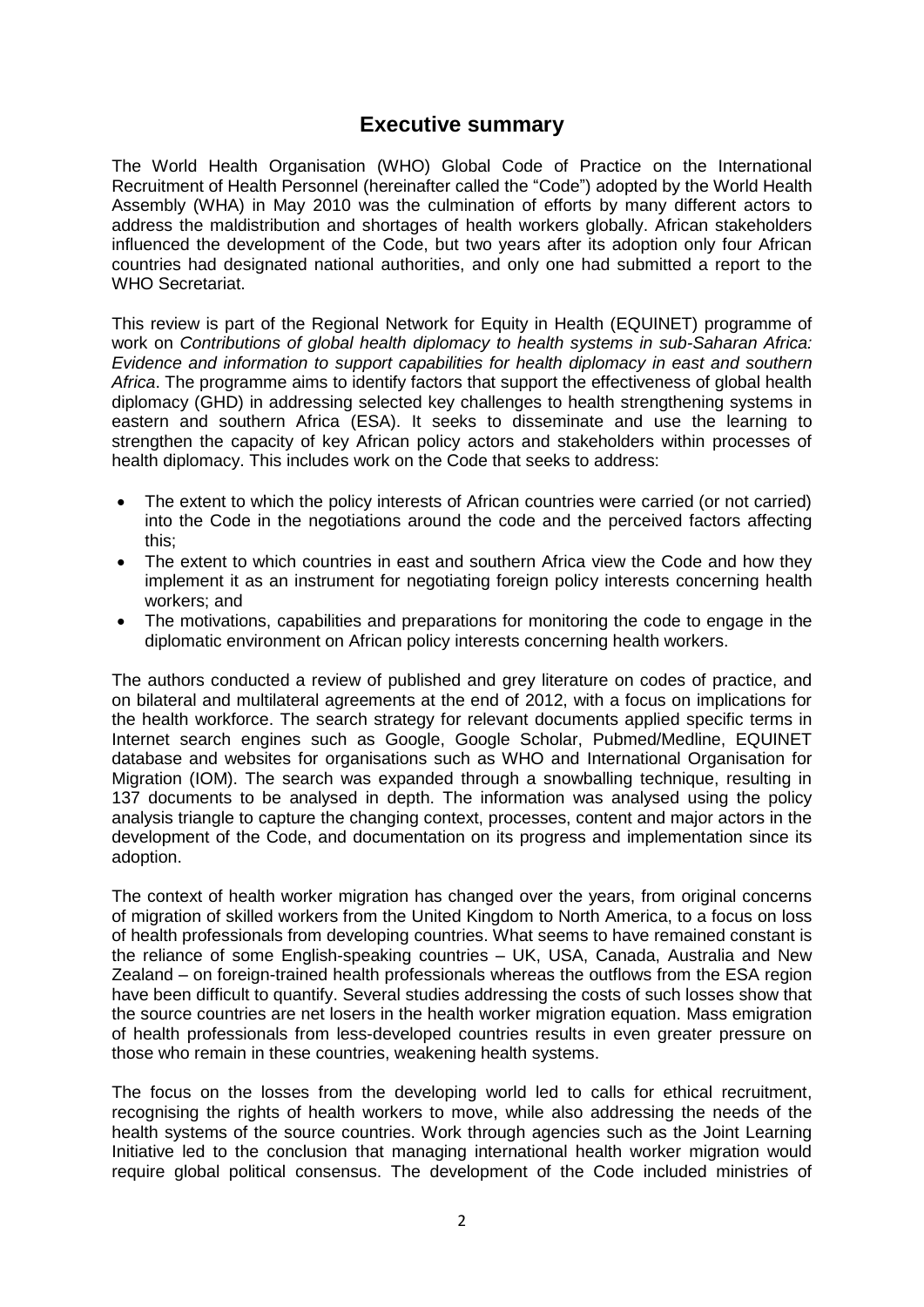health from the developing countries who initiated calls for action on the human resources for health (HRH) crisis. African institutions, such as the African Union, Southern African Development Community (SADC) and East, Central and Southern African Health Community (ECSA HC), contributed to earlier initiatives such as the Commonwealth Code of Practice for international recruitment of health personnel, and the 2004 WHA Resolution that called for development of a code on ethical recruitment. The global community – including researchers and experts (e.g. through the Joint Learning Initiative (JLI) and the Health Workforce Advocacy Initiative [HWAI]), and professional organisations such as International Council of Nurses (ICN) and World Organisation of Family Doctors (WONCA) – contributed to the global momentum in addressing the issue of brain drain from developing countries. It was not possible to track whether there were changes in specific actors and roles.

The WHO Global Code of Practice on the International Recruitment of Health Personnel was negotiated at various levels. Common positions by African health ministers provided the momentum for the Commonwealth Code of Practice for International Recruitment of Health Personnel, a precursor to the 2004 WHA resolution. In the negotiations some of the wishes of the developing countries, such as compensation and mutuality of benefits, were dropped from the final wording of the Code to keep the support of powerful nations and the Code was made non-binding and voluntary. Earlier positions from African stakeholders (SADC and ECSA HC) explicitly called for compensation to source countries, which was unacceptable to countries in the North. This raises the question of whether the WHO Code as adopted represents the original wishes of African countries. We did not find any documents explicitly addressing this particular issue, but we explored the various iterations of the case to see what was kept and lost and will explore it further through fieldwork.

While soft law instruments (such as the Code) are not legally binding, they may have moral force in ensuring better global co-operation on health workforce issues. The literature indicates that bilateral agreements, especially between developing countries, tend to be more successful than codes of a more international nature. That may have influenced the inclusion in the WHO Code of bilateral agreements for its operationalisation.

The relative lull in efforts on the issue of health worker migration following adoption of the Code could in part be due to a perception that its contribution to the health worker crisis was less significant than originally aspired to. In addition, positive impacts from initiatives have helped alleviate the crisis in the most hard-hit countries, such as Malawi, in this case through the emergency HRH Plan. It is also possible that those seeking compensation were disillusioned by the final content of the Code and its voluntary and non-binding nature.

Codes have played some role in raising global awareness of the ethical considerations in the recruitment of health workers, raising the issue to a mainstream discussion. They have also been weak instruments, reliant more on moral than legal force. The WHO Global Code of Practice has been characterised by Taylor and Dhillon (2011) as including ethical norms and institutional and legal arrangements to guide international co-operation on the issue of health worker migration. It serves as a platform for continuing dialogue. Its non-binding nature may be a weakness, although many high-income countries showed no political will to support a legally binding instrument, given the complexity of the issue.

The main question is what impact the Code as an international instrument will have. The challenges associated with international mobility of health workers are too complex to be solved by one instrument, the Code, and it is insufficient to solve the shortages and inequitable distribution of health workers present in low-income countries. To the extent that the Code does impose an ethical standard for the global community, it has the potential for success. That success, however, will have to be reclaimed through vigilant efforts, especially by civil society organisations, in watching which country is doing what, and how that has changed with the adoption of the Code.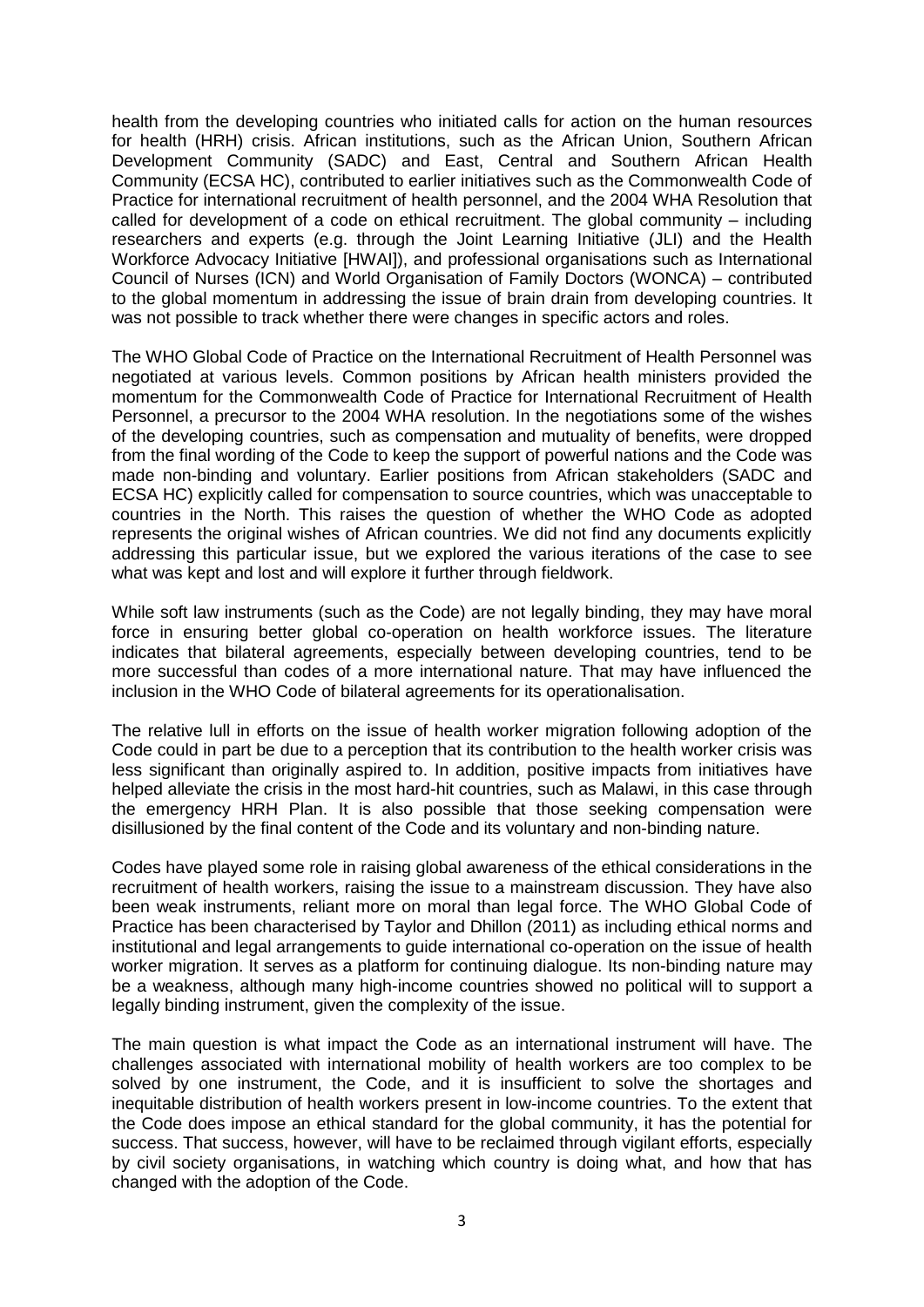## <span id="page-4-0"></span>**1. Introduction**

The adoption of the World Health Organisation (WHO) Global Code of Practice on the International Recruitment of Health Personnel (hereinafter referred to as the Code) by the World Health Assembly in May 2010 was the culmination of efforts by many role players to address health worker shortages. Whereas the African voice was instrumental in the development and lobbying for the adoption of the Code, it is not clear to what extent east and southern African countries were prepared for and had capacity to implement the Code and navigate the global diplomatic environment to see its fruition. After adoption of the Code there was a lull in activities on the issue among African countries, which begs the following questions:

- To what extent were the policy interests of African countries carried (or not carried) into the code in the diplomacy around it and what affected this?
- To what extent do countries in east and southern Africa see the code as an instrument for negotiating foreign policy interests for health workers, and how are they using it?
- What motivations and capacities are there to monitor and use the Code, including for diplomacy on African policy interests for health workers?

We sought to better understand the foreign policy negotiations on the Code in relation to:

- agenda setting and policy development;
- using and monitoring the Code for diplomacy on health workers.

We are exploring these issues as part of the Regional Network for Equity in Health in East and Southern Africa (EQUINET) programme of work on *Contributions of global health diplomacy to health systems in sub-Saharan Africa: Evidence and information to support capabilities for health diplomacy in east and southern Africa*. This programme identifies factors that support the effectiveness of global health diplomacy in addressing selected key challenges to health strengthening systems in eastern and southern Africa, to disseminate the learning and to strengthen the capacity of key African policy actors and stakeholders within processes of health diplomacy. One of the areas of work under the EQUINET programme is on diplomacy around the Code.

This explored from existing literature (policies, official documents, published materials including peer review publications) the extent to which the policy interests of African countries were or were not carried into the code and the factors affecting this. It sought to identify the use of the Code at national and regional levels and to reflect on the role and limitations of the Code as a soft law instrument in addressing health worker issues.

#### <span id="page-4-1"></span>**1.1 The health worker crisis**

Countries in the sub-Saharan African region (SSA) have been affected by a human resources for health (HRH) crisis characterised by an absolute shortage of skilled health workers, poor investment in production and retention of health professionals (especially in rural and remote areas), disparities between private and public sectors, inappropriate skills mix, and low morale and low productivity of the existing workforce (Padarath et al, 2003; JLI, 2004). Thirty-seven of the SSA countries have critical shortages of skilled health personnel below the threshold of 2.3 doctors, nurses and midwives needed for the most effective health interventions (JLI, 2004; WHO, 2006). The health worker crisis is one major reason for the poor progress made in the region towards achievement of selected Millennium Development Goals (MDGs) (Anand and Bärnighausen, 2004, 2012; Travis et al, 2004; Hongoro and McPake, 2004; Sheikh, 2011).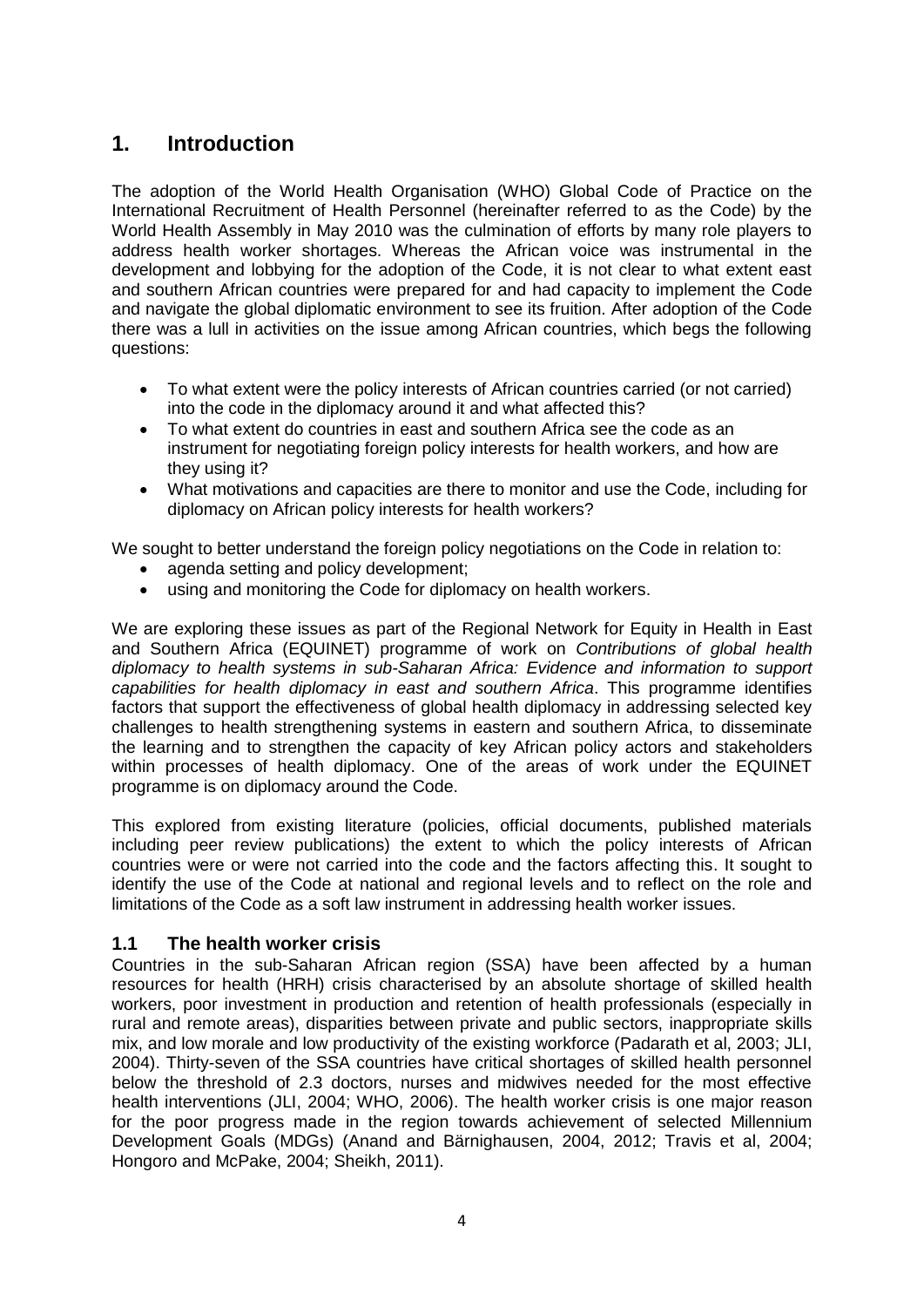The genesis of the health worker crisis in African countries is complex and context specific. Nevertheless, common factors are applicable across the region (Dussault and Franceschini, 2006). An underinvestment in the social sector, which accelerated in the 1980s and 1990s as part of the Brenton Woods institutions (IMF/World Bank) structural adjustment programmes, undermined the health sector (JLI, 2004; Chen et al, 2004; Mullan, 2005; Windisch et al, 2009). Health workers experienced significant falls in their earnings, to the point where it became imperative for them to seek alternative sources of income. The quality of services offered deteriorated in many countries, and the appeal to seek green pastures became more alluring for health workers from the region (Kuehn, 2007). In addition to the problems prevaling in African countries, pull factors in the global north attracted health personnel from the countries already facing shortages (Cheng, 2009; Labonte et al, 2007; Eastwood et al, 2005; Oberoi and Lin, 2006).

The migration of health professionals from low-income countries with high disease burdens and low densities of health personnel attracted international attention, and became the subject of research and discourse in global diplomacy, such as at the WHO, UN General Assembly and other high level forums (Hagopian et al, 2004; Kirigia et al, 2006; Scheffler et al, 2008; Muula et al, 2007; Mills et al, 2011). EQUINET and the East, Central and Southern Africa Health Community (ECSA HC) led work that identified the push and pull factors responsible for the outflows of health personnel from the region (Padarath et al, 2003) and on strategies used to retain health personnel (e.g. Gilson and Erasmus, 2005; Pagett and Padarath, 2007; Dambisya, 2007; Mwaniki and Dulo, 2008).

Health worker migration is neither new nor unique to African countries (Mackay, 1969; Senewiratne, 1975a, 1975b; Smith, 1988). In the past, health workers have migrated to developed countries, which have relied on skilled personnel from the developing world (Senewiratne, 1975a, 1975b). Indeed, the term 'brain drain' has been described as a 'peculiarly British invention' coined in the mid-1950s to capture the social and professional impact of British medical graduates leaving the country to seek opportunities in North America, Australia and New Zealand (Wright et al, 2008; Mackay, 1969). In 1972, about 6% of the world's physicians were located outside their countries of origin, mainly in the USA, UK and Canada (Ioannidis, 2004). In the UK in 1969, 24% of the total stock of 66 000 active doctors were estimated to have qualified overseas, of whom two-thirds came from the developing world (Senewiratne, 1975a, 1975b). By 2010, 37% of the doctors registered in the UK trained overseas, almost half were from India or Africa (Blacklock et al, 2012). In the brain drain, the USA is described as the ultimate destination and low- income central African countries as most affected (Mullan, 2005; MiIls et al, 2008).

#### <span id="page-5-0"></span>**1.2 Policy dialogue on health worker migration**

Over the years, countries and the international community have explored many policy options to stem the tide of health worker migration. In the beginning, the measures tended to be largely restrictive and punitive. For instance countries attempted to prevent their health professionals from leaving by withholding travel documents, strict bonding regimens and even the threat of prosecution (Senewiratne, 1975a, 1975b). In Uganda in 1980s to 1990s, attempts were made to withhold the degree certificate of medical graduates to prevent them from leaving. As the determinants of health personnel mobility became better understood, as well as the reality of a globalised world, the strategy changed from restriction to managed migration (Aly and Taj, 2008). The policy options shifted from country-specific punitive measures to regional and global options.

The complexity of the issue was ably captured by Ahmad (2004) as:

*… growing recognition, in both developed and developing world, of the dangers posed by indiscriminate recruitment of skilled health professionals. Despite the awareness of the risks, little effort has been made to solve the problem. Regardless of one's point of view in the debate, the fundamental issue is the same: should skilled*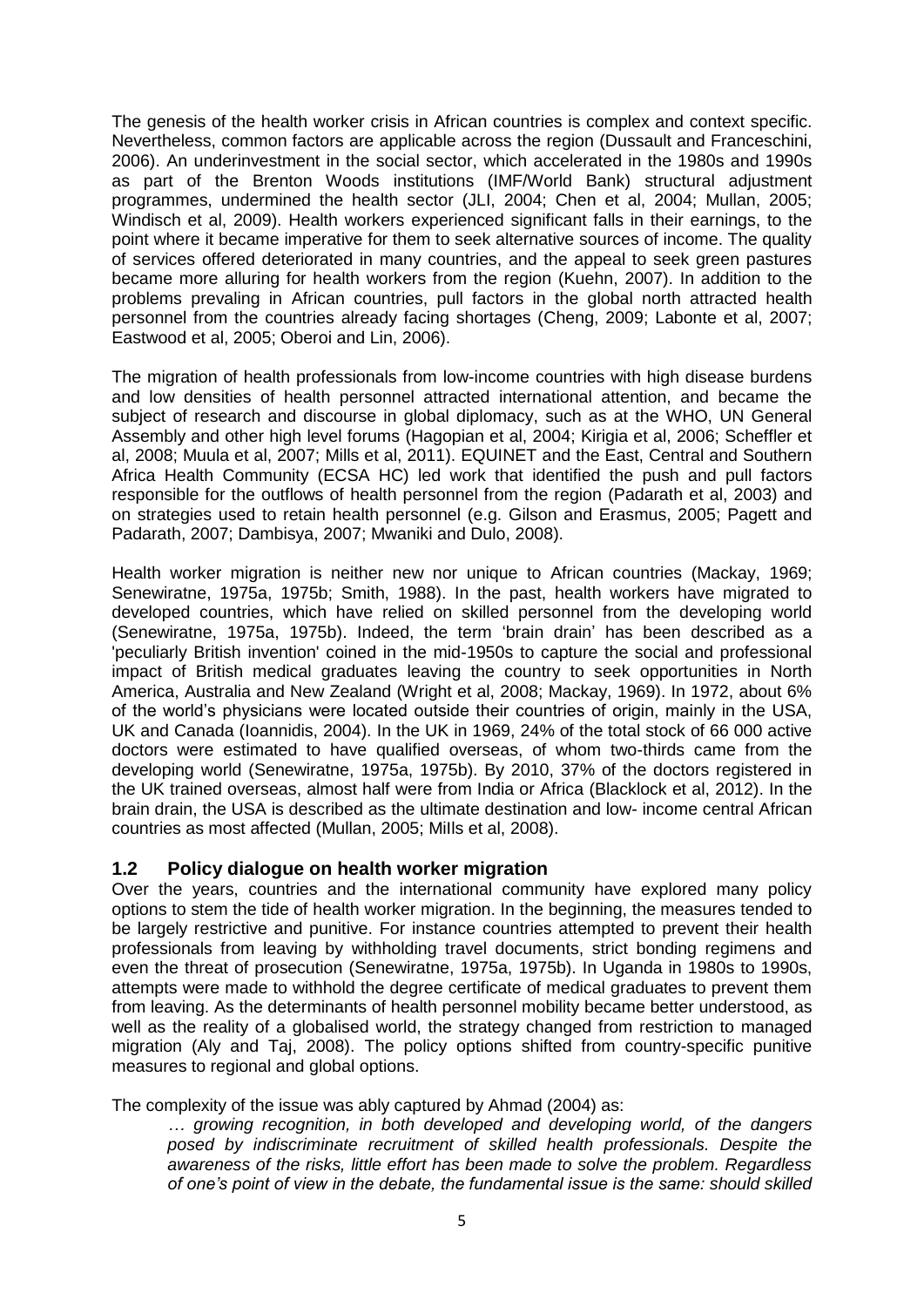#### *migration be left completely to market forces or should some form of intervention be introduced?*

The engagement on the issue evolved over the years, with destination countries taken to task and reference to 'rich countries looting health workers from poor countries' (Johnson, 2005), perverse subsidy from poor to rich countries (Mackintosh et al, 2006), and 'poaching' of health workers from poor countries (Robinson and Clark, 2008). There was also appreciation of the right of the health professionals to move, ethically and without harm to either the migrant health worker or the country of origin. This came to be referred to as ethical recruitment (Pond and McPake, 2006). A concern was the finding that health workers often faced exploitation through unfair wages or outright discrimination (Buchan and Dovlo, 2004; Martineau and Willets, 2006).

The new terminology – ethical recruitment, health workers' rights and just returns – changed the discourse in favour of asking the developed world to manage health personnel migration for the mutual benefit of both countries and the health workers. Active recruitment was condemned. Terms such as reverse brain drain, brain circulation and brain gain became more common in policy discourse, recognising the changing patterns and the possible effects of health worker mobility (Saravia and Miranda, 2004; Willets and Martineau, 2004).

The migration of health workers assumed new profile after the adoption of the MDGs, which demanded functional health systems and workforces, and following a Joint Learning Initiative and the publication of the World Health Report on health workers in 2006. In a robust debate in the pages of the *British Medical Journal* (BMJ), for instance, recruitment of health workers was referred to by one discussant as 'the Great Brain Robbery' (Patel, 2003), although this view was not without contrary views (Mellor, 2003).

In 2004 the WHO assembly of health ministers (World Health Assembly) asked the WHO Director General (DG) to develop a code. The process was protracted, until in 2010 the Code was adopted. The expectation was that by 2012, a lot would have been done and member states would report on it. The Code requires that countries report on progress to the Secretariat, and appoint designated national authorities to oversee implementation of the Code. By September 2012, 81 countries had appointed designated national authorities, and 48 had reported to the Secretariat. Among those, one African country had submitted a report, and only 13 had designated authorities (WHO, 2013).

African effort contributed to the adoption of the Code, but the vibe and flurry of activity that characterised its development are no longer felt – leading to question why. This review seeks to gauge from existing literature (policies, official documents, published materials including peer review publication) the extent to which the policy interests of African countries were reflected in the diplomacy around and content of the code and the factors affecting this. We are implementing follow-up interviews to understand the role and limitations of the Code as a soft law instrument in addressing health system issues.

The literature review was undertaken at the end of 2012. The report presents the methods and analytical framework for the review. The findings are divided into the context of health worker migration over the years, intentional responses to health worker migration, the African response to health worker migration, bilateral agreements and codes, and finally the findings on the context of the WHO Code are reviewed. The discussion attempts to analyse the Code in the context of historical and more recent developments.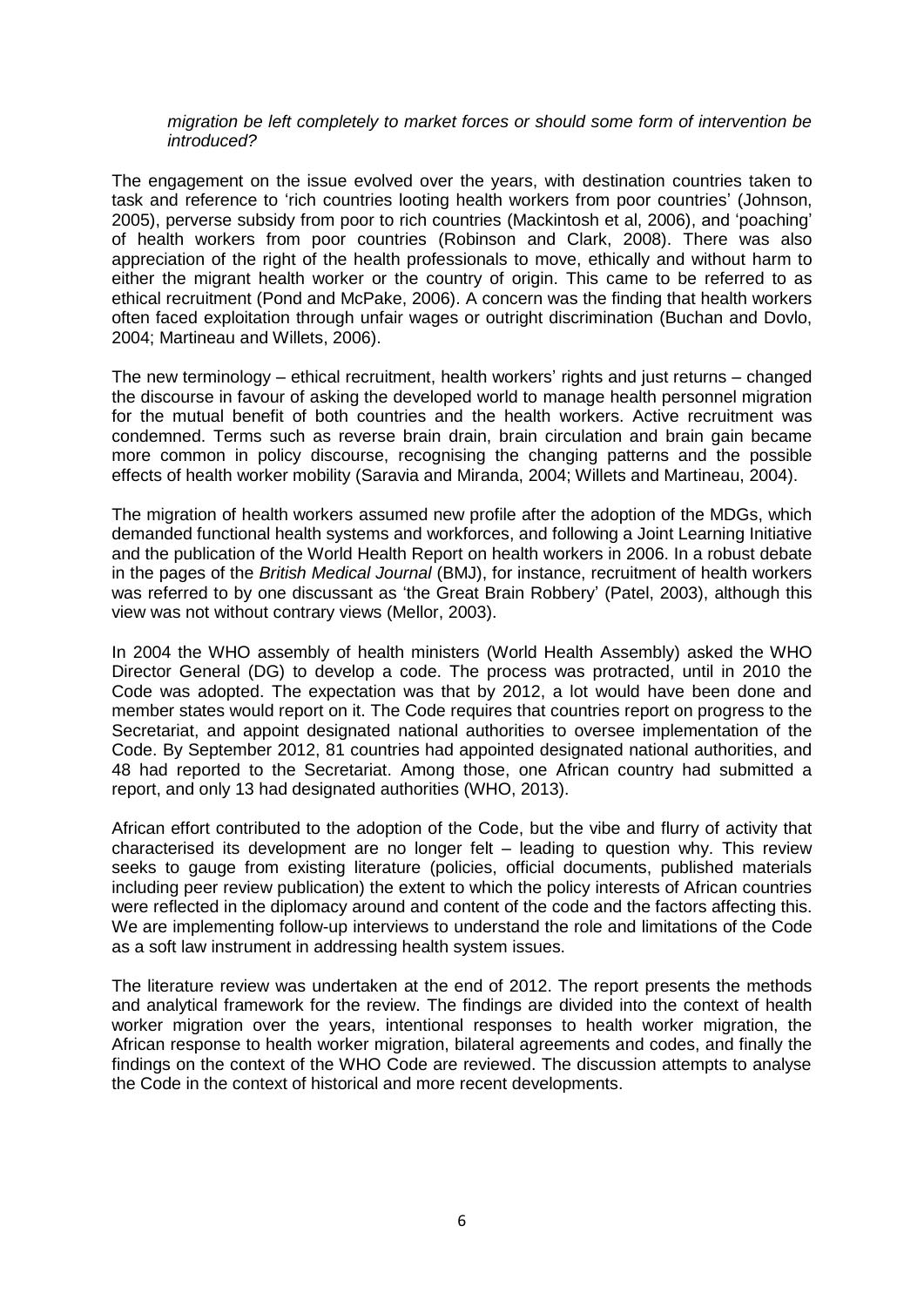## <span id="page-7-0"></span>**2. Methods**

#### <span id="page-7-1"></span>**2.1 Search strategy**

A review of the literature on codes of practice, and bilateral and multilateral agreements, was undertaken, with a focus on those with implications for the health work force. The review included codes and agreements and literature on them. The search for relevant literature focussed on published and grey literature at global, regional and at national levels in the 16 ESA countries. Search terms were applied in internet search engines – Google and Google Scholar, Pubmed/Medline; EQUINET database, and on specific websites, including WHO, International Organisation for Migration (IOM), and the Aspen Institute. Literature on the history, policy processes, negotiations, capacity, progress since adoption and any scientific papers related to the Code were actively sought out.

The literature search was iterative. It was initially restricted to 1970 to 2012 (inclusive), but widened beyond that time frame through a snowballing technique. Defined key words for the search engines included HRH / health worker AND migration OR compensation OR negotiation OR brain drain OR Codes of Practice OR ethical recruitment OR active recruitment OR bilateral agreements. Relevant documents were analysed and further references followed up using a snowballing strategy. In the search, health worker and health personnel or health professionals were used interchangeably or sequentially to avoid missing out any pertinent documents through use of only one set of terms. Similarly, HRH and health worker, health personnel or health care worker were all included in the search.

Any official documents that have been developed in response to or in fulfilment of the WHO Code were scrutinised, as were scientific papers written on the Code. The review explored questions on how the Code was initiated, negotiated and adopted, and how the role players changed over the period it took to develop the Code. To the extent of available documents, it explored how much African role players contributed to the processes, content and final form of the Code. Common themes are identified, and the review is reported from the perspective of history, development/negotiation process, adoption and post-adoption phases, with any milestones noted.



**Figure 1: Literature search and document review process**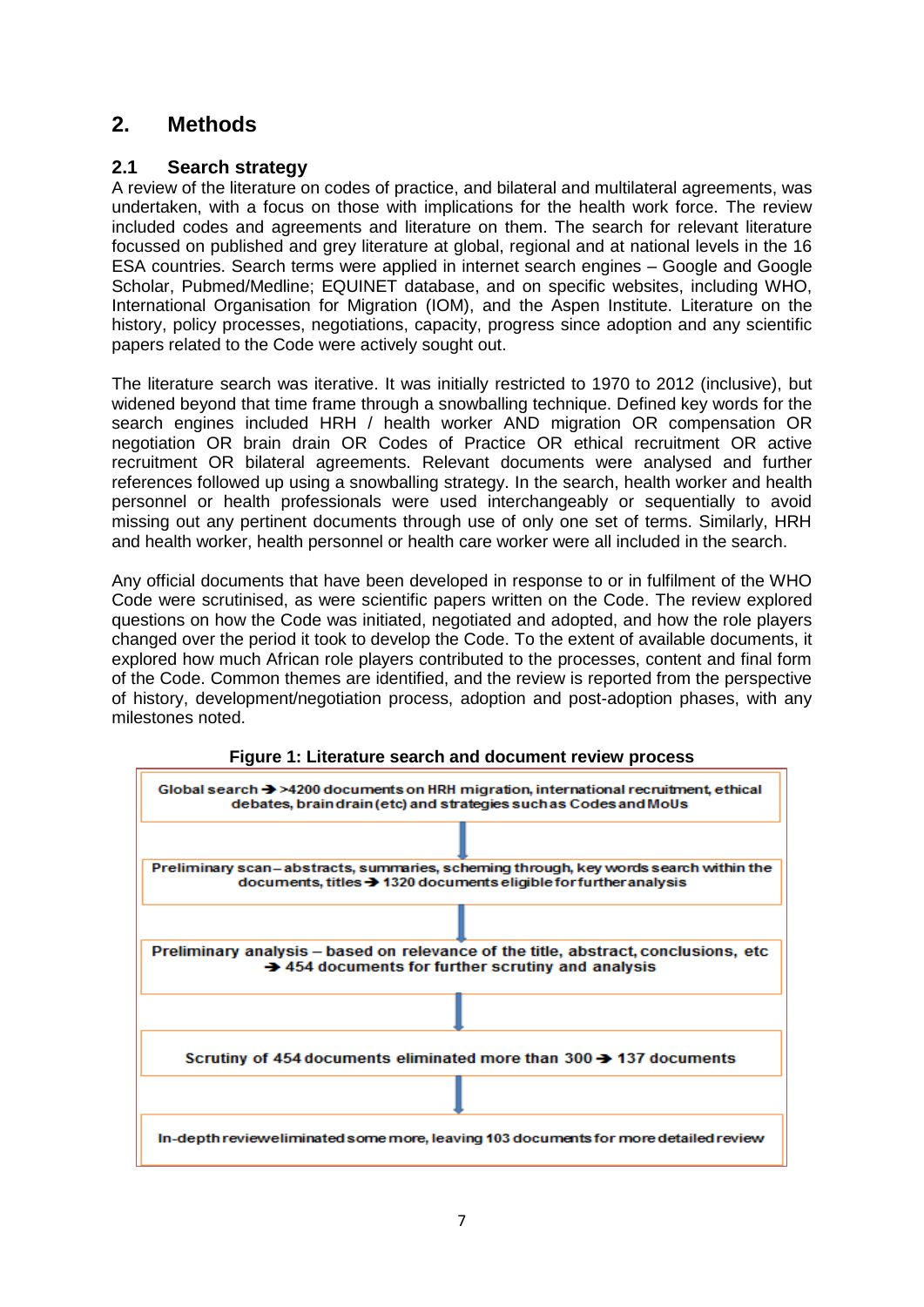The initial trawl drew in more than 4,200 documents, which upon initial scanning left about 1,320 eligible documents for further scrutiny. Preliminary analysis of the 1,320 documents about 454 directly spoke to the issues at hand and, of those, 137 documents were relevant enough to be analysed in depth. Another 34 documents were excluded as they did not adequately relate to the analysis, hence the review was conducted on 103 documents. The literature review is, however, based on much more than the 103 documents because some of those that may not have been directly relevant for the review of policy and strategy on migration and recruitment were informative in other aspects of the problems of health worker migration and retention, in keeping with the iterative style of the review and report. A summary of the literature search and document review process is presented in Figure 1.

#### <span id="page-8-0"></span>**2.2 Analytical framework for the review**

The organisation of evidence from the review was broadly guided by the policy analysis triangle of Walt and Gilson (1994), with attention paid to the context, content and process for each initiative identified, and the actors involved. The actors may be individuals, organisations or groups, and these may operate at national or international level (Walt and Gilson, 1994). We adopted the analytical framework for policy analysis for the review of the literature, given our interest in the changing context that determined the direction of the developments, the content of the policy options and the process(es) through which the various options were developed. We explored the primary drivers of the various initiatives, and the role of the actors at all levels – individual, organisational, national or international. The dynamic nature of the issue has meant that the players have been changing over the years. Within countries the organisations, some organisations, such as Realising Rights and the Health Worker Migration Initiative were relatively late entrants on the scene, but played a pivotal role.

## <span id="page-8-1"></span>**3. Findings**

The findings from the review present the **context** of health worker migration over the years, and the changing focus and international interest in the issue. The next two sections address the **main actors** – at the international level and within Africa – followed by a look at some of the **processes** (bilateral agreements) with relevance to the Code, and then finally the **content** of the Code is addressed. None of the elements of the triangle are mutually exclusive; for instance, the content of the Code cannot be divorced from the actors responsible for its final content, nor from the process of negotiation that shaped its development.

#### <span id="page-8-2"></span>**3.1. Health worker migration and national responses**

The changing interest in and approaches to health worker migration comes out clearly through the literature, and one constant has been that a number of English-speaking developed countries, especially the UK, USA, Canada, Australia, New Zealand and Ireland, have always relied heavily on foreign health personnel, especially doctors and nurses (Senewiratne, 1975; Ojo, 1990; Humphries et al, 2009, 2012, Wanless, 2002, Buchan and Dovlo, 2004). For instance, by 1969, the UK had 25% of their doctors as foreign trained. Canada by 1975 relied on foreign trained doctors to the tune of 33% of the total doctor workforce (Senewiratne, 1975a, 1975b), remaining fairly high at about 23% (McIntosh et al, 2007). The USA has always had many migrant health workers (Meija et al, 1979; Mullan, 2005; Wright et al, 2008; Shuval and Bernstein, 1997; WHO, 1973). For instance, it is reported that the USA admitted more than 60,000 foreign medical graduates between 1963 and 1979, that Canada recruited 12,000 international medical graduates between 1961 and 1975, and that Great Britain licensed 12,640 foreign-trained physicians between 1966 and 1974 (Shuval and Bernstein, 1997; Wright et al, 2008).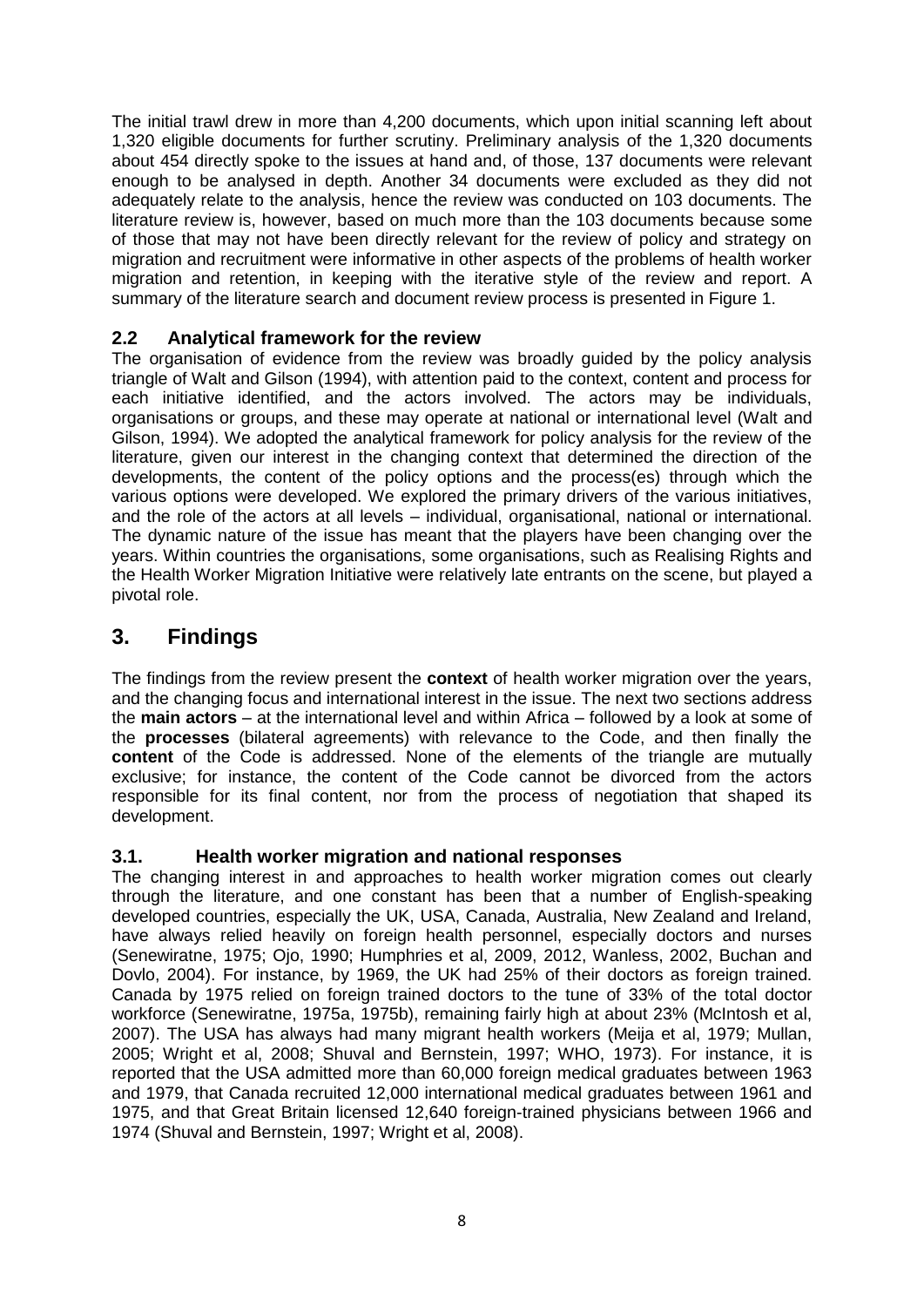The movement of professionals has been facilitated by globalisation and increasingly porous country borders (Pond and McPake, 2006; Pagett and Padarath, 2007). The factors contributing to the outflows of health professionals and the patterns of such movements have also been the subject of many papers (Pang et al, 2002; Saravia and Miranda, 2004; Sharma et al, 2012). Arah et al (2008) suggested that those from wealthier systems, who were able to afford it, moved, rather than poorer people (Arah et al, 2008). That view disregards the significant movement of health professionals from low-income communities and countries, such as from the Democratic Republic of Congo and Zimbabwe in the recent past (Stilwell et al, 2004; Mullan, 2005; Chimbari et al, 2008).

The magnitude of outflows and the costs of migration from ESA countries has been difficult to quantify due to lack of reliable data. Some attempts have been made to provide estimates of numbers and the costs attached to the losses of health professionals. In a study conducted in 2004, it was shown that by employing 293 Ghanaian doctors the UK was saving on training costs of £65 million (Mensah et al, 2005). Muula et al (2006) estimated that Malawi lost \$9,330 in training costs for each enrolled nurse-midwife that emigrated, and \$31,726 for each degree nurse-midwife; while the projected life-time losses were respectively in the range of \$71,000 to \$7.5 million and \$241,000 to \$25.6 million. It was also estimated that the cost to Malawi of training one medical doctor was \$56,947 and that lost investment over the working life of a doctor that emigrated soon after graduation would be in the range of \$433,000 to \$46 million (Muula and Panulo, 2007). For Kenya, Kirigia et al (2006) came to the conclusion it cost Kenya \$65,997 to train one doctor and \$43,180 to train a registered nurse. The corresponding figures for lost investment were \$517,913 and \$338,868 for each migrating doctor and nurse, respectively (Kirigia et al, 2006). A more recent study in nine sub-Saharan African countries - Ethiopia, Kenya, Malawi, Nigeria, South Africa, Tanzania, Uganda, Zambia and Zimbabwe - Mills et al (2011) estimates that costs in lost investment in the education of a doctor ranged from \$21,000 for Uganda to \$58,700 for South Africa, with estimated total loss of returns from investment in doctors working destination countries at \$2.17 billion in 2010. In that study, the major losers were Zimbabwe and South Africa, while the main beneficiary destination countries were the UK and the USA at \$2.7 billion and \$846 million, respectively (Mills et al, 2011). Elsewhere, the investment that source countries forego in the outflow of their health workers has been termed a 'perverse subsidy' (e.g. Mackintosh et al, 2006), with losses from Africa estimated to be in the region of \$500 million annually (JLI, 2004; Pagett and Padarath, 2007).

The basis for the calculations used to arrive at the numbers above have been contested on the basis of the assumptions used to estimate the numbers, the training costs, interest rates and duration of stay, and the disregard for the flow of resources in the opposite direction, from the destination countries to the source countries (e.g. Clemens, 2011). Notwithstanding those potential sources of inaccuracy, the point has been made through those studies that African countries lose significant resources (human and financial) through the migration of health professionals. It is the numbers that are in contention.

The literature and international discourse have been heavily biased towards migration of doctors and nurses, with little mention of other health professionals (e.g. Meija et al, 1979; Mullan, 2005; Wright et al, 2008; Senewiratne, 1975a, 1975b). Whether that reflects the lower number of other health professionals migrating or the fact that the impact of the latter is less obvious is not clear. Perhaps it could be in fulfilment of the adage, "Until the lion has his or her own storyteller, the hunter will always have the best part of the story", in other words, "The tale of the hunt would be different if the lion (instead of the hunter) told the tale". The medical and nursing fraternity have contributed most to what is written on the issue, and the two professions tend to be much stronger in most countries.

As alluded to above, whereas in the beginning the reactions tended to be characterised by anger at the migrating doctors, with punitive action suggested, over the years the approach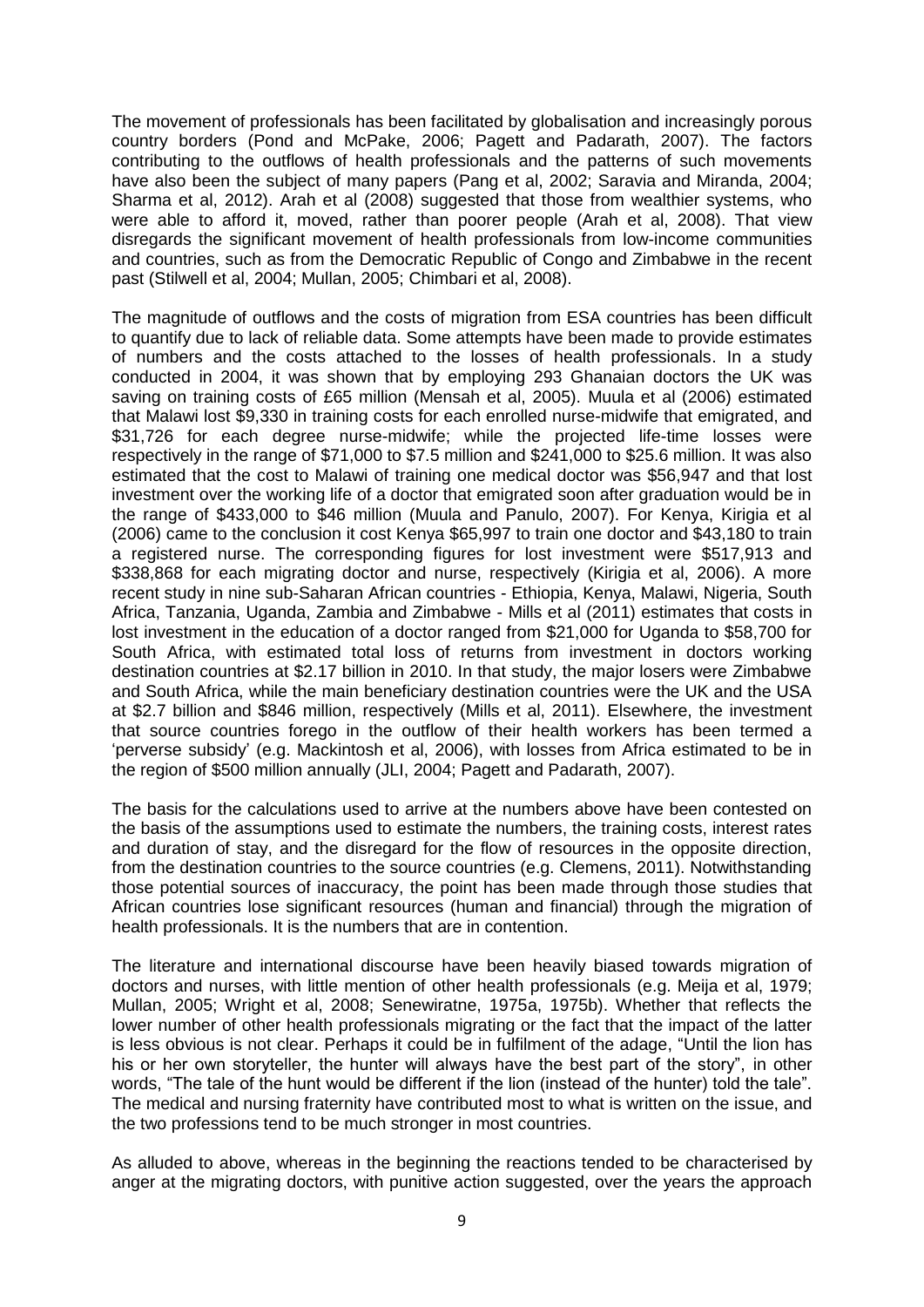became more benign and in some cases out right permissive. Some countries started training for export (Kanchanachitra et al, 2011; Lorenzo et al, 2007; Connell, 2010; Eckhert, 2002, 2010; Kline, 2003; Aiken et al, 2004; Dimaya et al, 2012). Within Africa, at the height of the brain drain from Ghana there was an expansion in nurse training as nursing was seen as a sure ticket to emigration (IOM, 2012). Additional schools sprung up to meet the demands for nurse training slots, and the new trainees saw nursing as their ticket out of Ghana. In the Philippines, there were many reported cases of doctors and other health professionals training as nurses to gain entry into the USA (Chan, 2004).

As noted by Connell (2010), not all countries, particularly in the Asia-Pacific, sought to prevent migration, citing examples of India, Philippines and China as countries that purposefully export workers. The latter author joins others (e.g. Henderson and Tulloch 2008; Wilbulproprasert and Pengpaiboon, 2003) in stressing the need for integrated packages of policies that span the economic and social issues and that extend beyond the confines of the health sector. The author highlights the economic costs of sending countries and the recognition that recruitment is accelerating, raising renewed interest in compensation for the loss of investments in training and of human capital (Connell, 2010). Connell observes that the recipient countries have no interest in putting in place compensatory mechanisms, often arguing that migration is freely chosen, markets operate in this way and there is no means of knowing how long migrants will stay despite strong ethical arguments in favour of restitution. The author suggests that this makes financial compensation to source countries for losses of workers difficult to implement, and that compensation is inherently impossible as long as ethical arguments confront political realities (Connell, 2010).

Connell also discusses the WHO Code from a historical perspective, from around 1999, noting the contribution of the Commonwealth Code (2003), the Pacific Regional Code (2007). He accepts the view espoused by others that codes are not legally binding, and hence have limited effect. He affirms the view that without bilateral or multilateral codes and agreements health migrants remain free to move and suggests that the role of private recruiters will be enhanced while recruitment will be driven underground. More collective action on codes of practice is necessary although it seems presently improbable. The author makes a strong case for bilateral agreements and memorandums of understanding (MoUs) in that they offer some hope for more effective managed migration (Connell, 2010).

The attention paid to the issue seems to have gained momentum at the turn of the century, especially after the Millennium Declaration, the realisation that health was a developmental issue, and that health workers play a central role in the health of nations (Serour, 2009). With this, discourse changed to ensuring adequate workforce for countries with high disease burdens. The policy content has also changed, from the punitive and draconian measures suggested in the 1970s (Senewiratne, 1975a; 1975b) to the current 'managed migration' options. One still finds highly restrictive measures, such as those contained in the South African policy (see below).

The ethical voice was a significant development in the discourse on health worker migration, with calls for attention to the needs of source countries, and calls against active recruitment (Bundred and Levitt, 2000; Muula et al, 2003; Singh et al, 2003, McElmurray et al, 2006). Bundred and Levitt (2000) asked: *who are the real losers*? and argued that low-income source countries dealing with even heavier disease burdens suffered greater losses. They challenged recruitment from low-income countries as unethical. There was also a call for the WHO to convene a stakeholders' meeting to look for solutions, and to establish an international code on ethical guidelines for recruiting physicians from less-developed countries. The driving force for that call was the fear that health care for the poorer countries would completely disintegrate in the face of unchecked migration of skilled health professionals (Bundred and Levitt, 2000).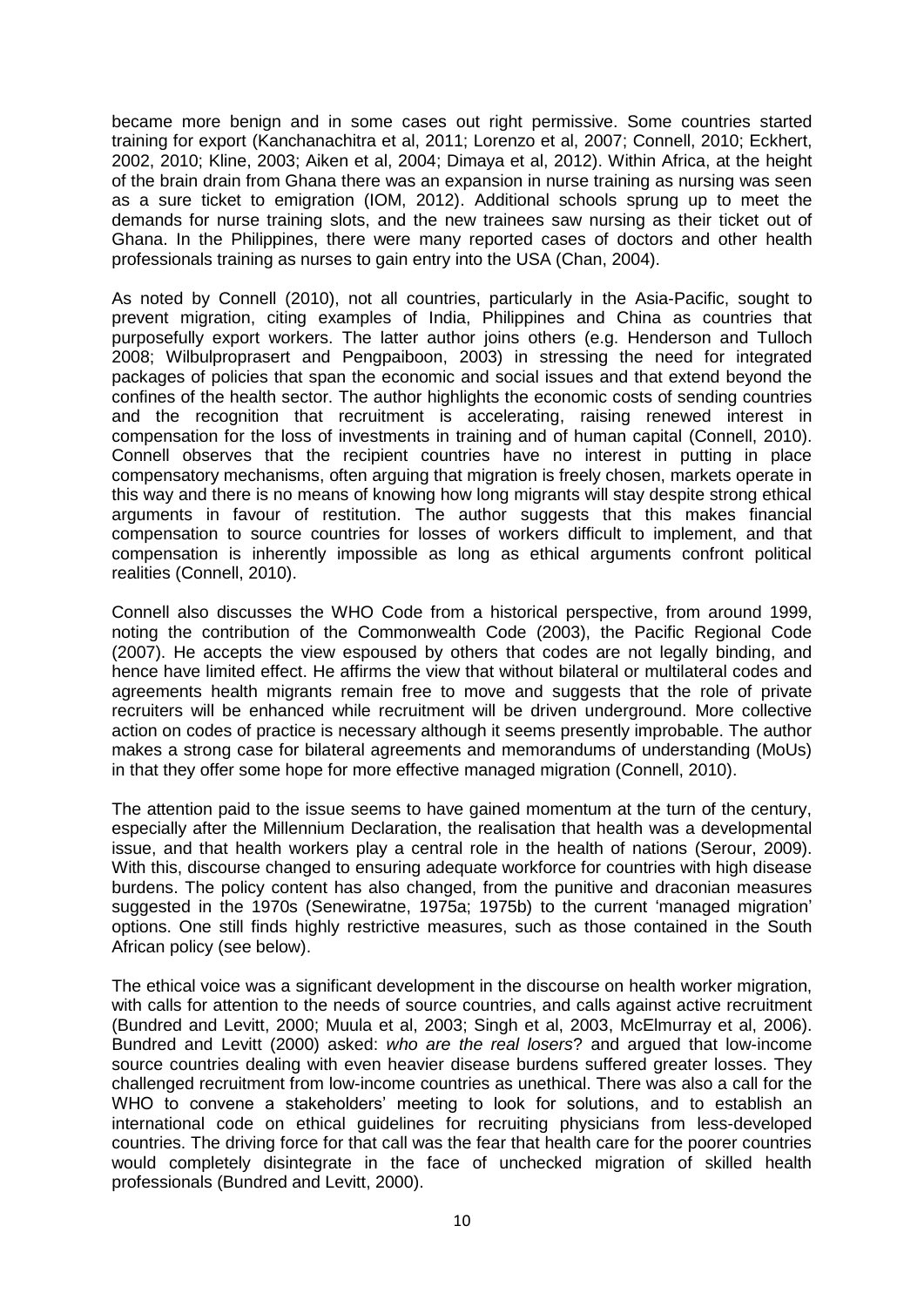McElmurry et al (2006) suggested that nurse migration policies and procedures could be developed to satisfy primary health care (PHC) ethics if they build enhanced skills, better health outcomes for home country, community participation and involve clear and equitable financial arrangements. Migrant nurses should, it was argued, enhance their competencies for performance back home, and not only the gain for the recipient country. At the same time some voices were against any form of restriction of health worker mobility (Aly and Taj, 2008).

The British Medical Journal (BMA) called on the rich countries to stop recruitment from lowincome countries (Johnson, 2005). According to Johnson (2005), although the developed countries of the North "… were giving aid with one hand, they were robbing African countries with the other by siphoning off their most precious resource – trained doctors and nurses (Mackintosh et al, 2006). Stilwell et al (2003) called for evidence to guide the ethical recruitment of health personnel.

Dovlo (2005) observed that international agreements on managing recruitment were more effective between low- and middle-income countries. For example, South Africa successfully banned recruitment from within Africa, even while richer countries opted for less effective voluntary codes of conduct. Dovlo called for policies to moderate the loss of trained health workers from poor countries to stop medical training subsidies from poor to rich countries. Although mildly worded, Dovlo's call was interpreted as a call for restriction or banning of health worker migration by Aly and Taj (2008), and opposed on grounds of international law protecting the rights of individuals to move freely (Aly and Taj, 2008). Senewiratne (1975a) also saw it as futile for countries to refuse health professionals exit from their home countries, "creat[ing] a group of disgruntled and dissatisfied doctors who are of little use in the running of an efficient health service" (Senewiratne, 1975a, 1975b).

The discourse on health worker migration was often emotive. One study commented that "the haemorrhage of health professionals from African countries is easily the single most serious human resource problem facing health ministries today" (Sanders et al, 2004). Chen and Boufford (2005) termed the phenomenon as "fatal flows" and charged that 'the movement of physicians from poor to rich countries is a growing obstacle to global health.' The outflows of skilled people with financial gains for rich countries and losses for poor countries, was described as "quite appalling" (PHR, 2004; Mackintosh et al, 2006); as an "annoying subvention" (Agwu et al, 2009] and as "reverse foreign aid" (McArthur, 1999). Mass emigration of health professionals from less-developed countries resulted in greater pressure on those remaining in these countries (Sielounou, 2011).

There has, however, been no unanimity in the use of various terms for the migration of health professionals. Marchal and Kegels (2003) questioned the use of the terms brain drain or professional mobility, since either term may be appropriate in certain circumstances. Dodani and LaPorte (2006) also advocated for a linguistic shift from "human capital flight" and "brain drain" to "professional mobility" or "brain circulation", arguing:

*It is time to bury the archaic concept of brain drain and turn to assessing the performance of health professionals and systems, wherever they are in the world. The turn of the 21st century has not only brought technology, but also modes by which scientists around the world can be connected in no time. In this globalized world the physical location of a person may or may not have any relation to the ability to make an impact on human health. Health professionals in the developed world may have most of their work*  portfolios in the developing world. Easy communication, quick travel, and greater *collaborations between developed and developing world are increasingly more common and we need to develop ways in which foreign professionals can contribute to their countries of origin.*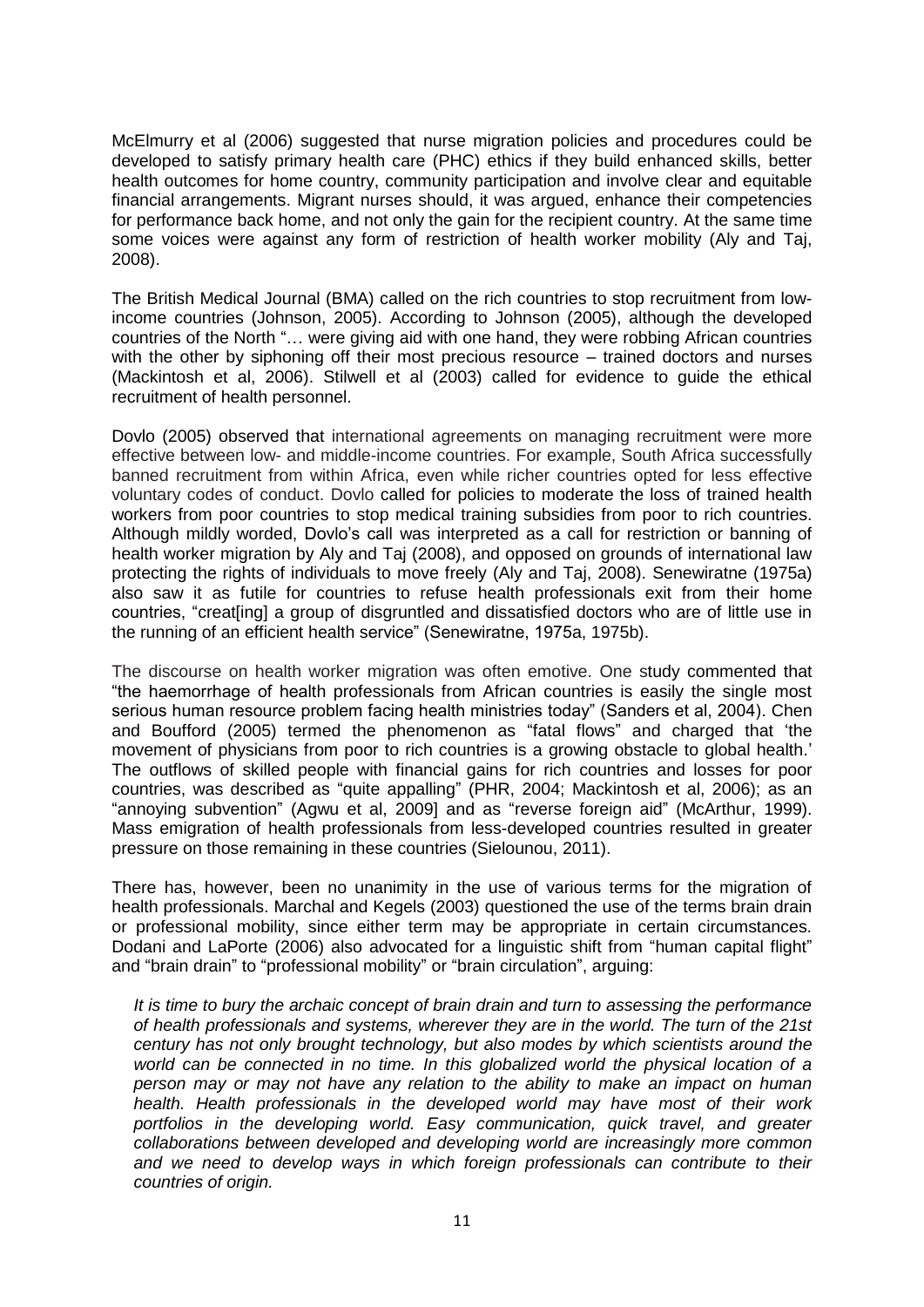Internationally less strident language was used, with fewer expectations expressed of support to source countries. Although the migration of health professionals has been longstanding, in the past two decades there has been an increasingly strong voice for ethical recruitment to protect health systems in source countries, while also respecting the right of the health professionals to move. The Code had its beginnings shaped by such voices, based on the need for collective global action.

#### <span id="page-12-0"></span>**3.2. International responses**

Chen and Boufford (2005) note that: 'Managing international medical migration ultimately will require global political consensus.' The search for that consensus is arguably not over. Countries affected by health worker migration have put in place measures to try to stem the outflows (Chimbari et al, 2008; Dambisya, 2007) and have taken their case to international and global arenas (Chen and Boufford, 2005). The South African High Commissioner to Canada reportedly publicly accused the Canadian provinces of decimating the health workforce in South Africa (Ehman and Sullivan, 2001). Following that diplomatic spurt, Canadian provinces indicated that they had stopped recruiting from South Africa, in line with ethical recruitment codes that proscribe raiding from less-developed countries. Observers of the trends in recruitment of foreign doctors to Canada however were sceptical of the delivery on this (Shuchman, 2008a, 2008b; Ehman and Sullivan, 2001).

Pressure from developing countries contributed to the UK Code for the National Health Service (NHS). The UK Code, however, allowed private recruitment and those recruited privately still found themselves in the NHS (Carlile, 2004). Smith and Henderson-Andrade (2008) in a report on the migration of the health workforce called for co-operative agreements and ethical recruitment practices to protect the rights and safety of migrant workers and to overcome such defects of existing codes.

A MoU between the UK and South Africa had some effect in reducing the inflows of South Africa health personnel into the UK. Subsequent to the agreement, South Africa sent medical teams to the UK for limited periods in a managed migration of skilled health workers. The UK-South Africa MoU recognised various international codes of practice issued by WHO, bilateral and multilateral agreements and recruitment protocols, particularly in the context of the Southern African Development Community (SADC) and the African Union. Subsequently in 2004 the World Health Assembly called for the development of similar measures internationally, as detailed below,

Commonwealth countries took this forward through the Commonwealth Code, a non-binding code of practice to guide ethical recruitment from member countries This was adopted at the pre-WHA Commonwealth Ministers Meeting on 18 May 2003 in Geneva. The Commonwealth Code is voluntary. It seeks to discourage targeted recruitment of workers from countries experiencing shortages, safeguard the rights of recruits and professional conditions in the destination country, and discourage recruitment of health care workers with an outstanding obligation to their country (with health workers responsible for providing this information).

The Commonwealth Code suggests ways to mitigate the impact of health worker migration, with compensation to source countries through transfer of technology/skills, training programmes and facilitating return of migrant health workers. Many of the same principles informed the subsequent WHO Code adopted in 2010.

Pagett and Padarath (2007) note that a weakness of the Commonwealth Code was that only the ministers present at the meeting signed and that no provisions were made for others to sign at a later stage. Notably, there were no signatories from developed countries, presumably due to reluctance to commit to compensation or reparations (Pagett and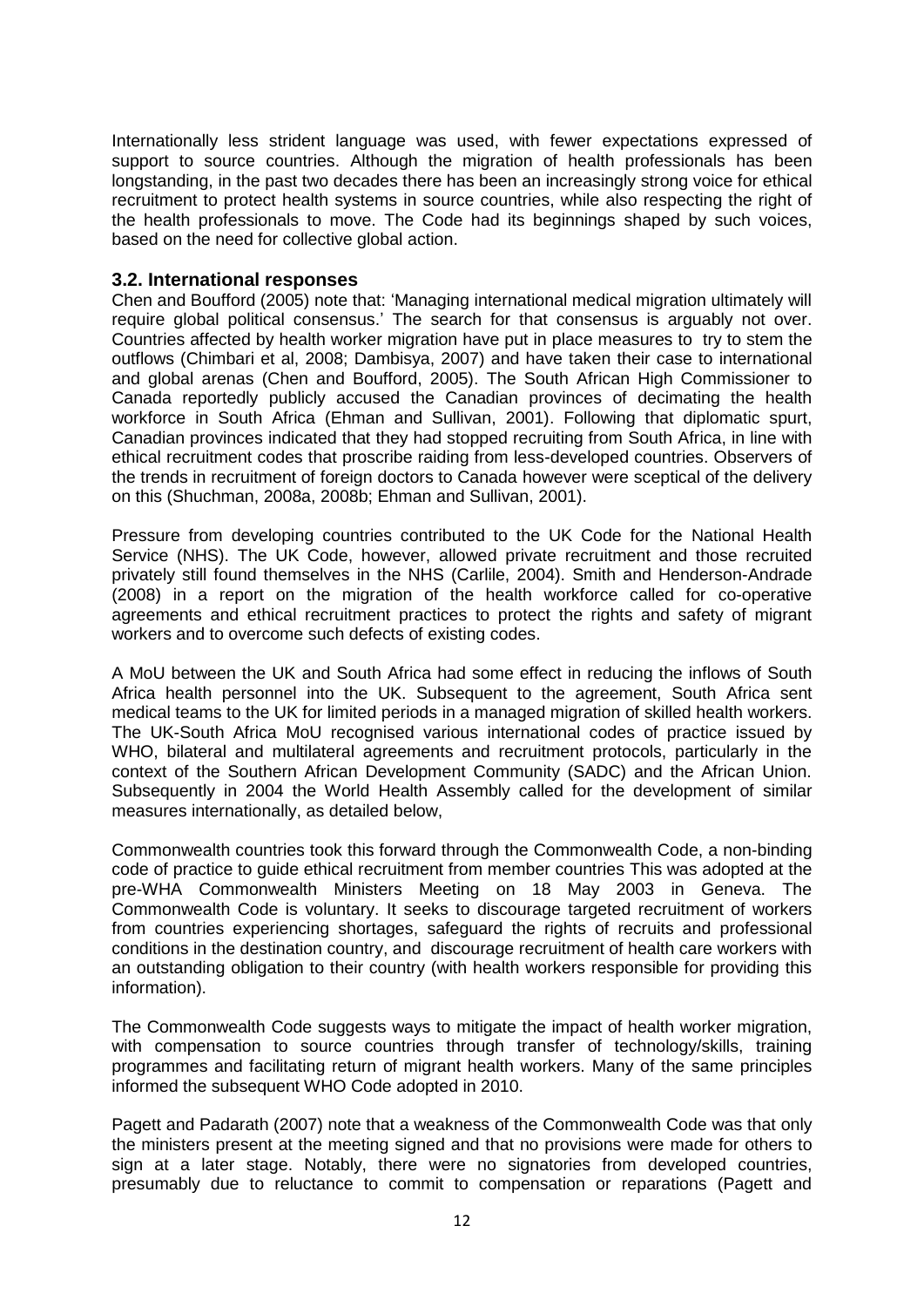Padarath, 2007; Nullis-Kapp, 2005). It has also been suggested that the developed nations, including Canada and Australia, did not sign the Commonwealth Code because the situation prevailing then favoured them (Bach, 2003).

The impact of the Commonwealth Code was difficult to assess. The number of foreign registered/trained health professionals in the UK (at least) did not reduce until late 2000s. Other indirect evidence based on adverts for doctors in South Africa show that efforts at active recruitment continued until 2007 or thereabouts when they declined (Dambisya and Mamabolo, 2012). Active recruitment from South Africa to the UK continued up to 2007 in spite of the MoU between the UK and the Commonwealth Code. As suggested by Dambisya and Mamabolo (2012:671):

*The considerable decline of UK advertisements may be more due to geopolitical changes in Europe than to the HRH crisis in developing world. With expansion of the European Union (EU), health professionals from Eastern Europe could work in the EU, including the UK, which was obliged to employ them ahead of applicants from elsewhere, including SA.*

Political developments in the EU may have had a more profound effect on limiting recruitment from South Africa than the commitments in the NHS Code, Commonwealth Code and MoU (between UK and South Africa) together (Costigliola, 2011; Avgerinos et al, 2004). Connell et al (2007) observed that whereas many countries attempted to implement national policies to manage migration or mitigate its harmful effects, recipient countries were reluctant to establish effective ethical codes of recruitment or other forms of compensation or technology transfer (Connell et al, 2007).

With entry into force of the Lisbon Treaty, the EU is compelled to ensure that its policies and practices on recruitment and retention of health workers do not undermine progress on the health MDGs (Webb, 2011). In 2005, the EU adopted a programme of action to combat diseases of poverty that included a separate section devoted to addressing the human resources crisis.

*The lack of trained health providers undermines efforts to scale up the provisions of prevention, treatment and care services. The EU will support a set of innovative response to human resources crisis. At regional level the EC will use its support for the AU and the New Partnership for Africa's Development (NEPAD) to help ensure a strong African leadership in the formulation and co-ordination of a response to the human resources crisis* (European Commission, 2005:

Individual EU countries have offered support for strengthening HRH. France supports 20 countries mostly from Africa with about 30 projects either entirely dedicated to health workers or including a component on this. France has signed nine bilateral agreements on migration flows with countries in Francophone Africa to date. Some of the ratified agreements (i.e. Senegal, Benin and Congo) address the issue of migration with a comprehensive approach and a particular focus on health professionals and support for HRH development (Dhillon et al, 2010).

Non-state actors, such as the World Organisation of Family Doctors (WONCA) and the International Council of Nurses (ICN) have added voices on the issue. In 1997, WONCA adopted the Durban Declaration, which called upon governments and medical councils of developed countries to review their policies on recruiting doctors from less-developed countries. Further action from WONCA came in 2002 through a Code of Practice for the International Recruitment of Health Care Professionals: The Melbourne Manifesto, adopted at the fifth WONCA World Rural Health Conference, Melbourne, Australia, on 3 May 2002. The Melbourne Manifesto called for recipient countries and source countries to take responsibility for their health workforce development – the former by ensuring that they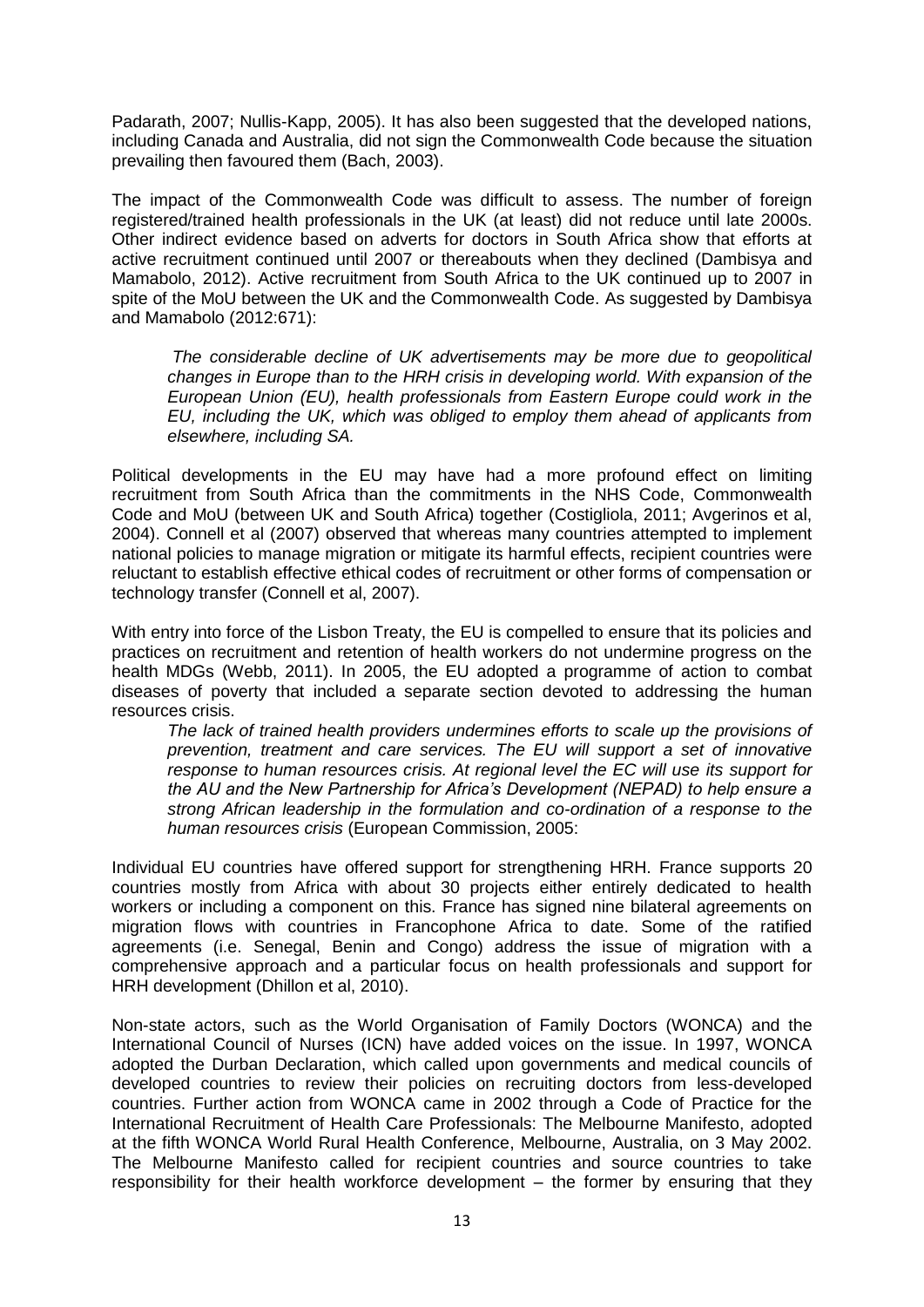produce sufficient numbers to satisfy their demands and the latter to establish why their health professionals were leaving and address the issues (WONCA, 2002). The principles of the Melbourne Manifesto are as shown in Box 1.

#### **Box 1: Principles of the WONCA Melbourne Manifesto, 2002**

We assert that:

- 1. It is the responsibility of each country to ensure that it is producing sufficient HCPs for its own current and future needs; is retaining them; and is planning for both rural and urban areas.
- 2. International recruitment is related to an inability on the part of individual countries to satisfy their own workforce needs.
- 3. The principles of social justice and global equity, the autonomy and freedom of the individual, and the rights of nation states, all need to be balanced.
- 4. Integrity, transparency and collaboration should characterise any recruitment of HCPs.
- 5. International exchanges of HCPs are an important part of international health care development.
- 6. Countries that produce more HCPs than they need may continue this contribution to global health care.

WONCA also suggested that developing countries should be supported to recruit from developed countries to provide short-term opportunities for HCPs with clinical, educational, management, research and other skills to assist in the development of health care services. The call by WONCA included the call for redress in quite clear language: 'the gaining country should be prepared to reimburse the cost of medical education… this cost should be chargeable for a number of years after graduation, and could be administered by WHO.' (WONCA, 2002: 2)

ICN, International Council of Nurses, represents 130 nursing associations. ICN acknowledges the adverse effect of international migration on health care quality in lowincome countries. Its position statement was used by the American and the Canadian nursing associations to lobby for ethical international recruitment and to prevent untrained migrants from working in high security areas in the USA and Canada (Martineau and Willets, 2006). In 2007, ICN reviewed and revised its position statement on ethical recruitment. While it reiterated its previous stance that career mobility was important both for nurses to further their careers and for the profession to respond to changing health needs, it also now included:

- condemnation of recruiting nurses to countries where authorities have failed to implement sound human resource planning and to address problems causing nurses to leave the profession and that discourage them from returning to nursing;
- denunciation of unethical recruitment practices that exploit nurses or mislead them into accepting job responsibilities and working conditions that are incompatible with their qualifications, skills and experience;
- recognition of the benefits of circular migration and calls for mechanisms to support nurses who wish to return to their home countries;
- a call for regulated recruitment based on ethical principles and sound employment policies on the part of governments, employers and nurses, thus supporting fair and cost-effective recruitment and retention practices (ICN, 2007).

The Joint Learning Initiative, a collaboration of more than 100 global health leaders, identified strategies to strengthen the workforce of health systems. The work of the JLI was unique in the sense that the collaboration adopted equity in global health as the basic value underlying its endeavours. The JLI raised the profile of health workers at global level, identified the need for health workers in Africa due to AIDS, the brain drain and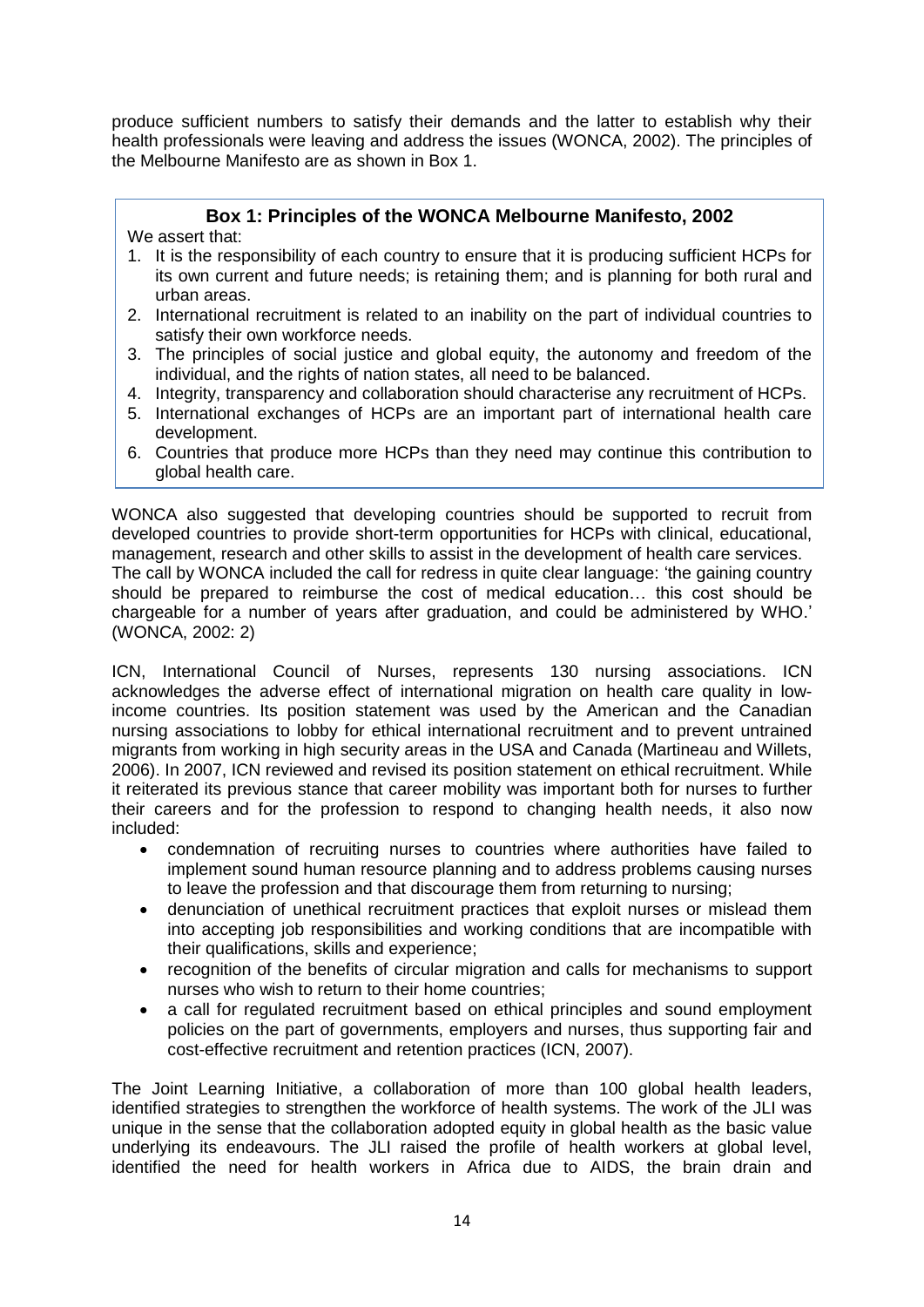underinvestment in health workers and the greater negative impact on lowest income countries (JLI, 2004). The JLI report informed the World Health Report 2006, which in turn spawned initiatives such as the WHO Code.

Other actors kept the pressure on receiving countries. In 2008 Hoag warned Canada against reliance on foreign graduates, stating that 'the targeted recruitment of health workers from developing world through advertisements in local journals and onsite dinner-and-drinks information sessions is widely frowned upon. Several organisations, including the World Health Organisation, have launched efforts to encourage the ethical recruitment of health workers' (Hoag, 2008). Martineau and Willets (2006) noted the priority given to the issue by WHO, citing 'the damage to the health systems which serve poor communities by the relentless recruitment of skilled*…* health personnel*…* to places where the pay is better….' These authors called for an extension of the 2003 Commonwealth Code from Commonwealth countries to global level.

As attention to the issue rose, so did debate, with some countries such as India and the Philippines seeing it as enabling outflows of "excess" skills, arguments that remittance returns benefited low-income households and countries, while African countries saw an opportunity to restrict outflows or to obtain just returns from emigrating health workers. The WHO Code built on these debates and principles put forward in the NHS and Commonwealth Codes and the statements from WONCA and ICN. The ethos of ethical recruitment, recognising both the rights of the individual and the need to protect the health systems in source countries, was brought into the negotiations for the WHO Code.

#### <span id="page-15-0"></span>**3.3 African response**

As the region in the eye of the HRH storm, African stakeholders played a significant role in shaping the responses through bilateral agreements, engagement at the Commonwealth level, positions adopted at regional economic blocs, and through their engagement in the development of the Code.

Within the region, South Africa responded to pressure from SADC and the OAU (as it was then), and developed a policy limiting recruitment from other African countries, the policy on foreign health workforce. The challenge for the South African position came from the mass exodus of health professionals from Zimbabwe and from neighbouring countries that sent their students for further studies in South Africa. The South African Foreign Health Workforce Policy aims to promote high standards of practice in the recruitment and employment of health professionals who are not South African citizens or permanent residents (foreign health professionals) in the health sector in South Africa. The policy aims at precluding the active recruitment of health professionals from developing world unless there are specific government-to-government agreements to allow and support such recruitment. The policy applies to all provincial departments of health, agencies involved in recruiting health professionals to be employed in South Africa as well as private health care providers (NDOH, 2010).

By not recruiting from other African countries, South Africa was responding to complaints that it was poaching health workers from countries that had lower heath worker densities. It was a significant move because South Africa is not only a destination country, but also a transit country and a source country for health workers (Mullan, 2005; Ncayiyana, 1999; Arah et al, 2008; Dambisya and Mamabolo, 2012). Notwithstanding that policy, South Africa by end of 2011 still relied heavily on health personnel from other African countries (Bateman, 2011). The challenge for this policy option came with the massive influx of health workers, among other migrants, from Zimbabwe, especially as the Zimbabwe situation deteriorated in the 2000s (Chikanda, 2005, 2006; Connell et al, 2007).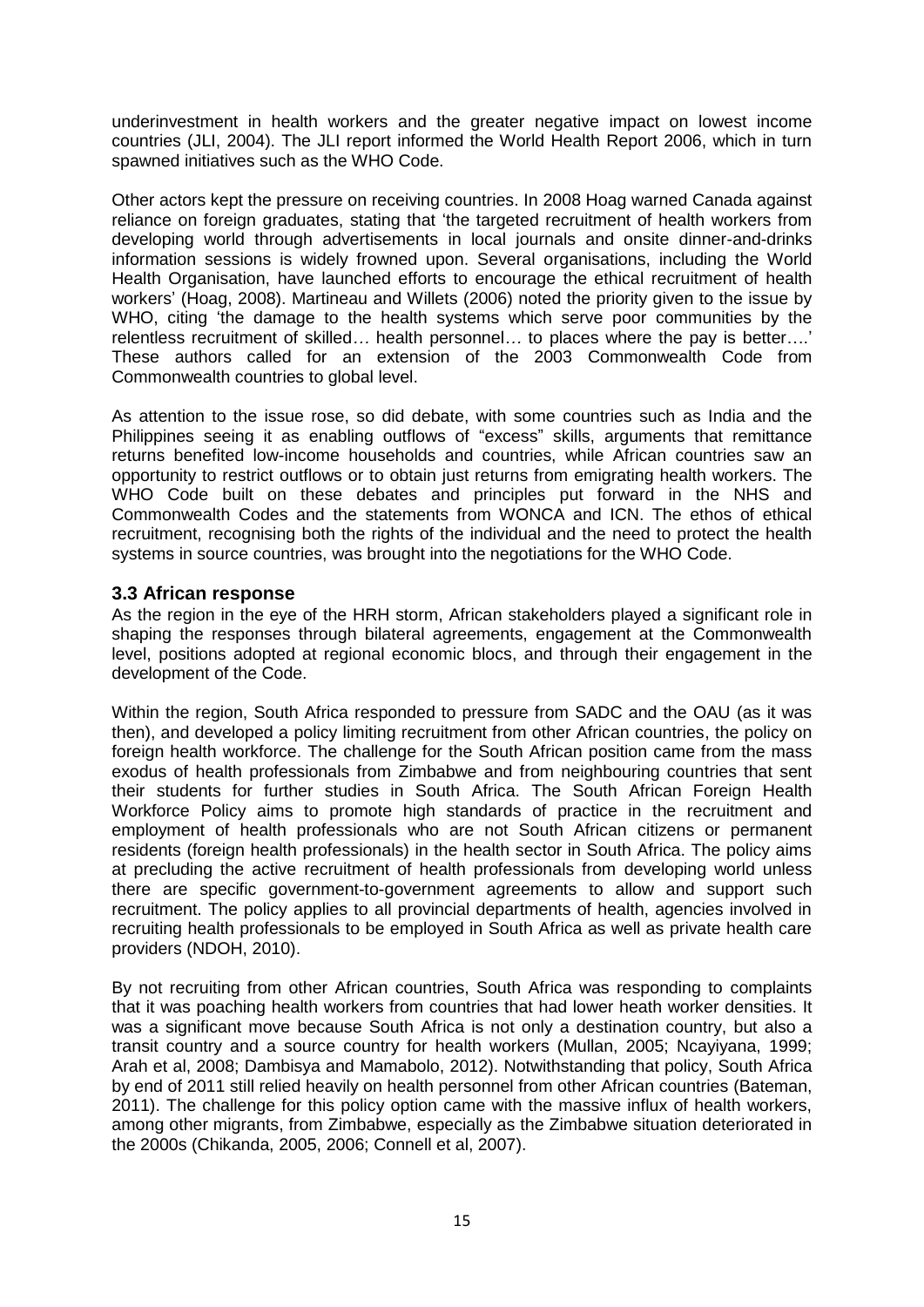South Africa has sought to overcome the shortfall occasioned by the moratorium on recruitment from SSA countries through bilateral agreements with Cuba, Iran and Tunisia; and has remained a destination country for migrant doctors from eastern Europe.

Regional organisations within Africa, notably the Africa Union (AU), the New Partnership for Africa's Development (NEPAD), SADC ministers, ECSA HC all took positions on the issue of health worker migration from the region. The documents on some of the initiatives were not accessible, but their contents were noted in secondary sources. African country concerns, expressed through their ministers of health, motivated the Commonwealth Code on ethical recruitment of health personnel discussed earlier. African health ministers similarly pushed for the 2004 WHA Resolution that mandated the WHO Director General to develop the global code of practice (Chen and Buofford, 2005, Taylor and Dhillon, 2011).

Pagett and Padarath (2007) reviewed how African countries had used the codes of practice, bilateral, multilateral and regional agreements and strategies to prevent, prohibit, curb or manage migration of health workers and/or promote their retention and production both globally and regionally. The authors reported that the existing frameworks and codes had been unable to stem the tide of health worker outflow to the North. They observed constraints, including:

- weak or non-existent frameworks for implementation;
- their voluntary and nonbinding nature; with no mechanism for sanctions for noncompliance;
- no advocacy processes on the codes;
- inadequate data collection and monitoring systems;
- no bodies established for oversight over the instruments; and
- sustained push factors driving migration and northern health worker shortages unaddressed, leaving the drivers unaffected.

The authors suggested a more holistic approach combining the various instruments and moves to improve health worker conditions and curb the demand.

African voices contributed to the development and lobbying for the WHO Code as one part of a wider and more effective approach (Taylor and Dhillon, 2011).

#### **African Union (AU) responses**

The African Union provided direction on the migration of health workers through the Health Strategy 2007-2015, which contains provisions on health workers and HRH migration. The strategy

- urges countries to conduct migration and retention studies of health workers and explore the possibility of establishing networks for training health workers;
- aims to facilitate a common African position on migration of health professionals and to lead engagement with OECD countries on the impact on Africa's health systems (AU, 2007.

The strategy sought a lifting of expenditure ceilings, called for health workers trained with public funds to offer compulsory community service, sought funding for the development of health workers in Africa and, to reduce migration of health workers out of the continent, an endowment fund. It advocated for western governments to increase investments in the training of their own health care workers to address the gaps in their countries and thus reduce the pull factors in developed countries and for African countries to address the push factors by putting in place mechanisms that value, respect, motivate, adequately compensate, professionally develop and equip the health workforce.

The strategy explicitly addressed ethical recruitment: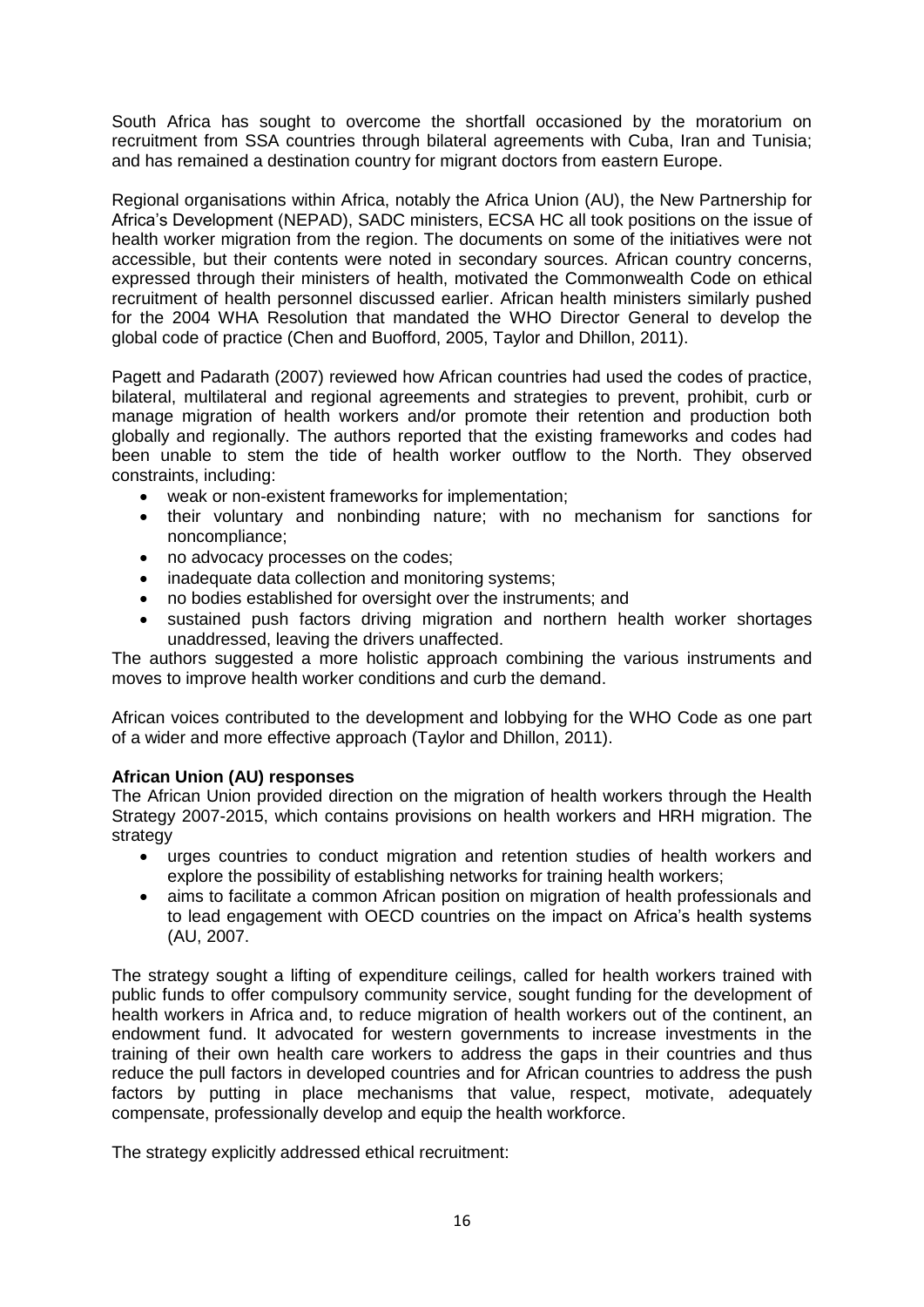*The African Union needs work towards ensuring ethical recruitment within the continent and by developed countries, by insisting on agreements that take into account the investment made by African countries as well as the rights and freedoms of individuals. Countries should address the causes of migration and conduct migration and retention studies of health workers and should also improve the conditions under which health professionals and other health workers operate. African countries should work together to produce the health workers we need and to develop a common African curriculum* (AU, 2007:12-13).

It urged that:

*The African Union should facilitate a common African position on migration of health professionals and lead engagement with OECD countries to overcome the devastating impact this is having on Africa's health systems (*AU, 2007).

The African Union, therefore, provided an over-arching framework for countries and regional organisations within the continent to work towards solutions to the problem of health worker migration. We did not find documentary evidence of the extent to which the AU countries used the AU Health Strategy objectives to advance the agenda on HRH migration, including the development and adoption of the WHO Global Code. However, commitments at that level influenced activities at other levels, such as the ECSA Strategy on HRH (see below) that made reference to the AU strategy as informing its intentions (ECSA HC, 2008). Some of the efforts of two regional organisations in the ESA region (ECSA HC and SADC) are highlighted below.

#### **Responses through ECSA HC**

ECSA HC is an inter-governmental organisation with ten member states – Kenya, Lesotho, Malawi, Mauritius, Seychelles, Swaziland, Tanzania, Uganda, Zambia and Zimbabwe. Its mandate is to promote and encourage efficiency and relevance in the provision of health services in the region. Over the years, ECSA HC has addressed the issue of HRH migration, as is evident through the resolutions of the Health Ministers Conference (see ECSA HC at [www.ecsa.or.tz\)](http://www.ecsa.or.tz/). At the 34<sup>th</sup> Regional Health Ministers' Conference (2001), the ministers adopted Resolution 3 that underscored the need to protect the human rights of health professionals who emigrate, and urged member states, *inter alia*, to:

- Develop a memorandum of understanding to harmonise, professional, educational and training standards in the region;
- Establish a mechanism to facilitate the exchange of health expertise within the region;
- Train higher numbers of middle level health professionals;
- Improve working conditions; and
- Ensure the protection of human rights of health workers who emigrate.

The Resolution urged the secretariat to:

- Document the extent of the problem of brain drain in the region and facilitate the exchange of information and experiences;
- Collaborate with regional and international agencies in advocating for the development of compensatory mechanisms for member states that are severely affected by the brain drain; and
- Facilitate the establishment of a database of available human resources for health in the region (ECSA HMC, 2001)

At the 2003 RHMC (38<sup>th</sup> HMC, Livingstone, Zambia), which was held after adoption of the Commonwealth Code, ECSA health ministers acknowledged the importance of the Commonwealth Code and stressed the need for countries to sign legally binding agreements to give effect to aspects of ethical recruitment and compensatory arrangements. Resolution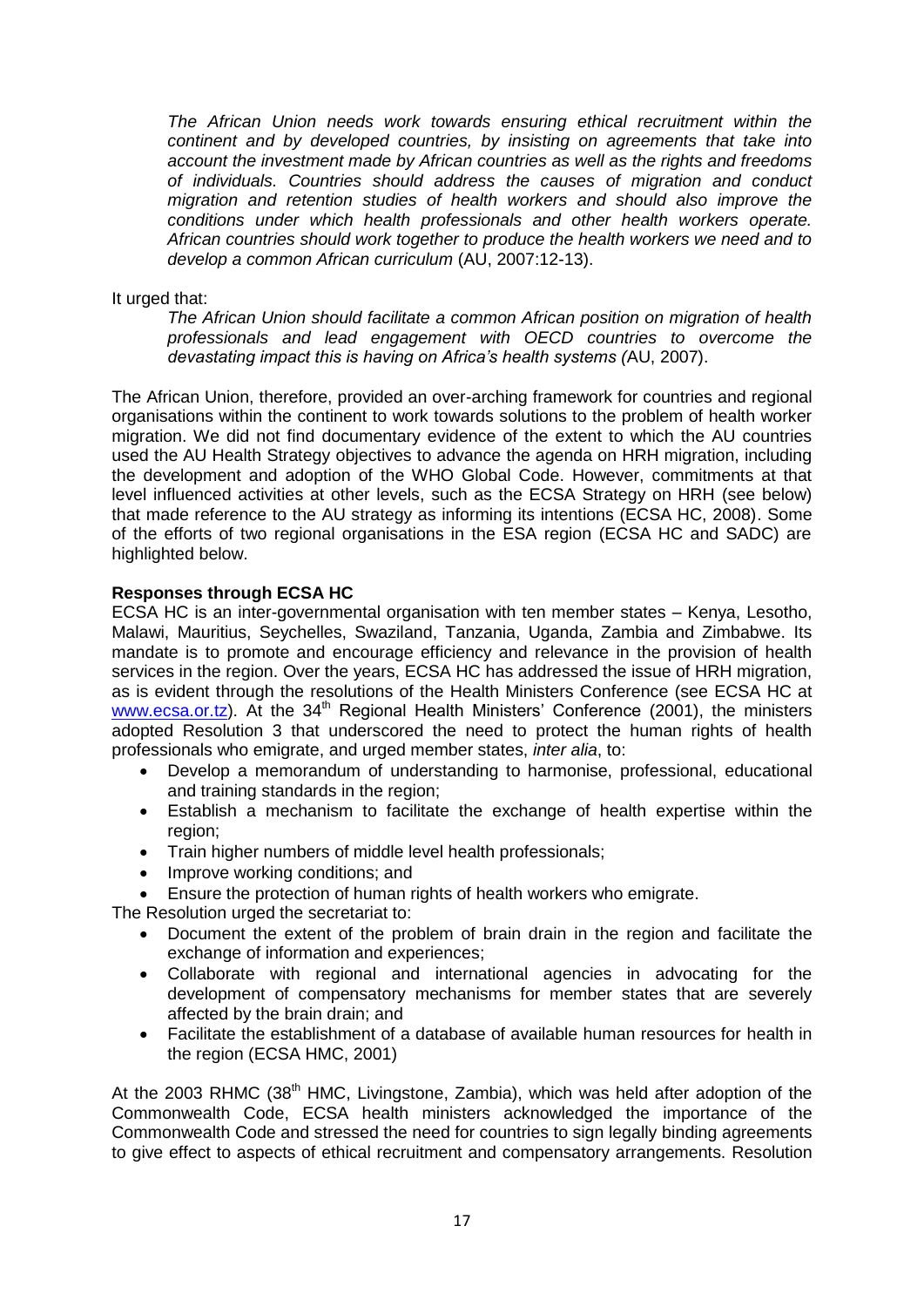3 of the 38<sup>th</sup> RHMC expressed concern about the levels of attrition of health care workers in the region, recognised the push factors that fuel attrition, and urged member states to:

- Develop and sign legally binding agreements with other governments in the region and overseas regarding migration of human resources from the region, especially relating to aspects of ethical recruitment and compensatory arrangements;
- Put in place strategies and mechanisms to improve the value placed on health workers, and improve motivation and retention as a matter of priority;
- Encourage donors and co-operating partners to support human resource needs of member states;
- Incorporate human capacity development needs in future proposals for funding from sources such as the Global Fund and related aid instruments.

The 38<sup>th</sup> RHMC urged the secretariat to:

- Document and disseminate current best practices and guidelines on legally binding agreements among member states and developed nations on the ethical recruitment of human resources;
- Produce and disseminate information on the various strategies and options including financial and non-financial incentives on staff motivation and retention;
- Collaborate with WHO and other international agencies involved in HRH development in the region to ensure complementary actions towards addressing the HRH crisis (ECSA HC, 2011).

The health worker crisis was on the agenda of the  $40<sup>th</sup>$  HMC, 2004. The ministers recognised the previous resolution and adopted a further resolution on promoting the retention of health professionals through improving the conditions of service and through addressing safety at work and the workforce health programmes. Member states were also urged to establish or strengthen HR units within ministries of health for effective management of human resources. The momentum and focus on HRH within the ECSA processes was reflected in the 2006 HMC  $(42<sup>nd</sup>$  HMC) Resolution 4 that recognised previous resolutions on the issue, and called for implementation, monitoring and evaluation of the previous resolutions on health worker migration and retention. The resolution reiterated previous calls for member states to develop systems for compensation and for adopting a "common position on ethical recruitment", coupled with development of financial and nonfinancial incentives to retain HCWs in the region. On this occasion, the ministers urged the Secretariat to develop guidelines for ethical recruitment and compensation for health workers (ECSA HC, 2004).

At the  $44<sup>th</sup>$  HMC, 2007, Resolution 7 called for countries, within the context of national HR policies and strategies, to develop mechanisms for harnessing the potential resource of health workers from the diaspora and retired workers; to support and endorse policies and protocols to manage and mitigate the costs of migration; and for the secretariat to document and disseminate best practices and guidelines on legally binding bilateral agreements among member states and developed nations on the ethical recruitment of human resources. The 2008 HMC (the 46<sup>th</sup>) emphasised the importance of managing migration and the development of HR policies for scaling up HRH. At that meeting, the ministers adopted the ECSA HRH strategy, a comprehensive document with policy options for both the member states and the Secretariat. The ECSA HRH strategy included a focus management of HRH migration, including research; establishing functional health workforce observatories; stronger human resource information systems (HRIS) and health management information systems (HMIS); better retention of existing health workers through country action on financial and non-financial incentives; policies that value health workers, including health worker health programmes; attraction of inactive health workers back to service; and better managed health worker migration through country-specific responses to migration, including the involvement of the diaspora (ECSA HC 2008). ECSA HC undertook to assist member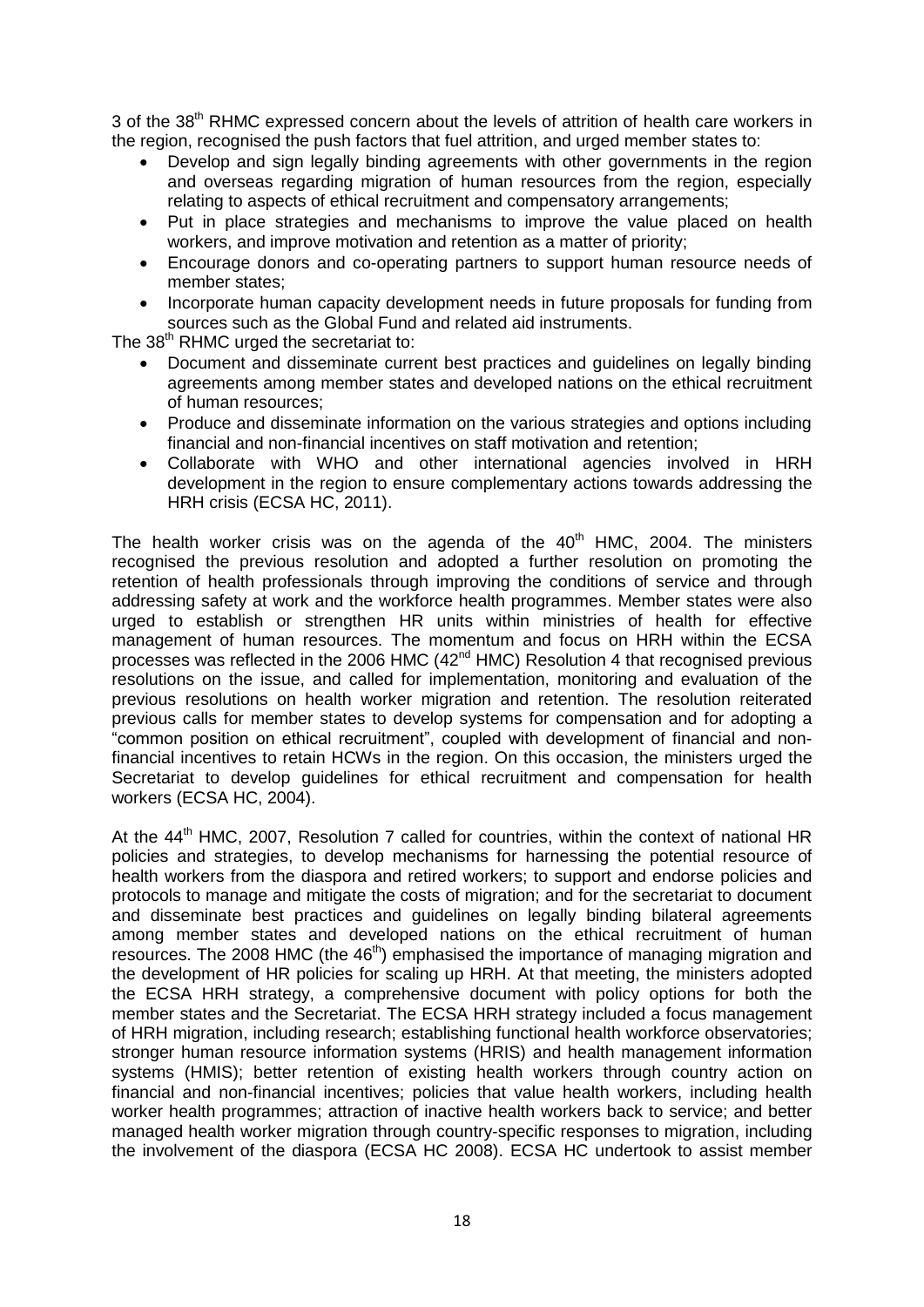states to develop and/or strengthen health management systems and to support research and information to develop measures to support implementation of the strategy.

In March 2012 ECSA HC, with the Rockefeller Foundation and in response to country demand, organised a multi-stakeholder workshop to disseminate the Code and consult with countries in the ECSA sub-region on its implementation (ECSA HC, 2012). The workshop identified the need for:

- technical support to countries to disseminate and implement the code;
- operational research to support countries in implementing the code; and
- a mechanism for countries to share information on the minimum data set required to implement the code and for countries to comply with the reporting on the code.

#### **Responses through SADC**

At the April 2001 Annual Health Sectoral Meeting held in Gaborone, Botswana, SADC member states expressed concern about the high numbers of nurses being recruited out of the region (cited in Pagett and Padarath, 2007). In June 2001 SADC health ministers issued a statement condemning active recruitment of health workers out of the region (Pagett and Padarath, 2007). The statement noted that recruitment by developed countries was an indication of poor planning for HRH needs by the North and could be seen as looting from the poor countries, as happened during colonialism. It was termed immoral, possibly racist and was noted to further entrench inequitable wealth and resource allocation between South and North. The ministers called for regional and international action to stem the tide of active recruitment, specifically mentioning the need for the Commonwealth to develop a code of conduct that discourages active recruitment (Pagett and Padarath, 2007).

Within the SADC region, a migration dialogue for southern Africa in November 2004 adopted strategies for:

- retention of health workers through remuneration and benefit packages; enhancement of training through multilevel and sector organisations;
- implementation of monitoring and evaluation systems on strategies;
- research into the extent and impact of migration (e.g. cost/benefit analysis);
- government engagement in research; and
- internal co-ordination of migration management and private agency partnerships to mitigate the effects of migration.

Towards the last stages of the development of the Code it was not possible to discern SADC's voice from others. No definite position taken by SADC as a bloc was documented on the issue. However, the organisation had contributed to a momentum that resulted in the initiative for the Code and SADC member states remained active in the negotiations.

#### <span id="page-19-0"></span>**3.4 Bilateral agreements**

Of the instruments preceding the WHO Code, perhaps the most reviewed has been the 2001 UK Department of Health Code of practice for NHS employers involved in the international recruitment of healthcare professionals. A prior code on nursing recruitment had not received publicity. The 2001 UK Code became functional in 2003, published a list of countries from which active recruitment was prohibited and in 2004 issued an updated Code for the international recruitment of health personnel (Martineau and Willet, 2006; Blacklock et al, 2012). These ethical guidelines had little or no impact, but other initiatives, such as changes in immigration law, admission of new member states to the EU and the signing of bilateral agreements such as between UK and South Africa were reported to have had greater impact (Blacklock et al, 2012). The MoU between the UK and South Africa, described earlier and signed in October 2003 led to sharing information, officially negotiated placements of South Africa workers in the UK for limited periods of time, and of UK workers in rural areas in South Africa. The MoU did not stop individual health workers from applying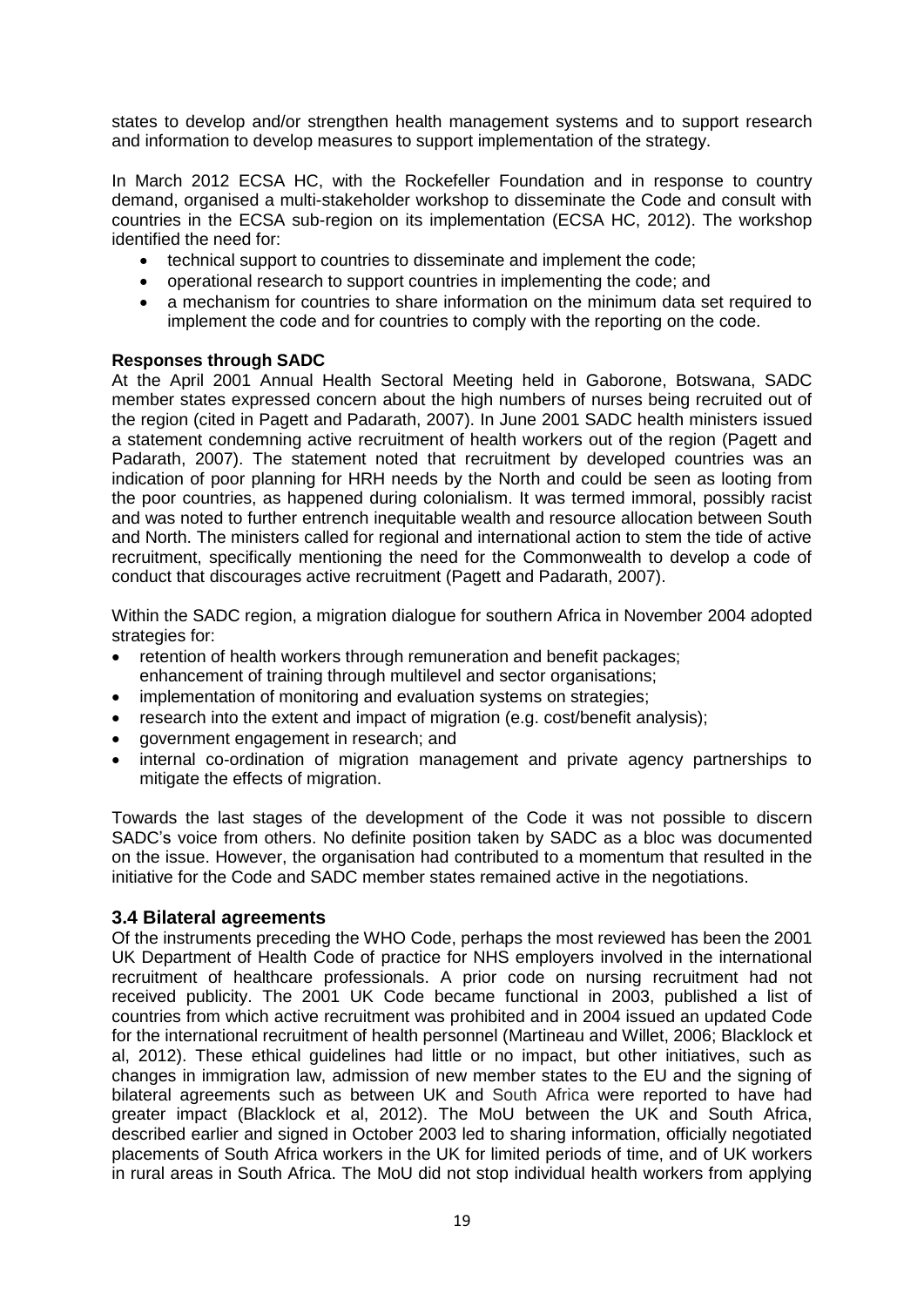to the NHS directly, provided they were not recruited by an NHS-approved agency. The UK holds bilateral agreements with other countries, including China, India and Philippines, allowing active recruitment (Blacklock et al, 2012).

Between African countries, Namibia and Kenya signed a MoU on technical co-operation in health on 12 June 2004 and renewed it on 1 April 2009. The MoU includes guidelines for the temporary movement of health workers from Kenya to Namibia, upon a request from Namibia. Under the agreement, Kenya would be responsible for all the salaries of the workers during their sojourn in Namibia, while Namibia would provide transportation, health coverage, accommodation and living allowances (MoU, 2004). The MoU resulted from the inability of Kenya to employ all its health workers, particularly nurses, whilst still producing many from training institutions, and Namibia's shortage of nurses to staff many of its facilities was to the mutual benefit of both countries. The MoU prohibits the Namibian government from entering into contracts of employment with Kenyans seconded under the MoU to guarantee their return once their tour of duty ends. One facet of the Kenya-Namibia agreement is the undertaking of Kenya to open up its training institutions to Namibian students in health care fields. This MoU pre-dates the WHO Code and is believed to have influenced the latter. It is unclear whether the WHO Code has since strengthened this MoU.

Kenya has subsequently signed a similar MoU with Lesotho for the deployment of Kenyan nurses in Lesotho. At the same time Lesotho also has an MoU with Zimbabwe through which Lesotho students study medicine at Zimbabwe medical schools.

Regarding training, South Africa has an MoU with neighbouring southern African countries that do not have medical schools for the training of their doctors, provided that the trainees return to their home countries immediately after they complete their studies. Such trainees are not permitted in terms of the Foreign Health Workforce Policy (alluded to above) to do internships in South Africa except with express permission of their home government. Those that receive postgraduate/specialist training do so through super-numeral posts that do not enable them take up paid employment. Once they complete their training they are expected to leave South Africa without the possibility of registration and employment as specialists. What this policy does is to close the opening that training provides for emigration of health workers.

Ghana has also implemented various innovations designed to develop its health workforce and incentivise skilled health workers to remain in Ghana. Ghana formed an international medical partnership (Aspen Global Health and Development, 2012) and partnered with various medical schools in the USA on training doctors.

Dhillon (2011) noted that such bilateral agreements provide an important means to implement the WHO Code Objective 3 and identified numerous instruments and agreements on health workers:

- 1. Philippines–Bahrain, MoU
- 2. Philippines–United Arab Emirates, MoU
- 3. Philippines–Province of Saskatchewan, Canada, MoU
- 4. Philippines–Government of Manitoba, Canada, MoU
- 5. Philippines–Government of British Columbia, Canada, MoU
- 6. Philippines–UK, MoU (no longer in force)
- 7. UK–SA, MoU 2003 (no longer in force)
- 8. UK–SA, MoU 2008 (revision of the 2003 one)
- 9. Sudan–Saudi Arabia Co-operative Agreement
- 10. Namibia–Kenya, MoU 2004 (no longer in force but a new one was signed in 2009)
- 11. India–Denmark Labour Mobility Partnership, MoU
- 12. France–Benin Accord concerning migratory flows and co-development
- 13. France –Senegal Accord on concerted management of migratory flows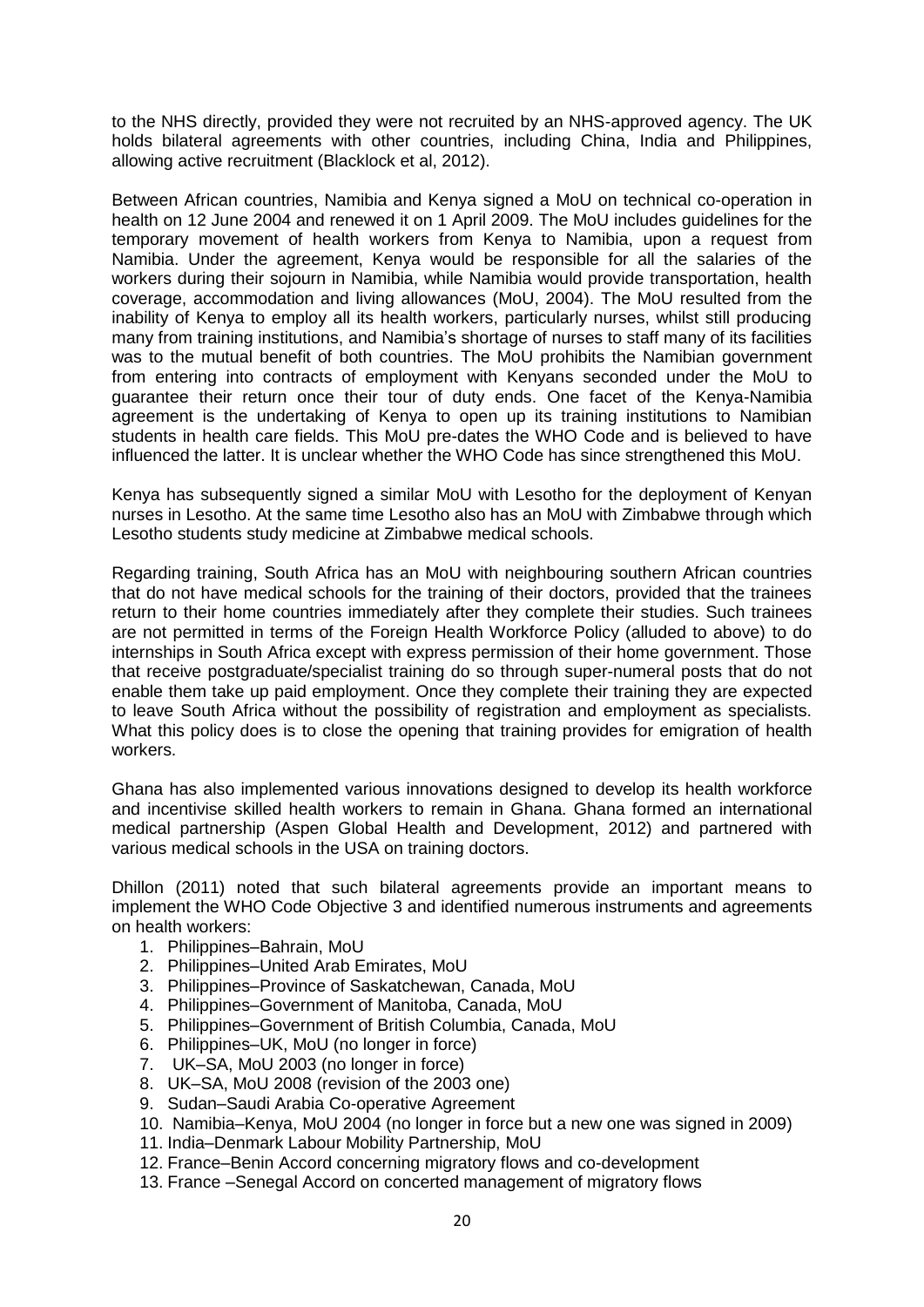- 14. ASEAN Mutual Recognition Agreement on medical practitioners
- 15. ASEAN Mutual Recognition Agreement on nursing services
- 16. ASEAN Mutual Recognition Agreement on dental practitioners
- 17. Japan-Philippines- economic partnership agreement
- 18. US-China Climate Change, MoU
- 19. Japan-Indonesia, MoU.

The author singles out various examples of innovation in these bilateral agreements:

- Philippines–Bahrain: encouraging joint venture and investments in health facilities (training hospitals and research institutions) develop HR through scholarships;
- Philippines–Saskatchewan: companies employing workers under the MoU to support though contributions/donations to improve education and training of youth in the Philippines;
- Philippines–Manitoba: co-operate in exploring projects to support HR development in the Philippines;
- Kenya –Namibia: Kenya to facilitate admission of Namibian health-related students at Kenya's academic institutions;
- France–Senegal/ France-Benin: health sector co-operation, creation of migration observatory, exchange of information, reintegration of health workers, leveraging diaspora, reducing transaction costs of remittances, matching diaspora development efforts in affected areas.

Outside the Africa region, Connell (2010) cites examples of MoUs between Spain and UK, and UK and the Philippines. He links the ASEAN Mutual Recognition Agreement to bilateral MoUs for formulating goals for regional co-operation through the exchange of services but also points out their short comings in the lack of built-in controls.

Bilateral agreements have stronger enforceable relevance. The positive view of bilateral agreements is reflected in the wording in the WHO Code, which advocates for bilateral agreement for its implementation (WHO, 2010). At the time of the review it was not apparent to what extent the Code had spawned more bilateral agreements.

#### <span id="page-21-0"></span>**4. Negotiating the WHO Code**

Building on this background, at the WHA in May 2004, member states adopted resolution WHA 57.19 mandating the WHO DG to develop a (voluntary) code of practice on international recruitment of health personnel in consultation with member states and other relevant partners (Dayrit et al, 2008). The initiative for the resolution was attributed to the intervention of African ministers of health (Pagett and Padarath, 2007; Gilson and Erasmus, 2005). The next year, at the 2005 WHA, African health ministers tabled a draft resolution that called upon the WHO DG to ensure implementation of the 2004 resolution (Pagett and Padarath, 2007).

#### <span id="page-21-1"></span>**4.1 Process and actors in the negotiations**

In May 2007, the Health Worker Migration Policy Initiative (HWMPI) was established to find practical solutions to the worsening problem of health worker migration. It supported WHO in drafting a framework for an International Code of Practice on Health Worker Migration, in fulfilment of the 2004 resolution. In September 2008, WHO published the first draft of the Code for comment, incorporating principles from existing bilateral agreements, MoUs and national and regional codes. It was buttressed by views from a web-based multi-stakeholder global dialogue, and the work of the Health Worker Migration Policy Initiative and the GHWA global HRH forum in Kampala earlier that year (Dayrit et al, 2008).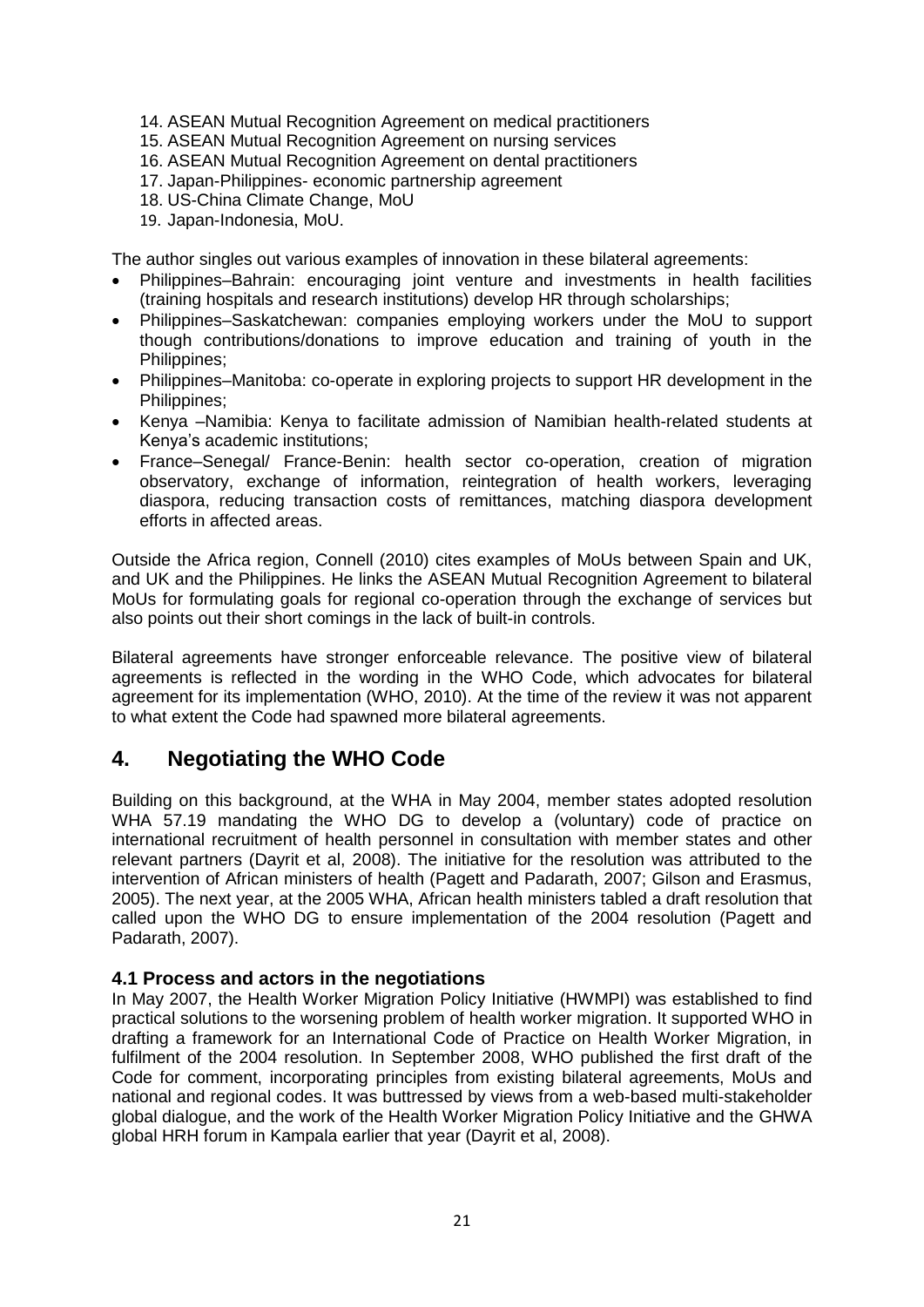A significant actor in the development of the Code was the Health Worker Migration Global Policy Advisory Council, which worked with other partners from February 2008. The Council had many activities that fed into the development of the Code, including journal articles by the chair/co-chair of the Council and inputs into the draft of the Code. A multi-stakeholder meeting was held in preparation for the May 2010 WHA where the Code was ultimately adopted. In between the major activities, the co-chairs of the council – Hon Mary Robinson and Dr Francis Omaswa – wrote to the WHO DG urging adoption of the Code as a matter of urgency (Aspen website). In the aftermath of the Code's adoption, the Council has remained actively engaged on the Code, and is reported to be

…*working to ensure the Code helps to mitigate the negative effects of health worker migration via successful implementation. For example, the Health Worker Migration Initiative co-sponsored a side event at the 63rd WHA, an open meeting to discuss the role of civil society in implementing the Code*.

This is one actor in the development and adoption of the Code that remains committed to its implementation (Taylor and Dhillon, 2011).

Taylor and Dhillon (2011) provide a comprehensive account of the development of the Code, including issues that only those privy to the actual processes would be aware of. For instance, issues of compensation and language that would have had more teeth had to be watered down in the face of opposition from developed countries, many of them leading destination countries. In their account, when the African voice was regained during the final drafting committee process, it was possible to influence language to provide for monitoring and reporting mechanisms that the louder voices from the North had opposed. From the Taylor and Dhillon account, one gets a glimpse of how the roles of the different actors changed as the Code evolved, and a distinct understanding of how the geo-political environment influenced the processes. Clearly, without the change of heart brought by the administration of US President Barak Obama, many issues in the Code would have remained contentious, and there may not have been a Code by May 2010. For those involved in the development of the Code since 2004, the turning point and moment of hope came when the US sent a government representative to the consultation in Madrid – and during that meeting noted that the US government had no major objection to the content of the draft code, and subject to a few changes would have no problem endorsing it at the WHA (Taylor and Dhllon, 2011).

#### <span id="page-22-0"></span>**4.2 Iterations of the content in the negotiations**

In the discussions that led to calls for the WHO Code, Ahmad (2004) suggested that its main objectives should be to:

- link international migration to the health policy goals of individual countries;
- identify countries from which recruitment may be less harmful;
- regulate the international movement of health workers in a way that allows a sending country to produce the extra manpower needed to meet the demands of a receiving country, without injuring its own health system;
- safeguard the rights of recruits in the host country;
- set appropriate guidelines for bilateral agreements on compensation between source and receiving countries.

Reading through the Code adopted in 2010 one notes that most of those ideas were retained, although regulation of international movement is not explicitly included, given support for the human rights of the health worker to move freely, including from bodies such as ICN (ICN, 2001, 2008). As the WHO Global Code of Practice developed through consultations, certain shifts in content and emphasis occurred.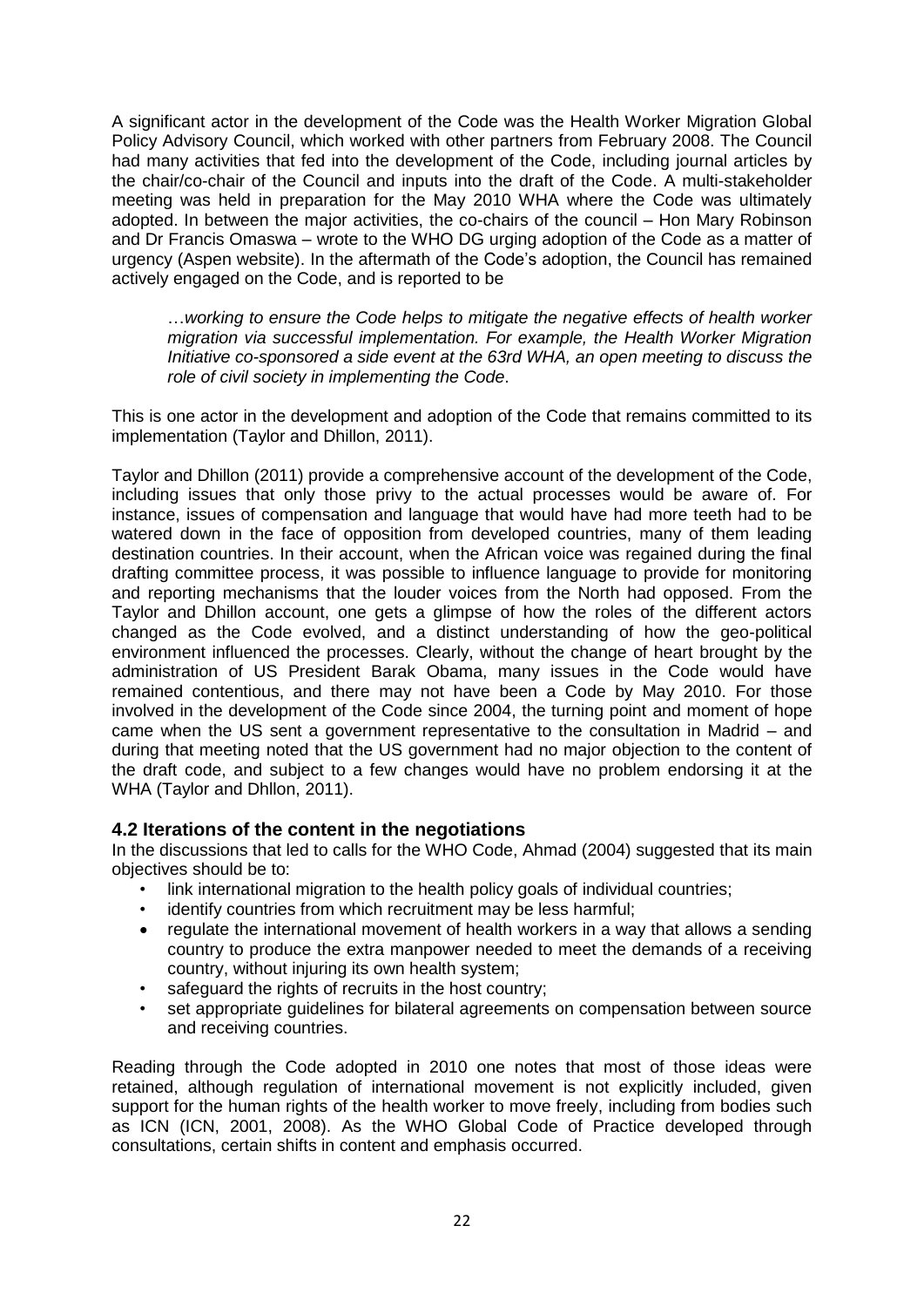When the first draft of the Code was opened up for public (Internet) discussion, and contributions invited for comment, about 75 comments were received, and of those only six were from the African continent, largely from non-government organisations (NGOs), with only one government comment, from the Namibian Ministry of Health and Social Services (WHO, n.d.). The Africa governments, however, had the opportunity to make substantive inputs into the draft of the Code through the Regional Committee for Africa. In the report to the executive board of January 2010, and the revised draft submitted then, the Secretariat referred to amendments made following inputs from the Regional Committee for Africa (WHO, draft code, 2009). In many instances, these were subsequently included in the final draft discussed at the WHA in May 2010, and are reflected in the final Code.

The first draft version issued for public comment and consultation (2008) had 11 articles, namely objectives; nature and scope; guiding principles; recruitment practices; mutuality of benefits; national health workforce sustainability; data gathering and research; information exchange; implementation of WHO Global Code of Practice; monitoring and institutional arrangements; and partnerships, technical collaboration and financial support. The language used in many of the articles was prescriptive and direct – for instance, "destination countries *should* work with source countries…", and emphasised the needs of developing countries and countries with economies in transition in a number of articles (WHO, draft code, 2008)

A major revision, after public consultations and inputs from the Regional Committees, was the inclusion of a Preamble (WHO, revised draft code, 2009). That version also included 11 articles: objectives; guiding principles; migrant health personnel: responsibilities, rights and recruitment practices (new wording); mutuality of benefits; national health workforce sustainability and retention (reworded); data gathering and research; information exchange; implementation of WHO Global Code of Practice; monitoring and institutional arrangements; and partnerships, technical collaboration and financial support. Much of the language was toned down, for instance, instead of "...should increase their technical and financial support to assist… taking into consideration the needs of developing states and countries and countries with economies in transition that are experiencing health worker shortages" the statement became "….. be encouraged to provide technical and financial support to those countries..." (WHO, revised draft code, 2009).

Summarising the draft code revision process for the executive board, the Secretariat noted that all six regional committees had discussed the key issues of the draft Code, including objectives and guiding principles, mutuality of benefits, national health workforce sustainability, data gathering, research and information exchange; and implementation mechanisms (WHO Report to the EB, 2009). A major change introduced during the revision was the need for a balance between the rights, obligations and expectations of source countries, destination countries and migrant health personnel, ensuring that migration has overall a net positive impact. The revised draft therefore recommended that member states strengthen the balance between the rights of health personnel to leave the countries and the protection of health systems while alluding to self-sustainability by member states. The revised draft included a requirement for member states to report on implementation of the WHO Code, and less prescriptive language used throughout (WHO, 2010 ).

In resolution AFR/RC59/R6, the Regional Committee for Africa supported the finalisation of WHO Global Code of Practice. The Secretariat report quotes the Regional Committee for Africa as acknowledging the importance of the draft of the WHO Code, and as having asked for a progress report from the Regional Director at the 60th session the next year. This indicated that the interests of the collective of ministers of health from WHO-AFRO region were included.

The final version of the WHO Code differs from the draft discussed by the executive board in a number of areas. The Preamble was shortened and the final version of the WHO Code has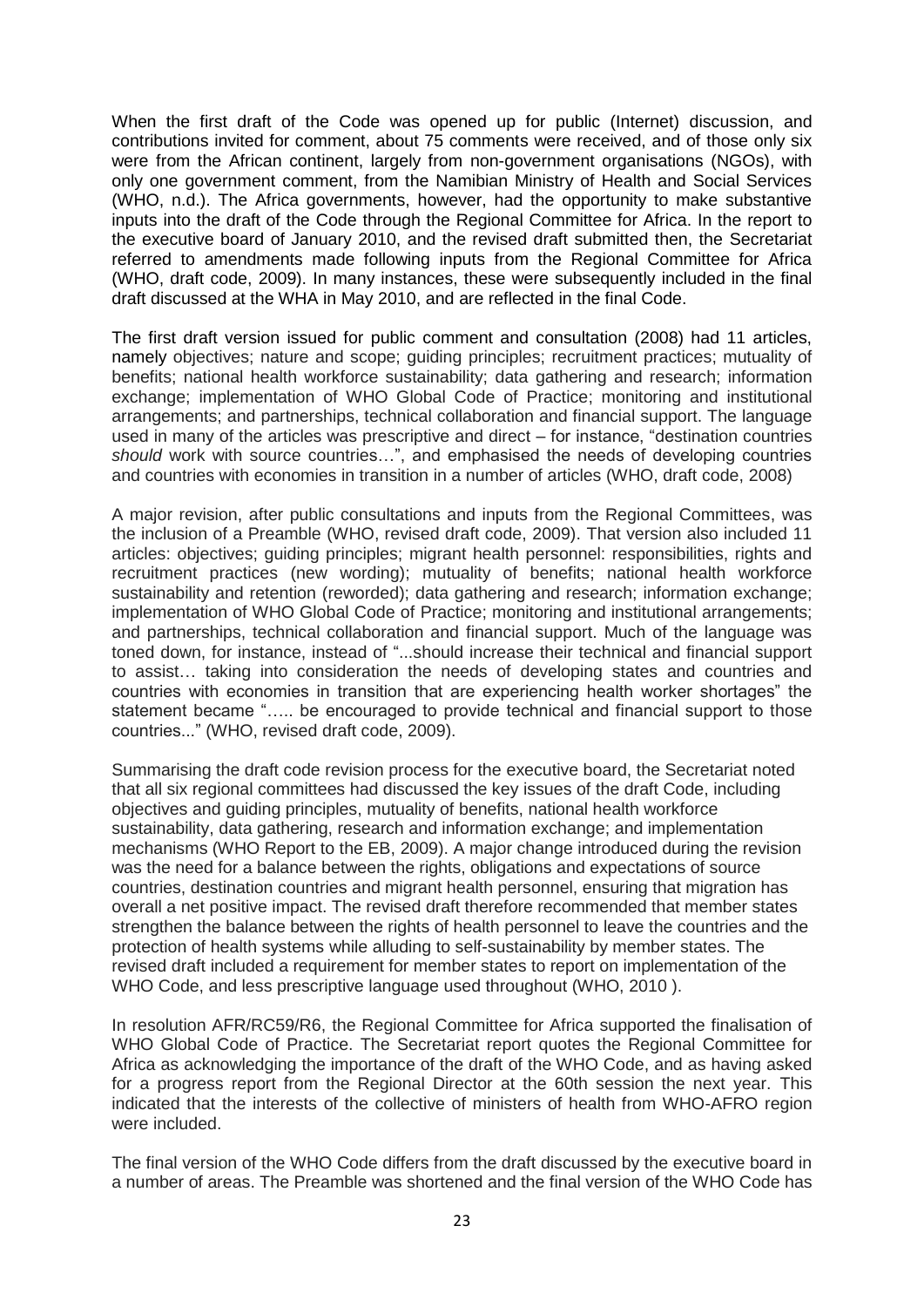10 instead of 11 articles. Under 5.3 of the December 2009 draft, the regional committee is cited as having suggested inclusion of preventing brain drain, that reference was dropped all together in the final version. Similarly the article entitled mutuality of benefits was deleted (title) although much of the content of this section was transferred to other parts of the Code. The same happened to the article on "national health workforce sustainability and retention," which was reworded "health workforce development and health systems sustainability". Interestingly, whereas "mutuality of benefits" was dropped, article 5 (5.1) states: "the health systems of both source and destination countries should derive benefits from the international migration of health personnel." The spirit of mutuality of benefits was thus maintained, but in less direct language. The other significant change to the draft was a shift of responsibility for ensuring comparable and reliable data from Member States to WHO in the final version.

On the face of it, therefore, it would appear that most of the issues raised were captured in the final code. However by deleting specific reference to mutuality of benefits, the message was sent that whatever reference to benefits was retained was not as significant. Curiously, all three versions of the WHO Code, the two drafts and the final, make no specific reference to compensation, which was the starting point for the African call for a code of practice on international recruitment. Also noteworthy is the fact that the second draft and final versions make reference to ethical principles or ethical recruitment more often than did the initial draft, which mentioned it in only one instance. In that respect, then, the WHO Code may have become stronger in language calling for ethical conduct regarding recruitment of health personnel – the ultimate aim of a voluntary code of practice.

The institutional and legal arrangements for implementing and monitoring the WHO Code are laid out in the several articles (WHO, 2010). Each member state is required to designate a national authority responsible for the exchange of information on implementation of the code and inform WHO accordingly. It is the designated authority that is responsible for communicating directly with other designated authorities and WHO Secretariat and is responsible for submission of reports. The reporting period was established as every three years, but with an initial report within two years after adoption of the Code. WHO is expected to establish, maintain and publish a register of designated national authorities.

As a step in the implementation of the Code, member states are encouraged to incorporate the Code into applicable laws and policies, and asked, 'to the extent possible,' to encourage and promote good practices among recruitment agencies, by using only those agencies that comply with the guiding principles of the Code. The institutional and monitoring provisions are included in Article 9 – reiterating the reporting requirement for member states and asking the DG to keep under review the implementation of the Code, the DG to support information exchange through the designated authorities, and the DG to periodically report to the WHA.

The final article on partnerships, technical collaboration and financial support calls for collaboration among member states and other stakeholder to strengthen their capacity to implement the objectives of the Code. Similarly it encourages "international organisations, international donor agencies, financial and development institutions, and other relevant organisations" to provide technical and financial support toward implementation of the Code, and to support health systems strengthening. There is also encouragement for member states to examine ways of supporting developing countries and countries with economies in transition to strengthen their health systems (WHO, 2010).

In keeping with its status as a voluntary, non-binding code, the WHO Code does not contain any explicit language on the legalities, except to ask that member states implement the provisions to the extent possible or align it with existing legal and policy frameworks. Mackey and Liang (2012) describe the Code as international soft law that is a relatively flexible nonbinding instrument that does not include enforceable provisions and lacks incentives for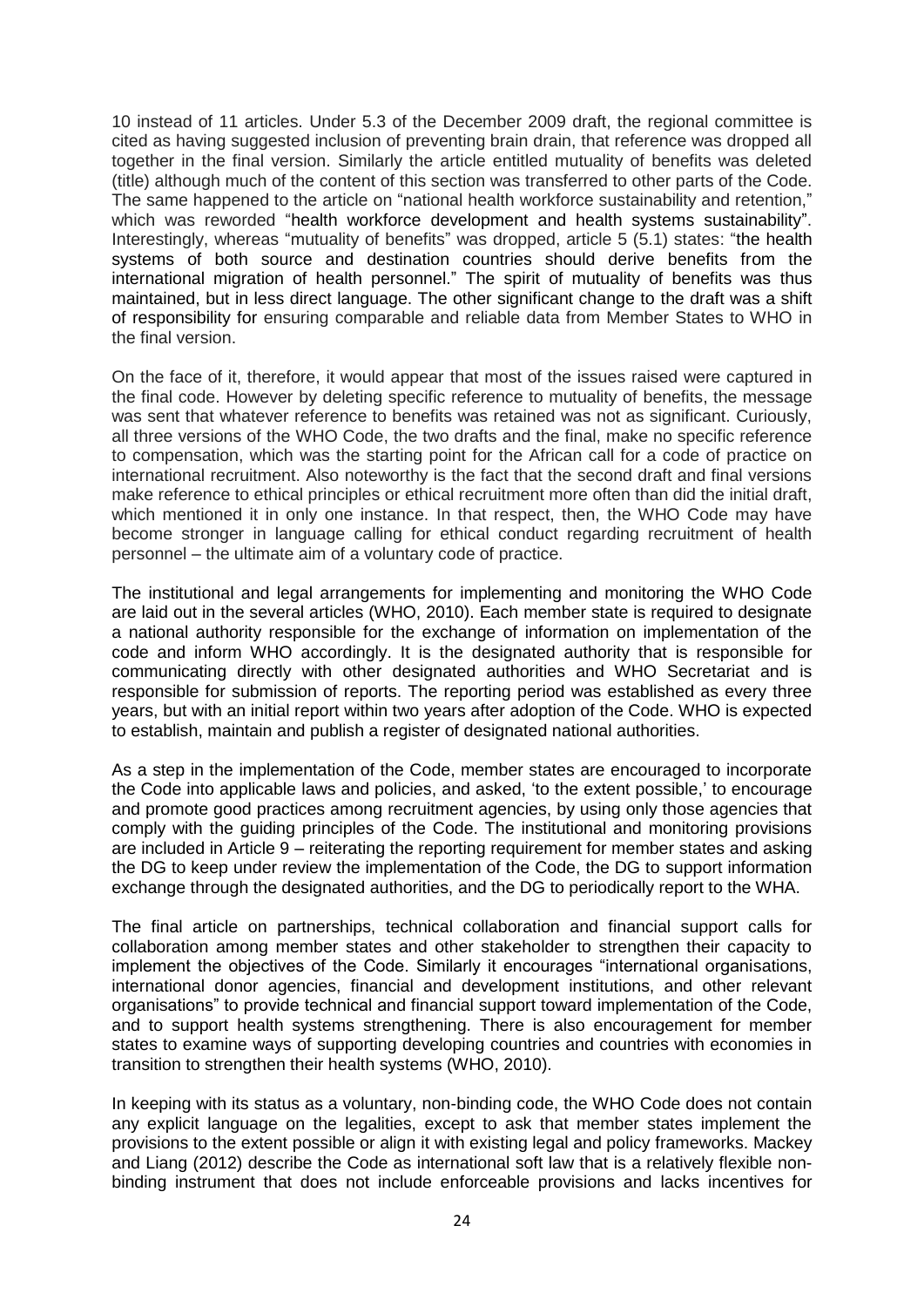participation by high-income countries. As a non-binding code it aims to maximize benefits and minimize negative factors of healthcare worker migration, protect the rights of individual health worker migrants, and strengthen health systems (WHO, 2010). It also encourages the development of bilateral and multilateral agreements to support these overall goals (McColl, 2008).

The effectiveness of this form of international soft law is being critically tested now. Preliminary empirical studies report the large majority of high-income countries, including Australia, Canada, United Kingdom, and the USA, have not made meaningful progress in changing or influencing policies as a result of the Code (Edge and Hoffman, 2011). Two years after adoption of the Code, 69 countries had designated representatives to assess the Code provisions, and only Norway had taken steps to implement the Code (Taylor et al, 2011). We were not able to access country reports submitted to the WHO Secretariat, as required by the Code, a gap that will have to be filled through the next phase of the study.

## <span id="page-25-0"></span>**5. Discussion**

Through this review we have provided an overview of the documented context of the health worker crisis and the contribution of health worker migration. We have provided some insight to the response to migration by stakeholders at the global/international level, within Africa, and by specific countries through bilateral agreements. The review also presents a glimpse into the processes and role players that shaped the development of the Code, the changes in drafts that took place as the Code was negotiated and reflects briefly upon what has happened since the Code was adopted. The study being implemented is looking further into this to learn about the role and relevance of soft instruments like the Code and the role of monitoring processes in diplomacy.

We used the policy triangle to explore the context, content and process related to the Code. Our approach relied on documents that were accessible via the Internet, hence we missed out on country reports to WHO Secretariat (which are restricted access), and any reports on some of the codes and agreements that were not in the public domain via the Internet. Those knowledge gaps will be the subject of our engagement with stakeholders at national level and through policy dialogue forums.

The context of high, health worker migration south-to-north and a realisation that such mobility undermined health systems led to calls for attention to the issue, as did a perception of net negative outflows of resources from low- to high-income countries through this. Significant evidence was gathered in the JLI and other processes to spotlight the crisis. The countries most affected by the crisis found voice in the international arena and, in the process, shaped the Commonwealth Code and subsequently called for the WHO Code.

The Code was developed through negotiations at various levels – hence common positions adopted by African health ministers provided the momentum for the Commonwealth Code, which in turn was a precursor to the WHA resolution calling for the Global Code. The WHO Secretariat then enlisted the collaboration of other stakeholders, including GHWA, HWAI and the Health Workforce Migration Policy Initiative (HWMPI) in developing the draft. The draft was subject to extensive consultation, and many inputs were received and amendments made. There were also crucial consultations, including one just before the 2010 WHA, where strategies were agreed on how to proceed at the WHA. There was also support and encouragement from other global processes, including the G8 Summit in 2009, where WHO was asked to develop a Code that promoted an equitable balance of interests among health workers, source countries and destination countries (Khadria, 2010).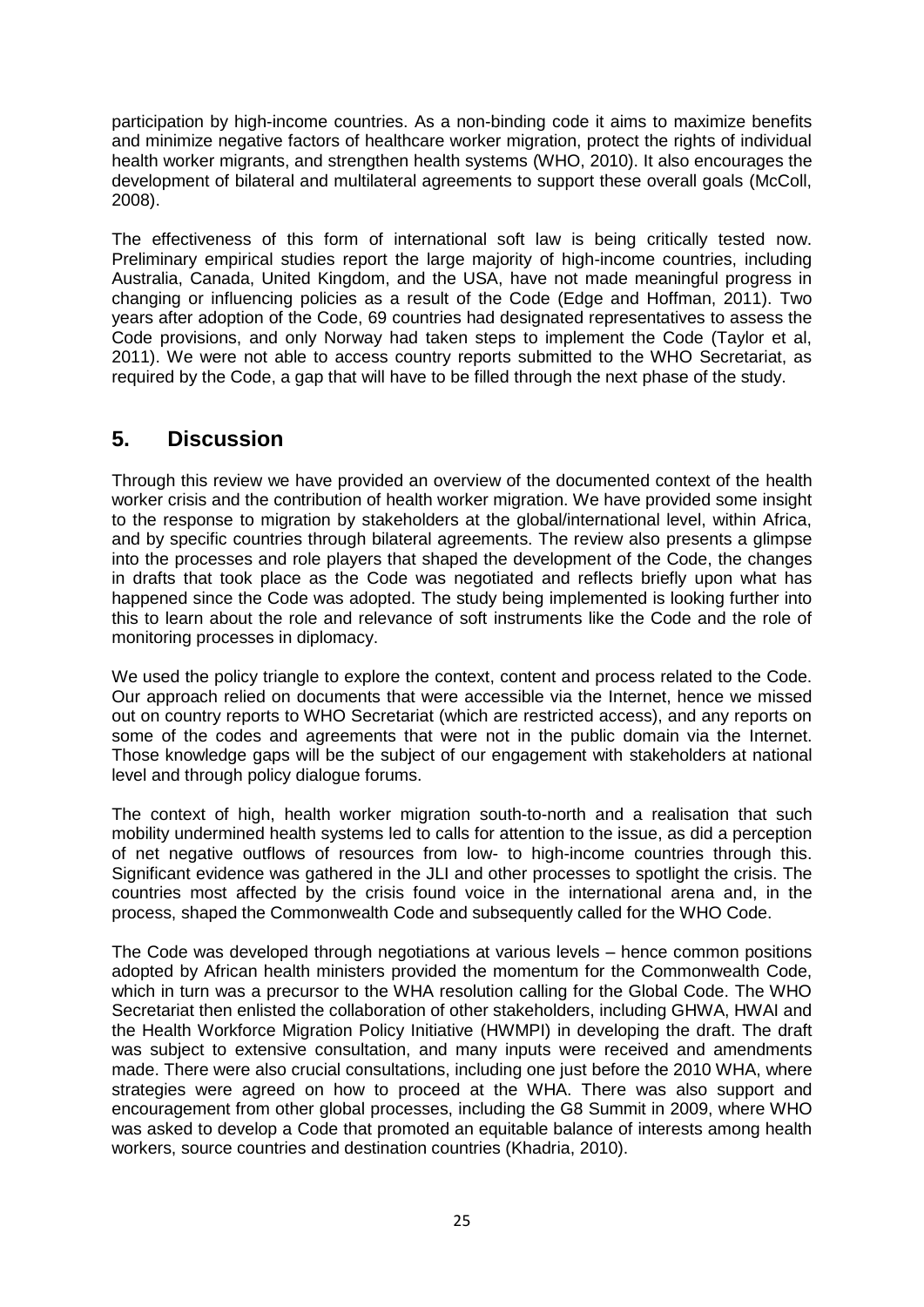Over the years, the actors in developing the Code have included core ministries of health from the developing world who initiated calls for action on the HRH crisis. The global community – in the form of researchers and experts (e.g. through the JLI and HWAI), and professional organisations such as ICN and WONCA – have kept the focus on the issue as well. Individual health workers contributed over time, through engagement with policy makers and through contributing to the debate on the HRH crisis. At the microlevel, the specific actors (individuals) may have changed, but the roles may not have changed, though this was not clear through the review.

As aptly stated by Taylor and Dhillon (2011), the Code provides a global architecture that includes ethical norms and institutional and legal arrangements to guide international cooperation on the issue of health worker migration and serves as a platform for continuing dialogue.

The dialogue in the lead up to the Code development, during its draft stages, up to the last drafting process at the WHA in May 2010, helped keep the issue of health worker migration and the crisis high on the global political and development agenda. This made discussion of the health worker crisis a mainstream issue and ensured that resource mobilisation for the health workforce was not a peripheral issue. As observed by Dr Mubashir Sheik of the Global Health Workforce Alliance:

*At the global policy level, the need to strengthen the health workforce was highlighted as a precondition to improve health outcomes by nearly every health and development event in the past few years, from G8 and African Union summits to international conferences on AIDS and on maternal, newborn, and child health* (Sheik, 2011).

It became common language to refer to lack of skilled health workers as a binding constraint to development, linking low HRH densities to challenges in many countries in attaining the MDGs (JLI, 2004; Chen and Boufford, 2005; Dovlo, 2005; Dayrit et al, 2008; Labonte et al, 2007). The use of language such as "brain drain", "looting skilled health workers", "perverse subsidy of the North by the South", "the North giving with one hand and taking away with another" – all contributed to the force of a justice perspective and moral argument.

Connell and Buchan (2011) note the complex ethical, financial and health questions in context of the brain drain. They argue that the right to health does not simply involve nation states' obligations, but also obligations in countries recruiting health workers, raising considerations of transnational social justice. They cite compensation payments, encouraging return of overseas migrants, stimulation of remittances flows, twinning institutions in the North and South and the code of practice for recruitment.

Provisions of the Code called for strengthening national health workforces, for bilateral cooperation, and for collaboration across countries to ensure access to skilled health workers globally. There is a significant difference in the ability to leverage these provisions between countries. No documentation was found indicating that those with weaker capacity had yet used the Code to bargain for a better deal with countries with stronger capacities. Agreements within Africa reported in this review include such provisions, but were negotiated before the WHO Code.

Earlier instruments and position statements from African countries (e.g. SADC and ECSA HC pronouncements) explicitly called for compensation. The calls for reparations/compensation aimed to reverse the reverse foreign aid from poor to rich countries (PHR, 2004). Some civil society organisations played a stronger role in the development of the Code, including Realising Rights and HWAI, and these organisations also promoted ethical recruitment (Taylor and Dhillon, 2011). Civil society was in favour of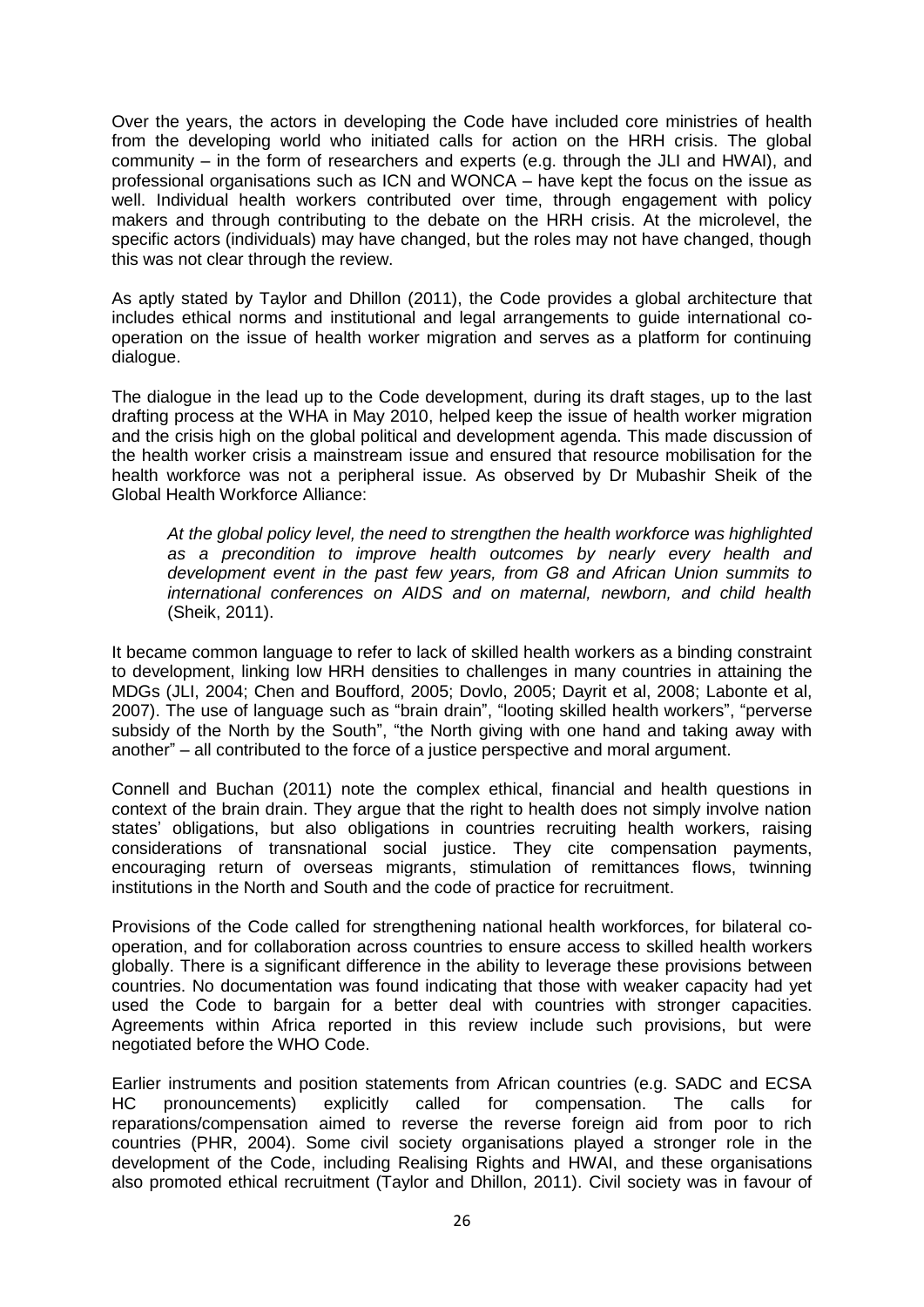some form of compensation. The reluctance of the countries in the North to accept any language that included compensation led to the watering down of the Code. Compensation and reparations were suggested as a reason for why Canada, UK and Australia did not sign the Commonwealth Code (Nullis-Kapp, 2005; Bach, 2003; Pagett and Padarath, 2007).

During the negotiations, one of the last clauses to be dropped was one referring to mutuality of benefits. Countries in the North were also not eager to accept the provisions on reporting on the Code, and only did so as a compromise (after winning the deletion on mutuality of benefits), and in response to sustained pressure from the African countries (Taylor and Dhillon, 2011).

The non-binding nature of the Code is a weakness, but was a reflection of the political forces, with many northern countries unwilling to support a legally binding instrument, in part due to the complexity of the issue of health worker migration. The draft published by WHO drew heavily on existing codes and bilateral agreements, which were also voluntary and non-binding. The paper reports on the constraints to enforcement from other voluntary codes that have no legal status, no sanctions for non-compliance, no data collection and monitoring systems and no formal watchdog bodies. The WHO Code does address some of these shortfalls. However, Connell and Buchan (2011) argue that more may be achieved through countries working together than through the global instruments such as the WHO Global Code.

The Code does provide an ethical standard, has raised global awareness of the ethical considerations in the recruitment of health workers, and brought the issue of health worker migration into mainstream discussions. To the extent that the Code now imposes an ethical standard, the implementation and monitoring process will determine its usefulness, as will the engagement by civil society to ensure accountability in implementation of its provision and intentions.

It is early days yet. There are many possible reasons for the relative lull in reporting and implementation observed in 2012/3. Some argue that it reflects that migration did not have the level of negative impacts as portrayed (Clemens, 2007). It may reflect the range of initiatives already in place to alleviate the crisis in the most hard-hit countries. There may be disillusionment in the weaker formulation on mutuality of benefits, compensation and its voluntary and non-binding nature. The reasons will need to be obtained through follow-up study and interviews. The extent to which the final Code as adopted represents the expectations of African countries, the factors affecting its implementation and the usefulness of the current monitoring and reporting process to raise and address impacts of health worker migration on health systems will be explored in the next phase of the work.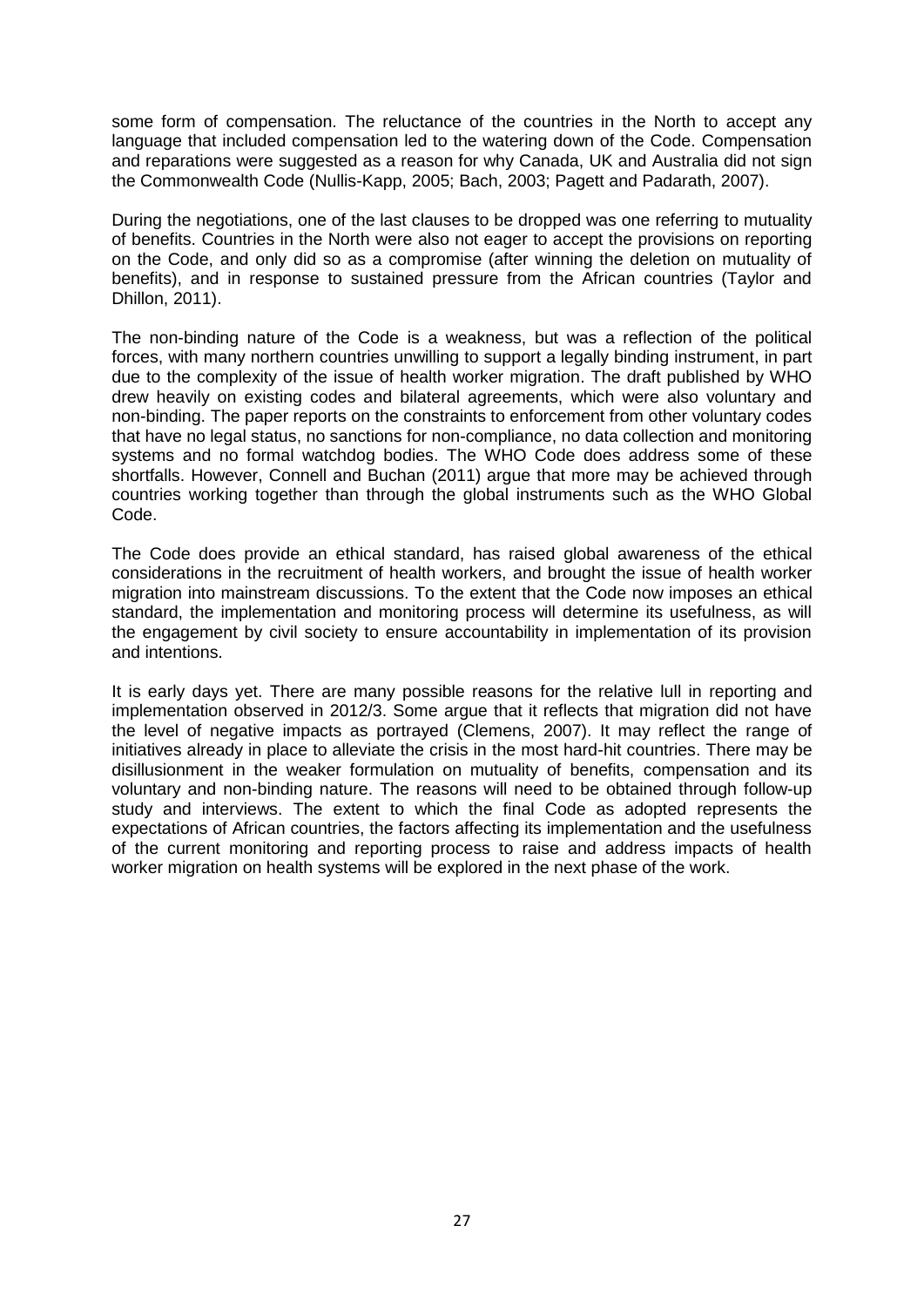## <span id="page-28-0"></span>**6. References**

- 1. African Union (AU) (2007) 'Africa Health Strategy 2007-2015. Available at: [http://www.nepad.org/system/files/AFRICA\\_HEALTH\\_STRATEGY\(health\).pdf](http://www.nepad.org/system/files/AFRICA_HEALTH_STRATEGY(health).pdf)
- 2. Agwu K and M Llewelyn (2009) 'Compensation for the brain drain from developing world', *Lancet* 373:1665-6.
- 3. Ahmad OB (2004) 'Brain drain: the flight of human capital', *Bulletin of the World Health Organization* 82:797-8.
- 4. Aiken LH, J Buchan, J Sochalski, B Nichols and M Powell M (2004) 'Trends in international nurse migration', *Health Affairs (Millwood)* 23:69–77.
- 5. Aly Z and F Taj (2008) 'Why Pakistani medical graduates must remain free to emigrate', *PLoS Medicine* 5(1):e2.
- 6. Anand S and T Bärnighausen (2004) 'Human resources and health outcomes: Cross-country econometric study', *Lancet* 364:1603–9.
- 7. Anand S and T Bärnighausen (2012) 'Health workers at the core of the health system: Framework and research issues', *Health Policy* 105:185-91.
- 8. Arah OA, UC Ogbu and CE Okeke (2008) 'Too poor to leave, too rich to stay: Developmental and global health correlates of physician migration to the United States, Canada, Australia, and the United Kingdom', *American journal of public health* 98:148-54.
- 9. Aspen global health and development (2012) 'Bilateral agreement: The case of US and Ghana', Health Worker Migration Policy Council – *Council Conversation Series: Stories and Solutions; Available at:* [http://www.aspeninstitute.org/sites/default/files/content/docs/pubs/Bilateral%20Agreement\\_The](http://www.aspeninstitute.org/sites/default/files/content/docs/pubs/Bilateral%20Agreement_The%20Case%20of%20US%20and%20Ghana.pdf)

[%20Case%20of%20US%20and%20Ghana.pdf;](http://www.aspeninstitute.org/sites/default/files/content/docs/pubs/Bilateral%20Agreement_The%20Case%20of%20US%20and%20Ghana.pdf)accessed 23 February 2013.

- 10. Astor A, T Akhtar, MA Matallana et al (2005) 'Physician migration: Views from professionals in Colombia, Nigeria,India, Pakistan and the Philippines', *Social science & medicine* 61:2492– 2500.
- 11. Avgerinos ED, Koupidis SA and Filippou DK. Impact of the European Union enlargement on health professionals and health care systems. Health Policy 69: 403-408; 2004.
- 12. Bach S (2003) *International migration of health workers: Labour and social issues.* International Labour Office: Geneva.
- 13. Bateman C (2011) 'Vital foreign-qualified doctors face xenophobia', *South African medical*  101:788-92.
- 14. Blacklock C, C Heneghan, D Mant and AM Ward (2012) 'Effect of UK policy on medical migration: A time series analysis of physician registration data', *Human resources for health* 10:35.
- 15. Buchan J (2010) 'Can the WHO code on international recruitment succeed?' *BMJ* 340:791-3.
- 16. Buchan J and D Dovlo (2004) 'International recruitment of health workers to the UK: A report for DFID', Department for International Development: London. Available at:
- <http://www.equinetafrica.org/bibl/docs/BUChres310108.pdf> , accessed 12 January 2013. 17. Bundred PE and C Levitt (2000) 'Medical migration: Who are the real losers?' *Lancet* 356:245-6.
- 18. Carlisle D. UK's "ethical recruitment policy" needs to be strengthened. BMJ 328 (May 2004) ;
- pp 1218.
- 19. Chan D (2004) 'Philippine doctor working overseas in nursing'*, Sikh Spectrum*. Available at: [http://sikhspectrum.com/2004/02/phillipine-doctors-work-overseas-in-nursing/.](http://sikhspectrum.com/2004/02/phillipine-doctors-work-overseas-in-nursing/)
- 20. Chen LC and JL Boufford (2005) 'Fatal flows doctors on the move', *New England journal of medicine* 353:1850-2.
- 21. Chen LC, T Evans, S Anand et al (2004) 'Human resources for health: Overcoming the crisis', *Lancet* 364:1984-90.
- 22. Cheng MH (2009) 'The Philippines' health worker exodus', *Lancet* 373:111–2.
- 23. Chikanda A. (2005) 'Medical leave: The exodus of health professionals from Zimbabwe', Southern African Migration Project: Cape Town.
- 24. Chikanda A (2006). 'Skilled health professionals' migration and its impact on health delivery in Zimbabwe', *Journal of ethnic and migration studies* 32:667-80.
- 25. Chimbari MJ, D Madhina, F Nyamangara, H Mtandwa and V Damba (2008) 'Retention incentives for health workers in Zimbabwe' *EQUINET Discuss paper* 65. EQUINET: Harare.
- 26. Clemens M (2007) 'Do visas kill? Health effects of African health professional emigration', Center for Global Development, Working Paper No. 114. Available at: [http://papers.ssrn.com/sol3/papers.cfm?abstract\\_id=980332.](http://papers.ssrn.com/sol3/papers.cfm?abstract_id=980332)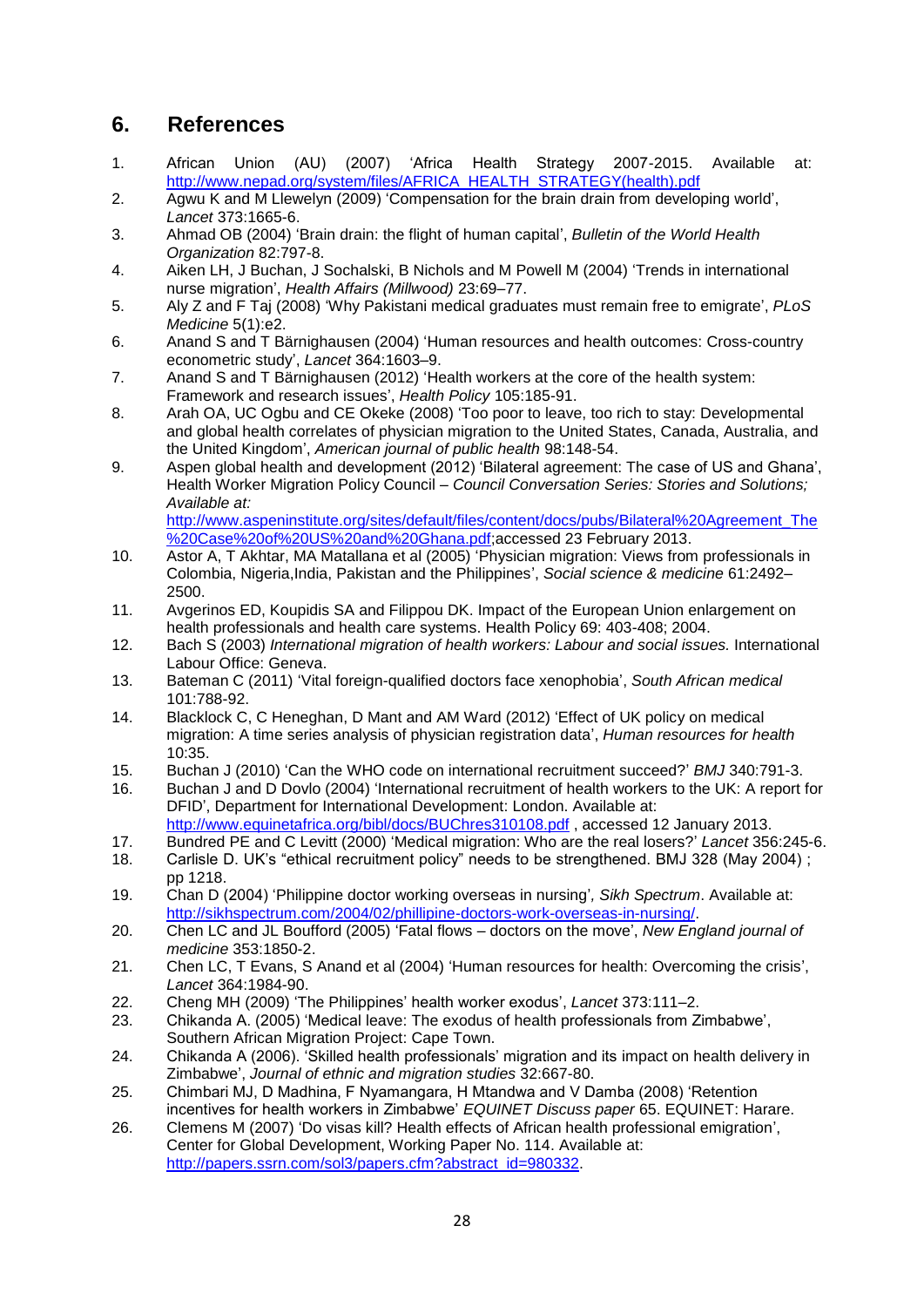- 27. Clemens M (2011). 'No, British Medical Journal, the emigration of African doctors did not cost Africa \$2 billion'. Blog at: [http://blogs.cgdev.org/globaldevelopment/2011/11/no-british-medical](http://blogs.cgdev.org/globaldevelopment/2011/11/no-british-medical-journal-the-emigration-of-african-doctors-did-not-cost-africa-2-billion.php)[journal-the-emigration-of-african-doctors-did-not-cost-africa-2-billion.php;](http://blogs.cgdev.org/globaldevelopment/2011/11/no-british-medical-journal-the-emigration-of-african-doctors-did-not-cost-africa-2-billion.php) accessed 25 February 2013.
- 28. Commonwealth Secretariat (2003) *Code of practice for recruitment of health workers,* Commonwealth Secretariat: London.
- 29. Commonwealth Secretariat (2006) 'Report of the Commonwealth health ministers' meeting: Memorandum of understanding between the government of the United Kingdom of Great Britain and Northern Ireland and the government of the Republic of South Africa on the reciprocal educational exchange of health care concepts and personnel', Annex 1: Commonwealth Secretariat UK Available at:

[http://www.thecommonwealth.org/Shared\\_ASP\\_Files/UploadedFiles/BF59F51E-5547-44CD-](http://www.thecommonwealth.org/Shared_ASP_Files/UploadedFiles/BF59F51E-5547-44CD-B0F4-AF61F2CFD822_HMMG06INF3MOUUKSA.pdf)[B0F4-AF61F2CFD822\\_HMMG06INF3MOUUKSA.pdf.](http://www.thecommonwealth.org/Shared_ASP_Files/UploadedFiles/BF59F51E-5547-44CD-B0F4-AF61F2CFD822_HMMG06INF3MOUUKSA.pdf)

- 30. Connell J (2010). Migration of health workers in the Asia-Pacific Region. Human Resources for Health Knowledge Hub, Univerity of New South Wales ; available at: [http://www.hrhhub.unsw.edu.au/HRHweb.nsf/resources/3\\_Migration\\_Web\\_20100112.pdf/\\$file/3](http://www.hrhhub.unsw.edu.au/HRHweb.nsf/resources/3_Migration_Web_20100112.pdf/$file/3_Migration_Web_20100112.pdf) Migration Web 20100112.pdf
- 31. Connell J and J Buchan (2011) 'The impossible dream? Codes of practice and the international migration of skilled health workers', *World medical & health policy* 3(3).
- 32. Connell J, P Zurn, B Stilwell, M Awases and J-M Braichet (2007) 'Sub-Saharan Africa: beyond the health worker migration crisis?' *Social science & medicine* 64:1876–91.
- 33. Costigliola V. 'Mobility of medical doctors in cros-border healthcare.' *EPMA Journal* 2: 333- 339; 2011
- 34. Dambisya YM (2007) 'A review of non-financial incentives for health worker retention in East and Southern Africa', *EQUINET Discussion Paper* 44, 2007. Available at: [http://www.equinetafrica.org/bibl/docs/DIS44HRdambisya.pdf.](http://www.equinetafrica.org/bibl/docs/DIS44HRdambisya.pdf)
- 35. Dambisya YM and MH Mamabolo (2012) **'**Foreign advertisements for doctors in the South African medical journal from 2006 to 2010', *South African medical journal* 102:669-72.
- 36. Dayrit M, A Taylor, J Yan, J-M Braichet, P Zurn and Shainblum E (2008) 'WHO Code of practice on the international recruitment of health personnel', *Bulletin of the World Health Organisation* 86:739.
- 37. Department of Health, UK (2001) *Code of practice for NHS employers involved in international recruitment of healthcare professionals*, Department of Health: London.
- 38. Dhillon IS (2011) 'Health worker migration and bilateral agreements: Reflections on potential role', Presentation at meeting of the Ibero-American Network on the migration of health professionals, November. Available at: [http://www.observatoriorh.org/sites/default/files/webfiles/fulltext/ivenc\\_migra\\_uru\\_nov11/IbadatD](http://www.observatoriorh.org/sites/default/files/webfiles/fulltext/ivenc_migra_uru_nov11/IbadatDhillon.pdf) [hillon.pdf](http://www.observatoriorh.org/sites/default/files/webfiles/fulltext/ivenc_migra_uru_nov11/IbadatDhillon.pdf)
- 39. Dodani S and RE LaPorte (2005) 'Brain drain from developing world: How can brain drain be converted into wisdom gain? *Journal of the royal society of medicine* 98:487-91.
- 40. Dovlo D (2005) 'Taking more than a fair share? The migration of health professionals from of health professionals from sub-Saharan Africa: The pivotal role of the poor to rich countries', *PLoS medicine* 2(5):e109.
- 41. Dussault G and MC Franceschini (2006) 'Not enough there, too many here: Understanding geographical imbalances in the distribution of the health workforce', *Human resources for health* 4:12.
- 42. East, Central and Southern Africa Health Community (ECSA HC) (n.d). 'Resolutions of the Health Ministers Conferences 1999 – 2007' ECSA HC, Arusha, Tanzania. Available at [www.ecsa.or.tz.](http://www.ecsa.or.tz/)
- 43. East, Central and Southern Africa Health Community (ECSA HC) (2008) Resolutions of the 46<sup>th</sup> Health Ministers Conference, Seychelles. ECSA HC, Arusha Tanzania; Available at [www.ecsa.or.tz.](http://www.ecsa.or.tz/)
- 44. East, Central and Southern Africa Health Community (ECSA HC) (2009) Resolutions of the 48<sup>th</sup> Health Ministers Conference, Mbabane, Swaziland, ECSA HC, Arusha, Tanzania. Available at [www.ecsa.or.tz.](http://www.ecsa.or.tz/)
- 45. East, Central and Southern Africa Health Community (ECSA HC) (2011). Resolutions of the 52<sup>nd</sup> Health Ministers Conference, Mombasa, Kenya, ECSA HC, Arusha, Tanzania, Available at [www.ecsa.or.tz.](http://www.ecsa.or.tz/)
- 46. East, Central and Southern Africa Health Community (ECSA HC) (2012). Report on a round table (dissemination*)* meeting for partners, the directors' joint consultative committee, and the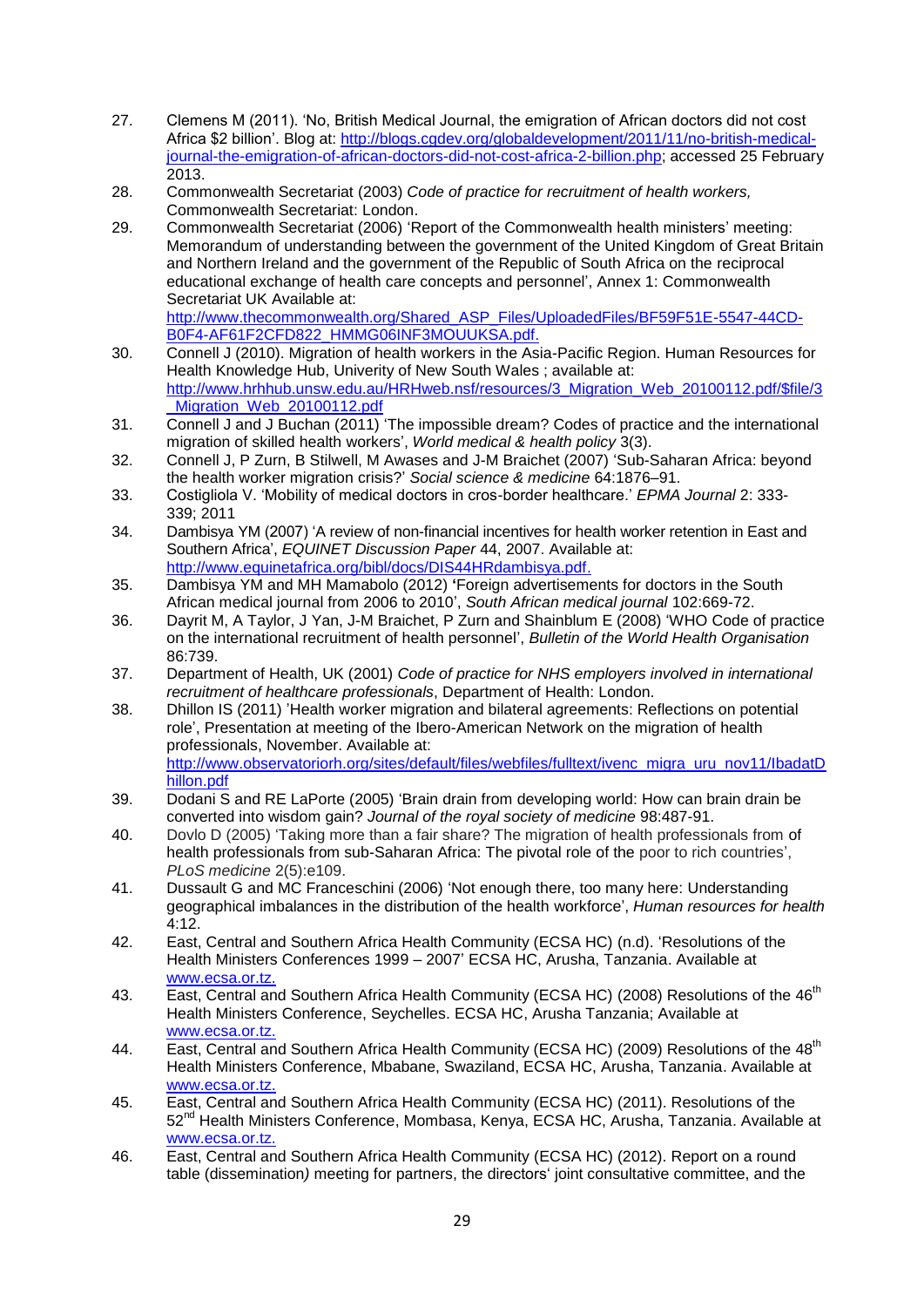human resources for health technical working group (TWG). Available at[:http://www.ecsa.or.tz/downloads/Report%20of%20the%20Round%20Table%20Workshop%2](http://www.ecsa.or.tz/downloads/Report%20of%20the%20Round%20Table%20Workshop%20to%20Disseminate%20the%20WHO%20Code%20on%20HRH%20Migration.pdf) [0to%20Disseminate%20the%20WHO%20Code%20on%20HRH%20Migration.pdf.](http://www.ecsa.or.tz/downloads/Report%20of%20the%20Round%20Table%20Workshop%20to%20Disseminate%20the%20WHO%20Code%20on%20HRH%20Migration.pdf)

- 47. Eastwood JB, RE Conroy, S Naicker, PA West, RC Tutt and J Plange-Rhule (2005) 'Loss of health professionals from sub-Saharan Africa: The pivotal role of the UK', *Lancet* 365:1893- 1900.
- 48. Eckhert NL (2002) 'The global pipeline: Too narrow, too wide or just right?' *Medical education* 36:606-13.
- 49. Eckhert NL (2010) 'Perspective: Private schools of the Caribbean: Outsourcing medical education', *Academic medicine* 85:622–30.
- 50. Edge J and SJ Hoffman (2010) 'Empirical impact evaluation of the WHO global code of practice on the international recruitment of health personnel on government', Civil Society and Private Sectors in Australia, Canada, United Kingdom and United States of America; Social Science Research Network: Chicago. Available at: [http://papers.ssrn.com/sol3/papers.cfm?abstract](http://papers.ssrn.com/sol3/papers.cfm?abstract-id=1900293)[id=1900293.](http://papers.ssrn.com/sol3/papers.cfm?abstract-id=1900293)
- 51. Ehman A and P Sullivan (2001) 'South Africa appeals to Canada to stop recruiting its MDs', *Canadian medical association journal* 164:387-8.
- 52. European Commission (2005) 'Health: programme for accelerated action on HIV/AIDS, malaria and tuberculosis (2001-2006); Europa, available at: [http://europa.eu/legislation\\_summaries/development/sectoral\\_development\\_policies/r12503\\_en.](http://europa.eu/legislation_summaries/development/sectoral_development_policies/r12503_en.htm) [htm](http://europa.eu/legislation_summaries/development/sectoral_development_policies/r12503_en.htm)
- 53. Gilson L and E Erasmus (2005) 'Supporting the retention of HRH: SADC policy context', *EQUINET Discussion Paper 26*. EQUINET and Health Systems Trust: Johannesburg.
- 54. Hagopian A, MJ Thompson, M Fordyce, KE Johnson, LG Hart (2004) 'The migration of physicians from sub-Saharan Africa to the United States of America: Measures of the African brain drain', *Human resources for health* 2:17.
- 55. Henderson LN and J Tulloch (2008) 'Incentives for retaining and motivating health workers in Pacific and Asian countries', *Human resources for health* 6**:**18 doi:10.1186/1478-4491-6-18.
- 56. Hoag H (2008) 'Canada increasingly reliant on foreign-trained health professionals', *Canadian medical association journal* 178: 270-1.
- 57. Hongoro C and B McPake (2004) 'How to bridge the gap in human resources for health', *Lancet*  2004 (364):1451–6.
- 58. Humphries N, R Brugha and H McGee (2012) 'Nurse migration and health workforce planning: Ireland as illustrative of international challenges', *Health policy* 107:44-53.
- 59. Humphries N, R Brugha and H McGee (2009) '"I won't be staying here for long": A qualitative study on the retention of migrant nurses in Ireland', *Human resources for health* 7:68 doi:10.186/1478-4491-7-68.
- 60. ICN (International Council of Nurses) (2001) *Ethical nurse recruitment position statement.* International Council of Nurses: Geneva.
- 61. ICN (International Council of Nurses) (2007,2008) *Ethical nurse recruitment position statement.* International Council of Nurses: Geneva. Updated in 2007 and 2008.
- 62. Ioannidis JP (2004) 'Global estimates of high-level brain drain and deficit', *FASEB journal* 18: 936–9.
- 63. IOM (2012) 'Mobility of health professionals: Ghana country report', Mobility of Health Professionals Project. Available at:
- [www.mohprof.eu/LIVE/DATA/National\\_reports/national\\_report\\_Ghana.pdf.](http://www.mohprof.eu/LIVE/DATA/National_reports/national_report_Ghana.pdf)
- 64. Johnson J (2005) 'Stopping Africa's medical brain drain', *BMJ* 331:2-3.
- 65. Kanchanachitra C, M Lindelow, T Johnston, P Hanvoravongchai, FM Lorenzo , NL Huong, SA Wilopo and JF Dela Roa (2011) 'Human resources challenges, and international trade in health services', *Lancet* 377:769-81.
- 66. Joint Learning Initiative *Human Resources for Health: Overcoming the Crisis*. Global Equity Initiative, 2004; Cambridge, MA; Harvard University Press.
- 67. Khadria B (2010) 'The future of health worker migration', Background Paper WMR 2010; International Organisation for Migration: Geneva. Available at: http://publications.jom.int/bookstore/free/WMR2010\_health\_worker\_migration.pdf
- 68. Kiriga JM, AR Gbary, LK Muthuri, J Nyoni and A Seddoh (2006) 'The cost of health professionals' brain drain in Kenya', *BMC health services research* 6:89.
- 69. Kline DS (2003) 'Push and pull factors in international nurse migration', *Journal of nursing scholarship* 35:107–11.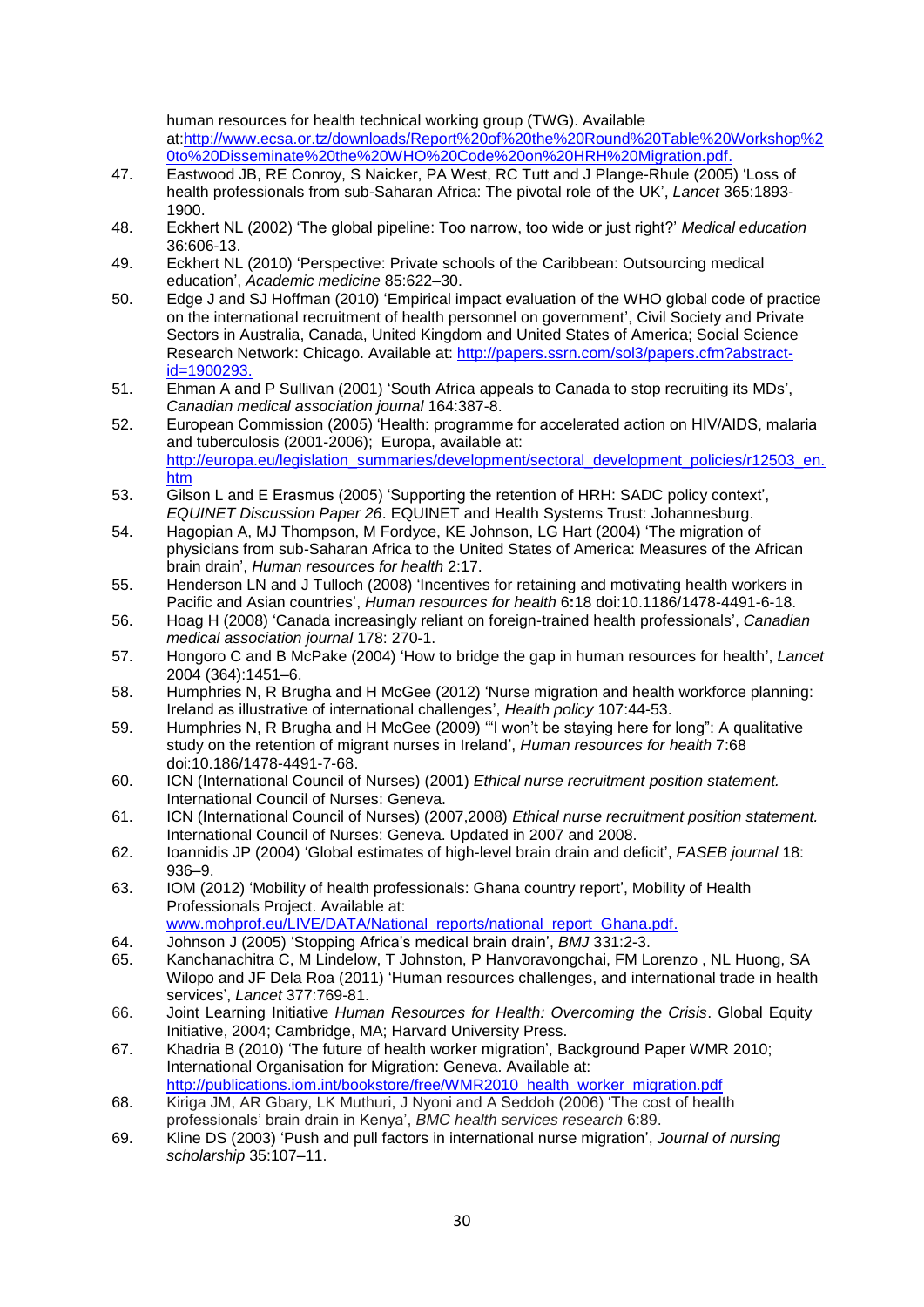- 70. Kuehn BM (2007) 'Global shortage of health workers, brain drain stress developing world', *Journal of American medical association* 298:1853–5.
- 71. Labonte, R, C Packer, N Klassen et al (2007) 'The brain drain of health professionals from sub-Saharan Africa to Canada: Some findings and policy options', *African migration and development*, Paper 2. Idasa: South Africa, and Queens University: Canada.
- 72. Lorenzo FME, J Galvez-Tan, K Icamina and L Javier (2007) 'Nurse migration from a source country perspective: Philippine country case study', *Health services research* 42:1406-18.
- 73. MacKay DI (1969) *Geographical mobility and the brain drain: A case study of Aberdeen University graduates, 1860–1960*. George Allen and Unwin Ltd: London [Cited in Wright et al, 2008].
- 74. Mackey TK and BA Liang (2012) 'Rebalancing brain drain: Exploring resource reallocation to address health worker migration and promote global health', *Health policy* 107:66-73.
- 75. Mackintosh M, P Raghuram and L Henry (2006) 'A perverse subsidy: African trained nurses and doctors in the NHS', *Soundings* 34:103–13.
- 76. Mackintosh M, K Mensah, L Henry, M Rowson (2006) 'Aid, restitution and international fiscal redistribution in health care', *Journal of international development* 18:757–70.
- 77. Marchal B and G Kegels (2003) 'Health workforce imbalances in times of globalisation: brain drain or professional mobility?*' International journal of health planning & management* 18 (suppl 1): S89–S101.
- 78. Martineau T and A Willetts (2006) 'The health workforce: Managing the crisis ethical international recruitment of health professionals: Will codes of practice protect developing country health systems?' *Health policy* 75:358–67.
- 79. McArthur W (1999) *The doctor shortage* (Part I). 1999. Available at: [http://oldfraser.lexi.net/publications/forum/1999/06/06\\_doctor\\_shortage\\_part1.html](http://oldfraser.lexi.net/publications/forum/1999/06/06_doctor_shortage_part1.html)
- 80. [McElmurry](http://www.ncbi.nlm.nih.gov/pubmed?term=McElmurry%20BJ%5BAuthor%5D&cauthor=true&cauthor_uid=16873045) BJ, K [Solheim](http://www.ncbi.nlm.nih.gov/pubmed?term=Solheim%20K%5BAuthor%5D&cauthor=true&cauthor_uid=16873045) K, [Kishi](http://www.ncbi.nlm.nih.gov/pubmed?term=Kishi%20R%5BAuthor%5D&cauthor=true&cauthor_uid=16873045) R, [Coffia](http://www.ncbi.nlm.nih.gov/pubmed?term=Coffia%20MA%5BAuthor%5D&cauthor=true&cauthor_uid=16873045) MA, [Woith](http://www.ncbi.nlm.nih.gov/pubmed?term=Woith%20W%5BAuthor%5D&cauthor=true&cauthor_uid=16873045) W and [PJanepanish](http://www.ncbi.nlm.nih.gov/pubmed?term=Janepanish%20P%5BAuthor%5D&cauthor=true&cauthor_uid=16873045) P (2006) 'Ethical concerns in nurse migration', *Journal of [professional](http://www.ncbi.nlm.nih.gov/pubmed/16873045) nursing* 22: 226-35.
- 81. McIntosh T, R Torgerson and N Klassen (2007) 'The ethical recruitment of internationally educated health professionals: Lessons from abroad and options for Canada', Research Report H/11, Canadian Policy Research Networks. Available at: [http://www.aspeninstitute.org/sites/default/files/content/images/options%20for%20canada.pdf,](http://www.aspeninstitute.org/sites/default/files/content/images/options%20for%20canada.pdf) accessed 12 January 2012.
- 82. Mejia A, H Pizurski and E Royston (1979) 'Physician and nurse migration: Analysis and policy implications', WHO: Geneva.
- 83. Mellor D (2003) 'Commentary: Recruitment is ethical', *BMJ* 327:928.
- 84. Mensah K, M Mackintosh and L Henry (2009) 'The "skills drain" of health professionals from the developing world: A framework for policy formulation'. Available at: [www.medact.org/content/Skills%20drain/Mensah%20et%20al.%202005.pdf](http://www.medact.org/content/Skills%20drain/Mensah%20et%20al.%202005.pdf) , accessed 18 January 2013.
- 85. Mills EJ, S Kanters, A Hagopian, N Bansback, J Nachega, M Alberton, CG Au-Yeung et al (2011) 'The financial cost of doctors emigrating from sub-Saharan Africa: Human capital analysis', *BMJ* 343:d7031 doi: 10.1136/bmj.d7031.
- 86. Mills EJ, WA Schabas, J Volmink, R Walker, N Ford, E Katabira et al (2008) 'Should active recruitment of health workers from sub-Saharan Africa be viewed as a crime?' *Lancet* 371:685- 8.
- 87. Mullan F (2005) 'The metrics of the physician brain drain*', New England journal of medicine* 353:1810–8.
- 88. Muula, A, J Mfutso-Bengo, J Makoza, E Chatipwa (2003) 'The ethics of developed nations recruiting nurses from the developing world: The case of Malawi. *Nursing ethics* 10:433–8.
- 89. Muula A and Panulo B (2007) 'Lost investment returns from the migration of medical doctors from Malawi', *Tanzania health research bulletin* 9:61-4.
- 90. Muula AS, B Panulo Jr, FC Maseko (2006) 'The financial losses from the migration of nurses from Malawi', *BMC Nursing* 5:9 doi:10.1186/1472-6955-5-9.
- 91. Mwaniki DL and CO Dulo (2008) 'Managing the migration of human resources for health in Kenya: The impact on health service delivery', *EQUINET Discussion Paper 55*; EQUINET: Harare. Available at: [www.equinetafrica.org.](http://www.equinetafrica.org/)
- 92. Ncayiyana D. (1999) 'Doctor migration is a universal phenomenon.' *South African Medical Journal* 89:1107.
- 93. Nullis-Kapp C (2005) 'Efforts under way to stem "brain drain' of doctors and nurses', *Bulletin of the World Health Organisation* 83:84–85.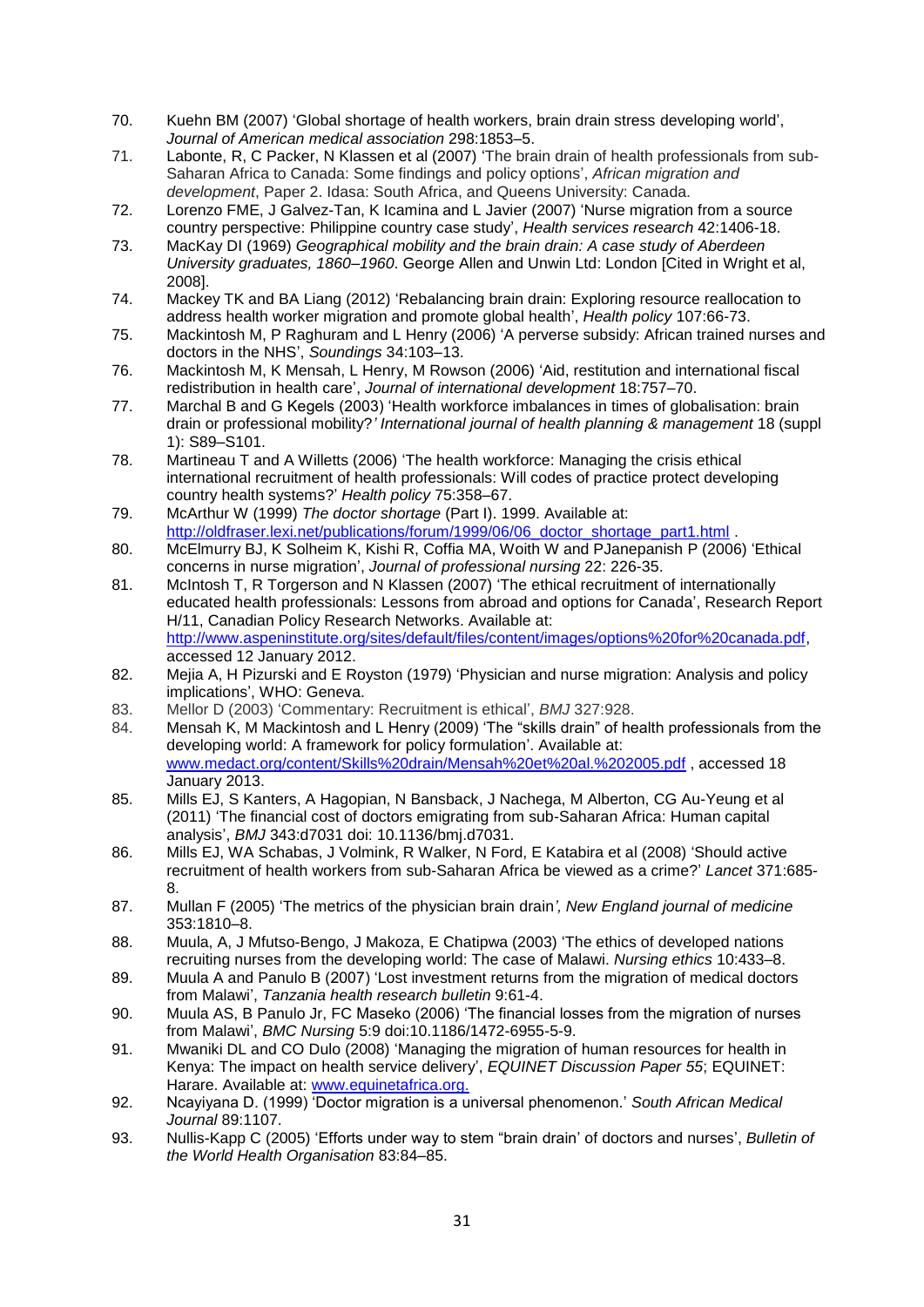- 94. Oberoi SS and V Lin (2006) 'Brain drain of doctors from southern Africa: brain gain for Australia.' *Australian Health Review* 30: 25-33.
- 95. Ojo K (1990). 'International migration of health manpower in sub-Saharan Africa', *Social science & medicine* 31:631–7.
- 96. Padarath A, C Chamberlain, D McCoy, A Ntuli, M Rowson and R Loewenson R (2003). 'Health personnel in southern Africa: Confronting maldistribution and brain drain', EQUINET Discussion Paper 4; EQUINET: Harare.
- 97. Pagett, C, A Padarath (2007) 'A review of codes and protocols for the migration of health workers', EQUINET *Discussion Paper 50*: HST, EQUINET, ECSA HC: EQUINET, Harare.
- 98. Pang T, MA Lansang and A Haines (2002) 'Brain drain and health professionals', *BMJ* 324:499–500.
- 99. Patel V. (2003) 'Recruiting doctors from poor countries: the great brain robbery?' *BMJ* 327:926– 928.
- 100. Physicians for Human Rights (PHR) (2004) 'An action plan to prevent brain drain: Building equitable health systems in Africa', Physicians for human rights. Available at: <http://physiciansforhumanrights.org/library/documents/reports/report-2004-july.pdf>
- 101. Pond B and B McPake B (2006) 'The health migration crisis: The role of four organisations for Economic Co-operation and Development countries', *Lancet* 367:1448–55.
- 102. Robinson M and P Clark (2008) 'Forging solutions to health worker migration', *Lancet* 371:691– 3.
- 103. SADC (2001) 'Statement by SADC health ministers on the recruitment of health personnel by developed countries' [Cited by Pagett and Padarath, 2007].
- 104. Sanders D, D Dovlo, W Meeus and U Lehmann (2003) 'Public health in Africa' in R Beaglehole (ed) *Global public health: A new era*. Oxford University Press: Oxford, 135-155.
- 105. Saravia NG and JF Miranda JF (2004) 'Plumbing the brain drain', *Bulletin of the World Health Organisation* 82:608-15.
- 106. Scheffler RM, JX Liu, Y Kinfu, M Dal-Poz M (2008) 'Forecasting the global shortage of physicians: An economic- and needs-based approach', *Bulletin of the World Health Organisation* 86:516-23.
- 107. Senewiratne B (1975a) 'Emigration of doctors: A problem for the developing and the developed countries, Part I', *BMJ* 1:618-20.
- 108. Senewiratne B (1975b) Emigration of doctors: A problem for the developing and the developed countries, Part II', *BMJ* 1:669-71.
- 109. Serour GI (2009) 'Healthcare workers and the brain drain', *International journal of gynecology and obstetrics* 106:175-8.
- 110. Sharma A, TW Lambert and MJ Goldcare (2012) 'Why UK-trained doctors leave the UK: crosssectional survey of doctors in New Zealand', *Journal of the royal society of medicine* 105:25–34. DOI 10.1258/jrsm.2011.110146.
- 111. Sheikh M (2011) 'Commitment and action to boost health workforce', *Lancet* 379:e2-e3; DOI:10.1016/S0140-6736(11)60023-8.
- 112. Shuchman M (2008a) 'Searching for docs on foreign shores', *Canadian medical association journal* 178: 379-380.
- 113. Shuchman M (2008b) 'Economist challenges recruitment hyperbole', *Canadian medical association journal* 178: 543-544.
- 114. Shuval JT, JH Bernstein (1997) *Immigrant physicians: Former Soviet doctors in Israel, Canada, and the United States.* Praeger: Westport [Cited in Wright et al, 2008].
- 115. Sieleunou I (2011) 'Health worker migration and universal healthcare in sub-Saharan Africa', *Pan African medical journal* 10: 55. Available at: [http://www.panafrican-med](http://www.panafrican-med-journal.com/content/article/10/55/full/)[journal.com/content/article/10/55/full/.](http://www.panafrican-med-journal.com/content/article/10/55/full/)
- 116. [Singh](http://www.ncbi.nlm.nih.gov/pubmed?term=Singh%20JA%5BAuthor%5D&cauthor=true&cauthor_uid=14650484) JA, [Nkala](http://www.ncbi.nlm.nih.gov/pubmed?term=Nkala%20B%5BAuthor%5D&cauthor=true&cauthor_uid=14650484) B, [Amuah](http://www.ncbi.nlm.nih.gov/pubmed?term=Amuah%20E%5BAuthor%5D&cauthor=true&cauthor_uid=14650484) E, [Mehta](http://www.ncbi.nlm.nih.gov/pubmed?term=Mehta%20N%5BAuthor%5D&cauthor=true&cauthor_uid=14650484) N and [Ahmad](http://www.ncbi.nlm.nih.gov/pubmed?term=Ahmad%20A%5BAuthor%5D&cauthor=true&cauthor_uid=14650484) A (2003) 'The ethics of nurse poaching from the developing world', *[Nursing](http://www.ncbi.nlm.nih.gov/pubmed/14650484) ethics* 10: 666-71.
- 117. Smith MK and N Henderson-Andrade (2006) 'Facing the health worker crisis in developing world: A call for global solidarity', *Bulletin of the World Health Organisation* 84:426.
- 118. Smith R (1988) 'How fast flows the brain drain', *BMJ* 296:987-90.
- 119. South African National Department of Health (NDOH) (2010) 'Employment of foreign health professionals in the South African health sector'. Available at: [http://www.doh.gov.za/docs/policy/2010/fwm\\_policy.pdf.](http://www.doh.gov.za/docs/policy/2010/fwm_policy.pdf)
- 120. Stilwell B, K Diallo, P Zurn et al (2003) 'Developing evidence-based ethical policies on the migration of health workers: Conceptual and practical challenges', *Human resources for health* 1:8. Available at: [www.human-resources-health.com/content/1/1/8.](http://www.human-resources-health.com/content/1/1/8)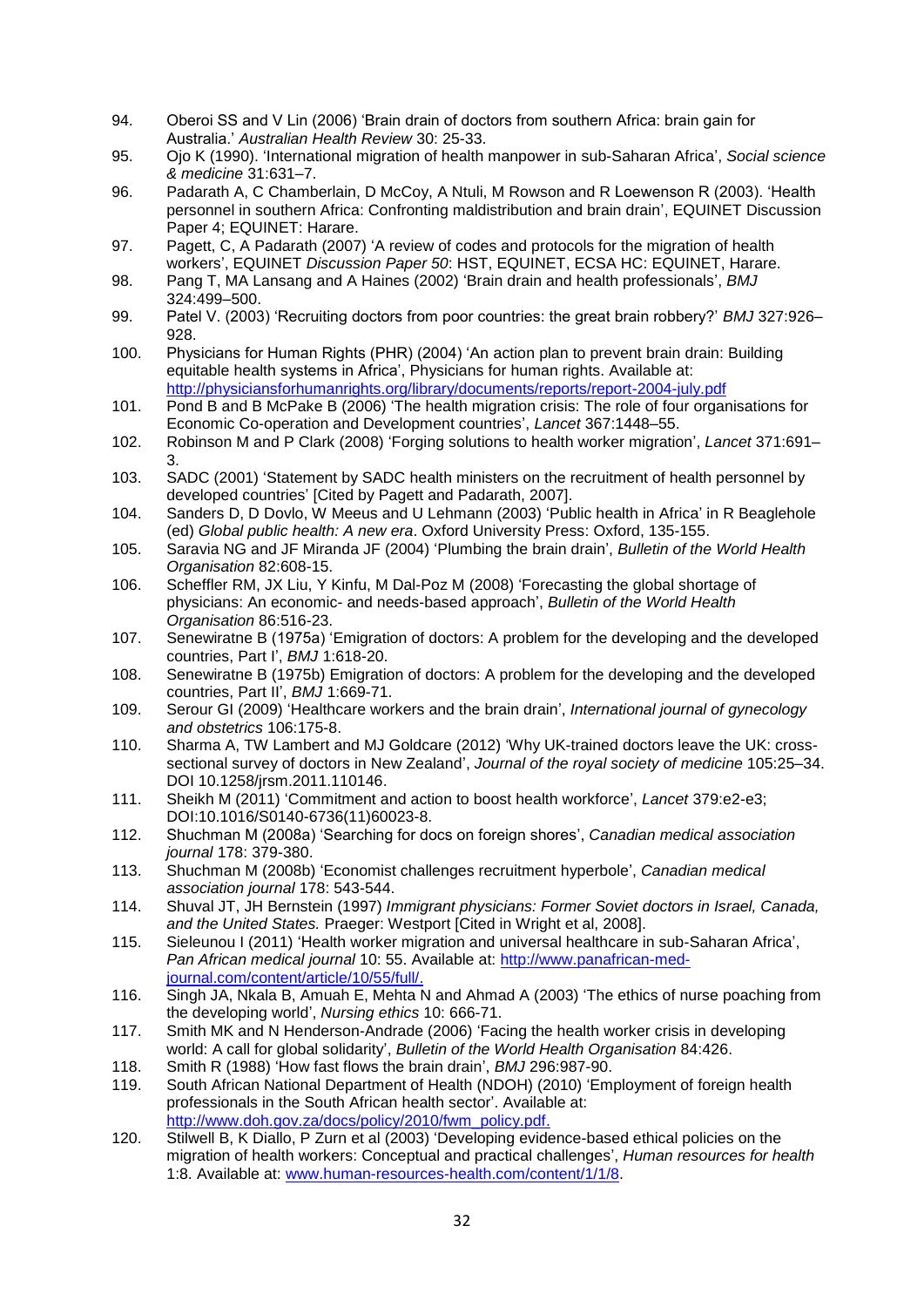- 121. Taylor A and I Dhillon (2011) 'The WHO Global Code of practice on the international recruitment of health personnel: The evolution of global health diplomacy,' *Global health governance* 5(1).
- 122. Taylor AL, L Hwenda, B-I Larsen, N Daulaire (2011) 'Stemming the brain drain—a WHO global code of practice on international recruitment of health personnel', *New England journal of medicine* 365(25):2348–51.
- 123. Travis P, S Bennett, A Haines et al. (2004) 'Overcoming health-systems constraints to achieve the Millennium Development Goals', *Lancet* 364:900–06.
- 124. UK General Medical Council Website (2005). [http://www.gmc-uk.org/doctors/] UK. *Lancet* 365:1893–1900.
- 125. Walt G and L Gilson (1994) 'Reforming the health sector in the developing world: The central role of policy analysis', *Health policy and planning* 9:353-70.
- 126. Wanless D (2002) 'Securing our future health: Taking a long-term view', Department of Health: London.
- 127. Webb K (2011) 'Addressing the global health workforce crisis: Challenges for France, Germany, Italy, Spain and the UK', Action for Global Health. Available at: [http://www.actionforglobalhealth.eu/fileadmin/AfGH\\_Intranet/AFGH/Publications/HRH\\_REPORT](http://www.actionforglobalhealth.eu/fileadmin/AfGH_Intranet/AFGH/Publications/HRH_REPORT_-_SCOPE_WEB_LORES_.pdf) - SCOPE WEB LORES .pdf.
- 128. Wibulpolprasert S and P Pengpaiboon (2003) 'Integrated Strategies to tackle the inequitable distribution of doctors in Thailand: Four decades of experience', *Human resources for health*  1:12.
- 129. Willets A and Martineau T (2004) 'Ethical international recruitment of health professionals: Will codes of practice protect developing country health systems?' Liverpool School of Tropical Medicine: UK. Available at: [http://www.liv.ac.uk/lstm/research/documents/codesofpracticereport.pdf.](http://www.liv.ac.uk/lstm/research/documents/codesofpracticereport.pdf)
- 130. Windisch R, K Wyss and K Prytherch (2009) 'A cross-country review of strategies of the German development co-operation to strengthen human resources', *Human resources for health* 7: 46
- 131. WONCA (1997) '*Health for all rural people: The Durban Declaration'*, adopted at the 2nd World Rural Health Congress: Durban, South Africa.
- 132. WONCA (2002) 'A code of practice for the international recruitment of health care professionals: The Melbourne manifesto.' Available at: [http://Smtp.Hst.Org.Za/Download/Melbourne\\_Manifesto.Pdf.](http://smtp.hst.org.za/Download/Melbourne_Manifesto.Pdf)
- 133. World Health Organisation (1973) 'Multinational study of the international migration of physicians and nurses', WHO: Geneva.
- 134. World Health Organisation (2006) *The World Health Report 2006 Working Together for Health*, WHO:Geneva. [www.who.int/.](http://www.who.int/)
- 135. World Health Organisation (2008) 'The WHO code of practice on the international recruitment of health personnel: Draft for discussion', WHO. Available at [http://www.who.int/hrh/public\\_hearing/comments/en/index.html.](http://www.who.int/hrh/public_hearing/comments/en/index.html)
- 136. World Health Organisation (n.d.) 'Public hearings on the draft code of practice on the international recruitment of health personnel'. Available at: [http://www.who.int/hrh/public\\_hearing/comments/en/index.html.](http://www.who.int/hrh/public_hearing/comments/en/index.html)
- 137. World Health Organisation (2010) 'WHO global code of practice on the international recruitment of health personnel'. Available at: [http://apps.who.int/gb/ebwha/pdf\\_fi](http://apps.who.int/gb/ebwha/pdf_fi%20les/WHA63/A63_R16-en.pdf)  [les/WHA63/A63\\_R16-en.pdf.](http://apps.who.int/gb/ebwha/pdf_fi%20les/WHA63/A63_R16-en.pdf)
- 138. World Health Organisation (2013) 'The health workforce: Advances in responding to shortages and migration, and in preparing for emerging needs', Report by the Secretariat to the 132 Session of the executive board (EB132/23); mimeo.
- 139. Wright D, N Flis, M Gupta (2008) 'The "brain drain" of physicians: Historical antecedents to an ethical debate, c. 1960–79. *Philosophy, ethics, and humanities in medicine* 3:24 doi:10.1186/1747-5341-3-24.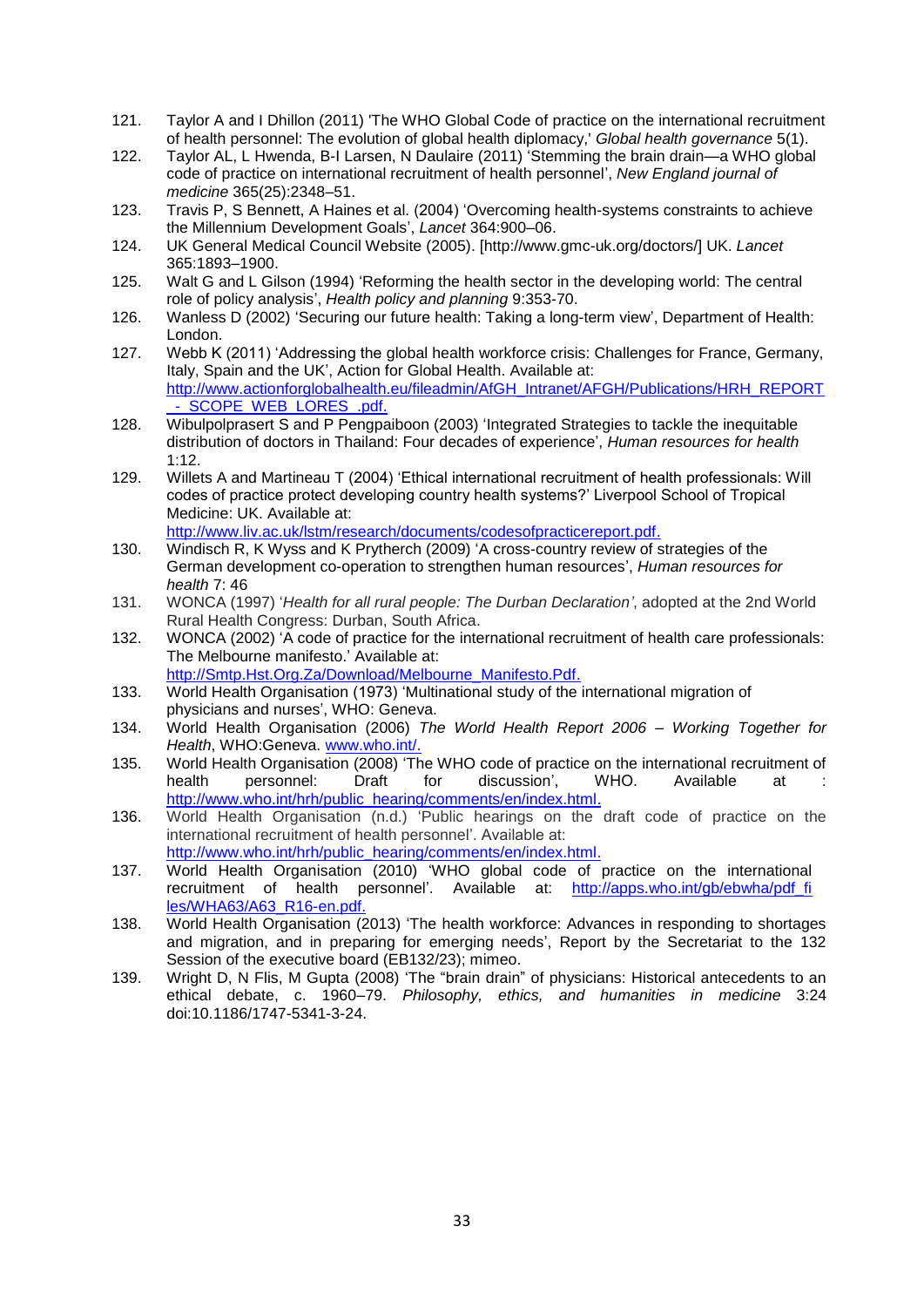## <span id="page-34-0"></span>**7. Abbreviations**

| African Center for Global Health and Social Transformation        |
|-------------------------------------------------------------------|
| Acquired Immune Deficiency Syndrome                               |
| Association of South-East Asian Nations                           |
| African Union                                                     |
| <b>British Medical Association</b>                                |
| <b>Director General</b>                                           |
| East, Central and Southern African Health Community               |
| Regional Network for Equity in Health in east and southern Africa |
| East and Southern Africa                                          |
| European Union                                                    |
| Global Health Workforce Alliance                                  |
| Health Care Professional(s)                                       |
| Health Care Worker(s)                                             |
| Human Immunodeficiency Virus                                      |
| Health Management Information System                              |
| Human Resources for Health                                        |
| Human Resource Information System                                 |
| Health Workforce Advocacy Initiative `                            |
| <b>Health Worker Migration Policy Initiative</b>                  |
| <b>International Council of Nurses</b>                            |
| International Monetary Fund                                       |
| International Organisation for Migration                          |
| Joint Learning Initiative                                         |
| Millennium Development Goals                                      |
| Memorandum of Understanding                                       |
| National Department of Health (South Africa)                      |
| New Partnership for Africa's Development                          |
| National Health Service (UK)                                      |
| Organisation of African Unity                                     |
| Organisation for Economic Co-operation and Development            |
| <b>Primary Health Care</b>                                        |
| Southern African Development Community                            |
| Sub-Saharan Africa                                                |
| United Kingdom                                                    |
| <b>United Nations</b>                                             |
| <b>United States of America</b>                                   |
| World Health Assembly                                             |
| World Health Organisation                                         |
| World Organisation of Family Doctors                              |
|                                                                   |